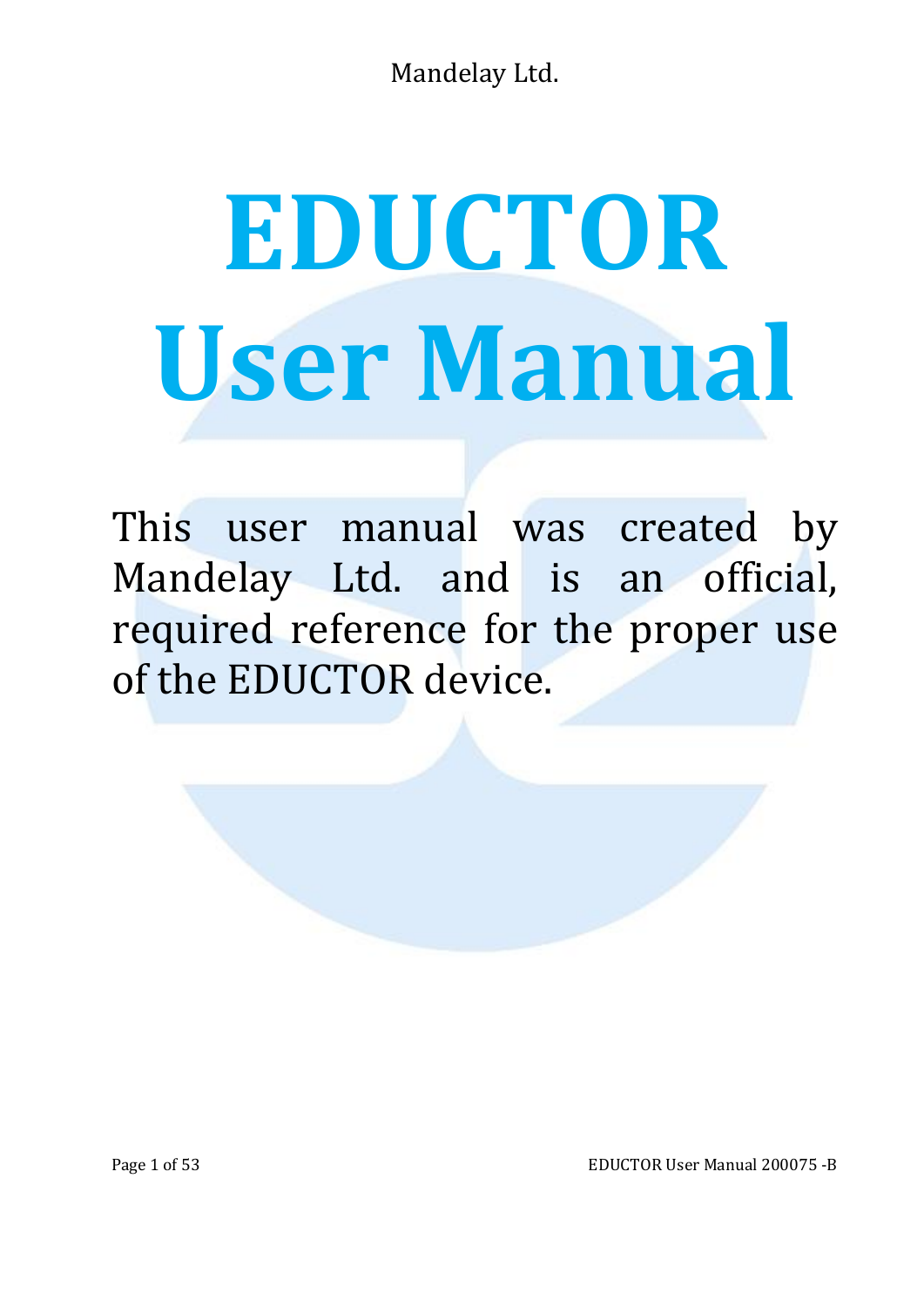With special thanks for the work of Dr. John Kelsey, PhD, ND, who helped on the creation of the first version of this manual on which this current version is based.

Written by: Mandelay Kft.

Research & Development Gyártelep 12001/33 hrsz. H-2310 Szigetszentmiklós Hungary

Website: www.scio-eductor.com

Important Note: It should be noted that the official version of this EDUCTOR User Manual 200075 is always the latest revision (as shown by the letter following the title "EDUCTOR User Manual control no -*letter*) and always the English language version.

The translated versions of the EDUCTOR User Manual are completed as best as possible by qualified translators. However, Mandelay Ltd. can only endorse the statements in the English language version of the EDUCTOR User Manual. For definitive statement, please always refer to the English language version.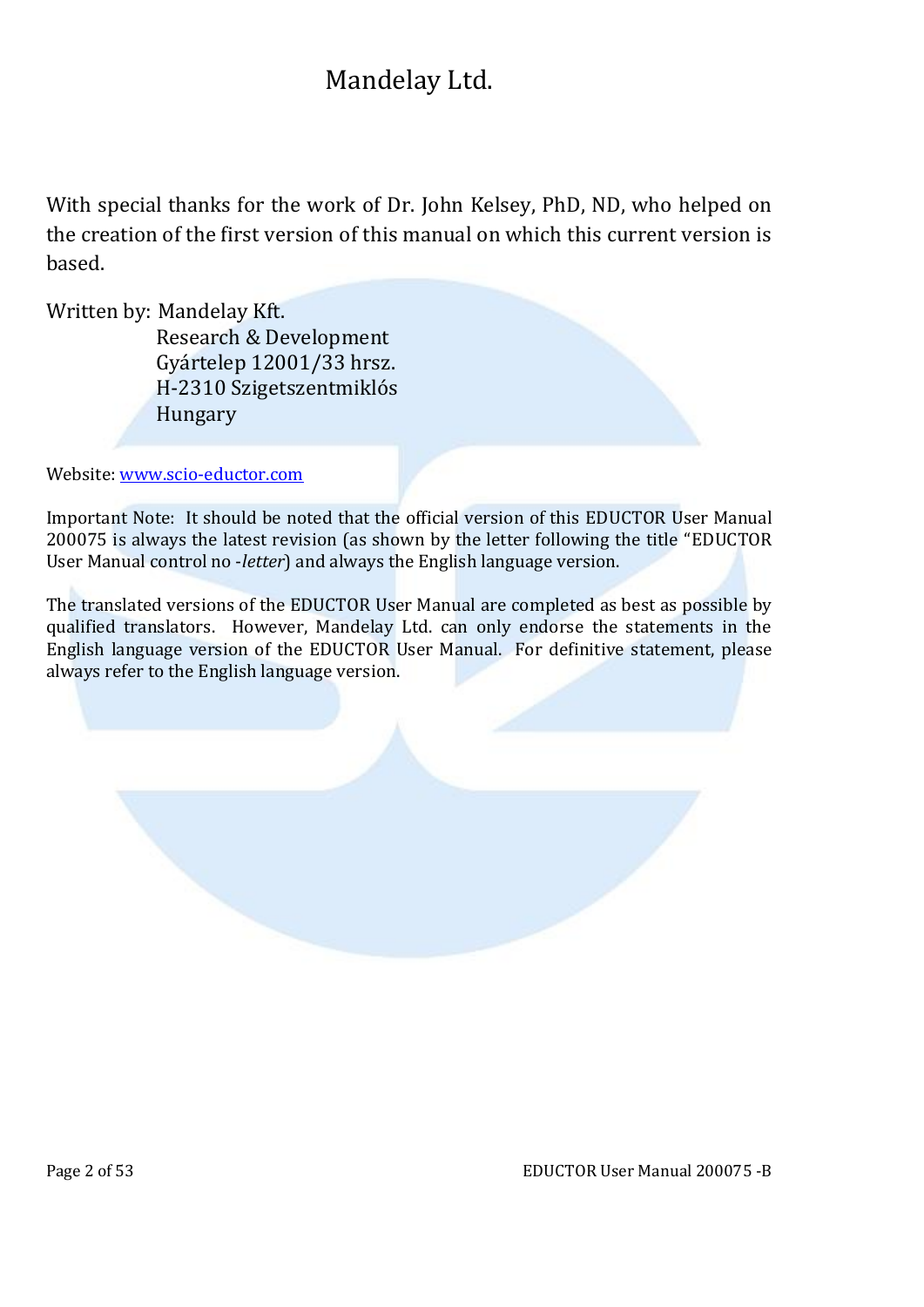### **Table of Contents**

| Part 13.2 Downloading the Clasp 64 software from our official website www.scio-  |  |
|----------------------------------------------------------------------------------|--|
|                                                                                  |  |
|                                                                                  |  |
|                                                                                  |  |
|                                                                                  |  |
|                                                                                  |  |
| PART 15 - INSTALLING THE EDUCTOR SYSTEM'S USB DRIVER AND CHECKING FOR THE LATEST |  |
|                                                                                  |  |
|                                                                                  |  |
|                                                                                  |  |
| EDUCTOR User Manual 200075 -B<br>Page 3 of 53                                    |  |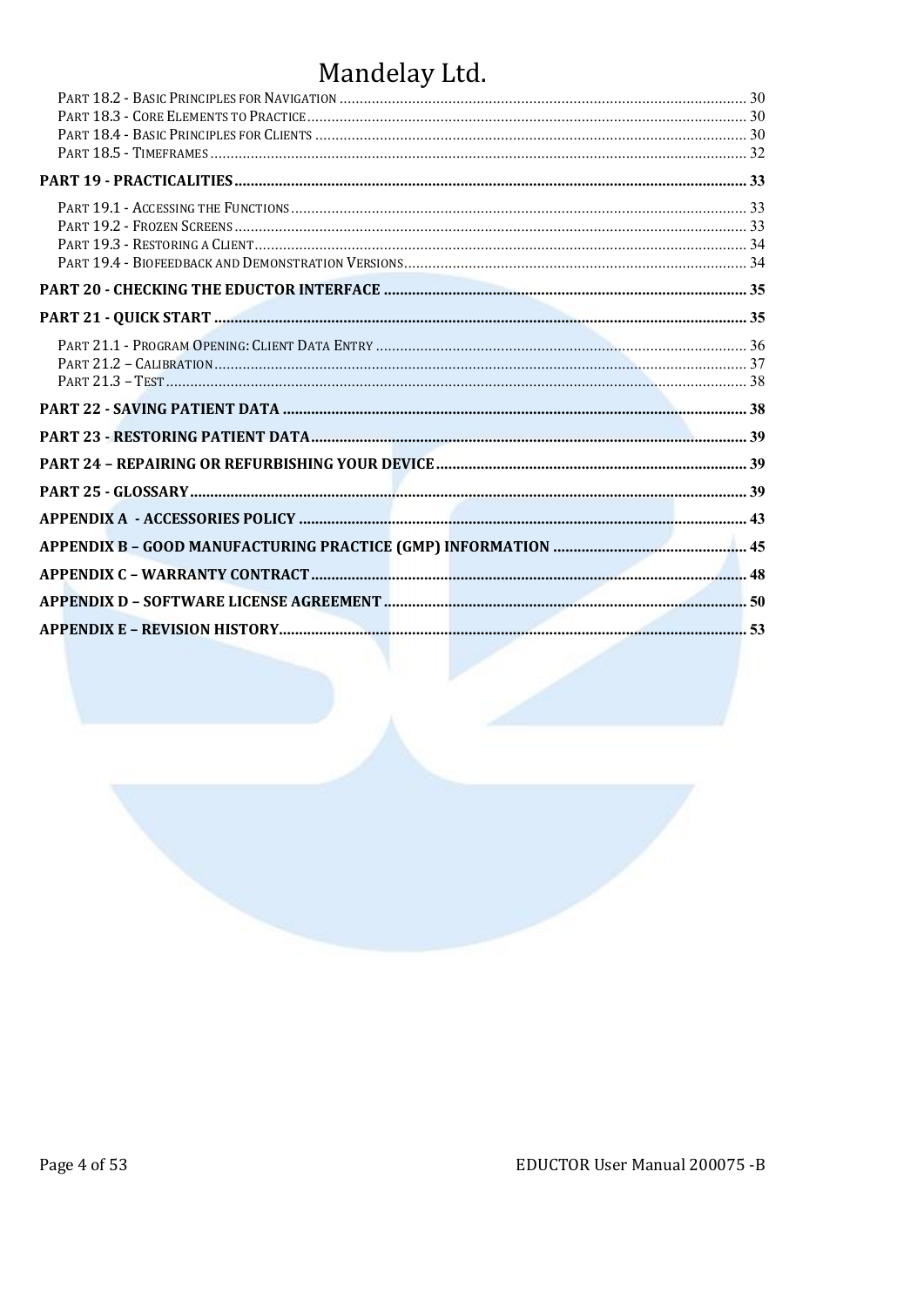# **Welcome Letter**

Dear Friends of EDUCTOR,

We would like to take this opportunity to welcome you to the newest wave in Universal Electrophysiological Biofeedback Systems. We hope that you are enthusiastic about joining the worldwide family of EDUCTOR Users.

A profound reading and understanding of this manual is required before first connecting, turning on, or using your EDUCTOR device. Always keep this User Manual as a reference for future operation of your EDUCTOR. This will assist you in using your EDUCTOR.

Please read the User Manual thoroughly. Should you have any questions, please contact the representative from whom you have purchased the device.

At the end of the manual, you can find the Revision History, which tells you what has been modified since the previous version. Please always refere to the Revision History in order to help you to understand what changes has been made. Please note the following:

- 1. The EDUCTOR Software is included in your shipment from, Mandelay Kft. in Budapest, Hungary on a pendrive. You can also acquire the EDUCTOR Software **by downloading and activating the latest version of the software available on our website, www.scio-eductor.com.** Your Broker can help you through this process if it is your first time.
- 2. Our experience shows that the USB cable that connects the laptop to the EDUCTOR should NOT exceed 2 meters in lenght.
- 3. All users of the EDUCTOR devices must be registered on our official website: www.scio-eductor.com. This will ensure that you receive the latest information, news and updates regarding your device.

Furthermore, this revision of the EDUCTOR User Manual includes the terms of the Warranty Contract. Please take a moment to familiarize yourself with your warranty, which is automatically initiated based on the shipment date of your device.

In our never-ending pursuit of excellence, we work closely with many of our users in the improvement and expansion of our program. If, after you became familiar with the program, you find that the program does not perform a particular function you would like to use, please feel free to drop us a line with a thorough but concise explanation of what you would like us to consider adding to the program. All suggestions will be brought before the Board of Directors for further consideration.

Our Clasp 64 software is by far the largest and most advanced software package in the field of Energetic Medicine today. However, it is not exempt from a few minor programming errors. Throughout the years we have found that most of the problems occur due to a faulty computer, or a faulty installation of the Operating System, and in most cases, due to the inappropriate computer maintenance. If you have experienced any problems or flaws, please contact your Representative.

Page 5 of 53 EDUCTOR User Manual 200075 -B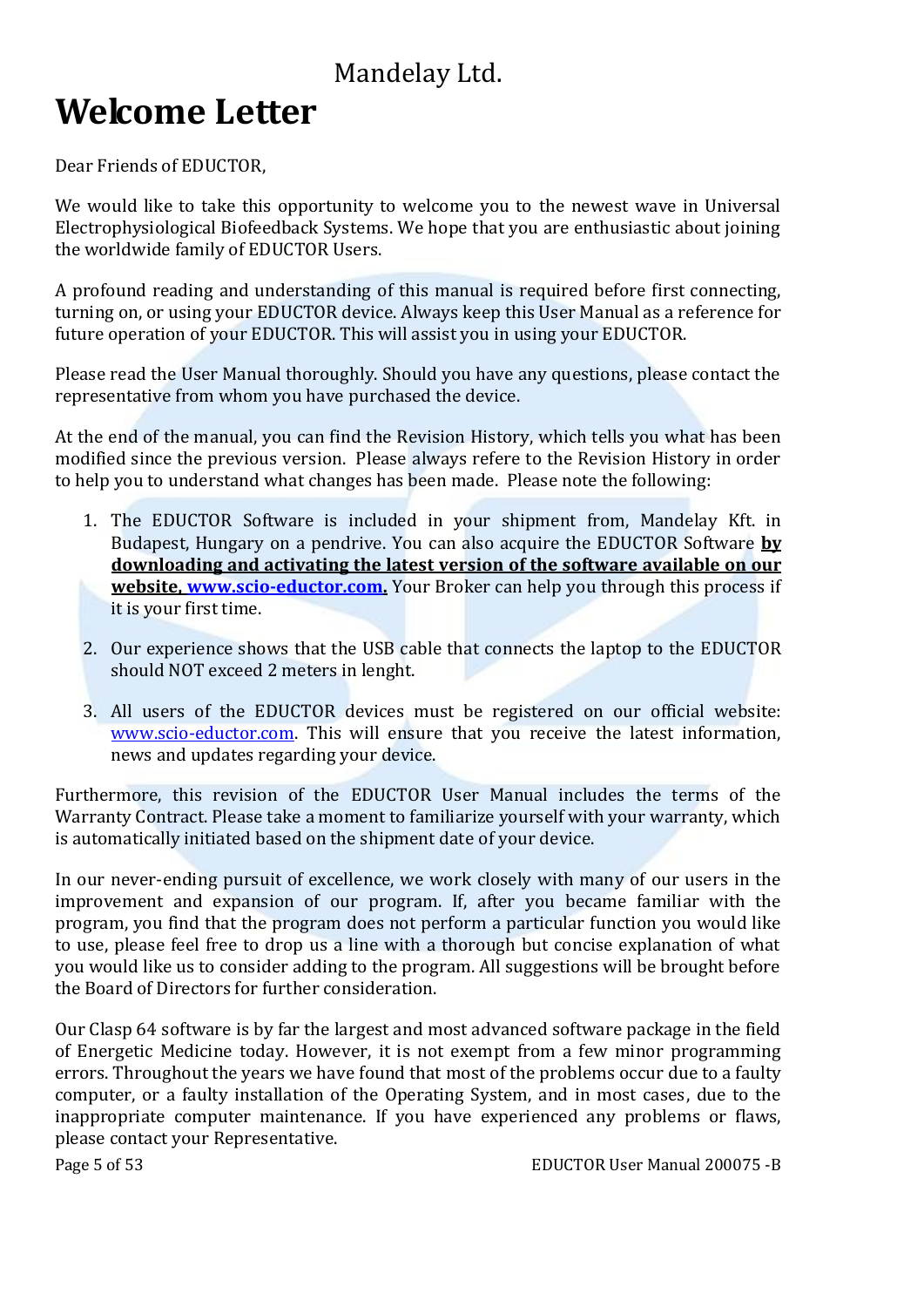Regarding the use and applications of our system, we urge you to gather the best possible training available. The better you know our system the more benefit your clients are going to receive. Please visit our website **www.scio-eductor.com** as well as our conference website conference.scio-eductor.com for further information. Our system is the most sophisticated tool in the market, but it can only perform as good as the therapist who handles it.

Welcome to the cutting edge in Universal Electrophysiological Biofeedback!

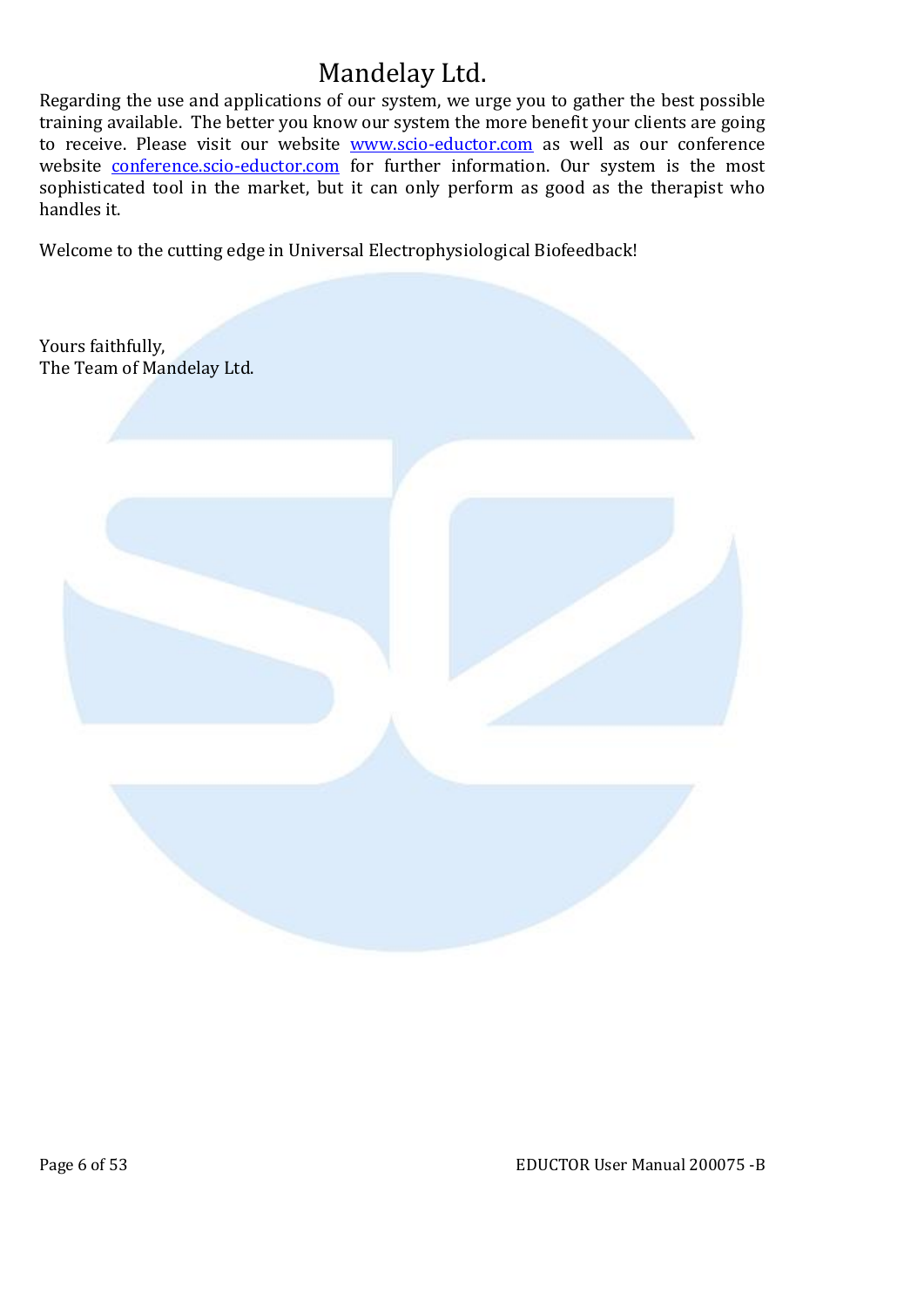# **Part 1 - What is EDUCTOR?**

EDUCTOR is a universal electrophysiological biofeedback system. It coordinates a complex electro-modal biofeedback program with a computer software in order to gather bioenergetic information of the client's subconscious. The information is collected from the client's body through the use of electrodes in the form of head and limb straps, providing an accurate and precise picture of the client's general status. This information is selected and listed by the EDUCTOR in order of the highest reaction and the stressors are analyzed in the course of a stress management session.

# **Part 2 - Scope**

This User Manual is created by Mandelay Ltd. It supplies the basic informations and operational procedures of the EDUCTOR software and device interface. This manual does NOT provide medical interpretation or medical advice in any way.

This is a basic User Manual instructing the user on how to get started with the device providing basic, but fundamental informations regarding the operation.

Any statements made within the manual are not intended to indicate a medical claim, diagnosis, nor therapy facility for any specific condition. The use of any facility described should not be considered as approaching or substituting in any way for a medical advice, diagnosis or therapy. Clients and users of the EDUCTOR should exercise due diligence in ensuring that they are well informed and have consulted with a licensed healthcare practitioner.

Any statement within the manual is not intended to indicate a diagnostic claim. Only a licensed diagnostician can diagnose with any information available under the diagnostician's expertise. The device is solely for medical biofeedback therapy. The device is intended for stress detection and stress reduction biofeedback therapies.

In all locations, independent of any specific wording or terminology, the EDUCTOR system is designed with the sole purpose of:

- Assisting in facilitating the assessment and evaluation of stress that may be relevant to the client's wellbeing;
- Assisting in facilitating awareness within the organism of stress to help the mobilization of the client's stress reduction resources.

Page 7 of 53 EDUCTOR User Manual 200075 -B Stress is a medical disease and concern. The World Health Organization's International Classification of Diseases #9 (ICD#9) lists 308.0 as Acute Reaction to Stress and 308.3 Stress, Acute Situational Disturbance, and the ICD#10 lists F43 Reaction to severe stress, and adjustment disorders and F43.0 Acute stress reaction, F43.1 as Post-traumatic stress disorder, F43.2 as Adjustment disorders, F43.8 as Other reactions to severe stress and F43.9 as Reaction to severe stress, unspecified. The interpretation of the word "acute" is to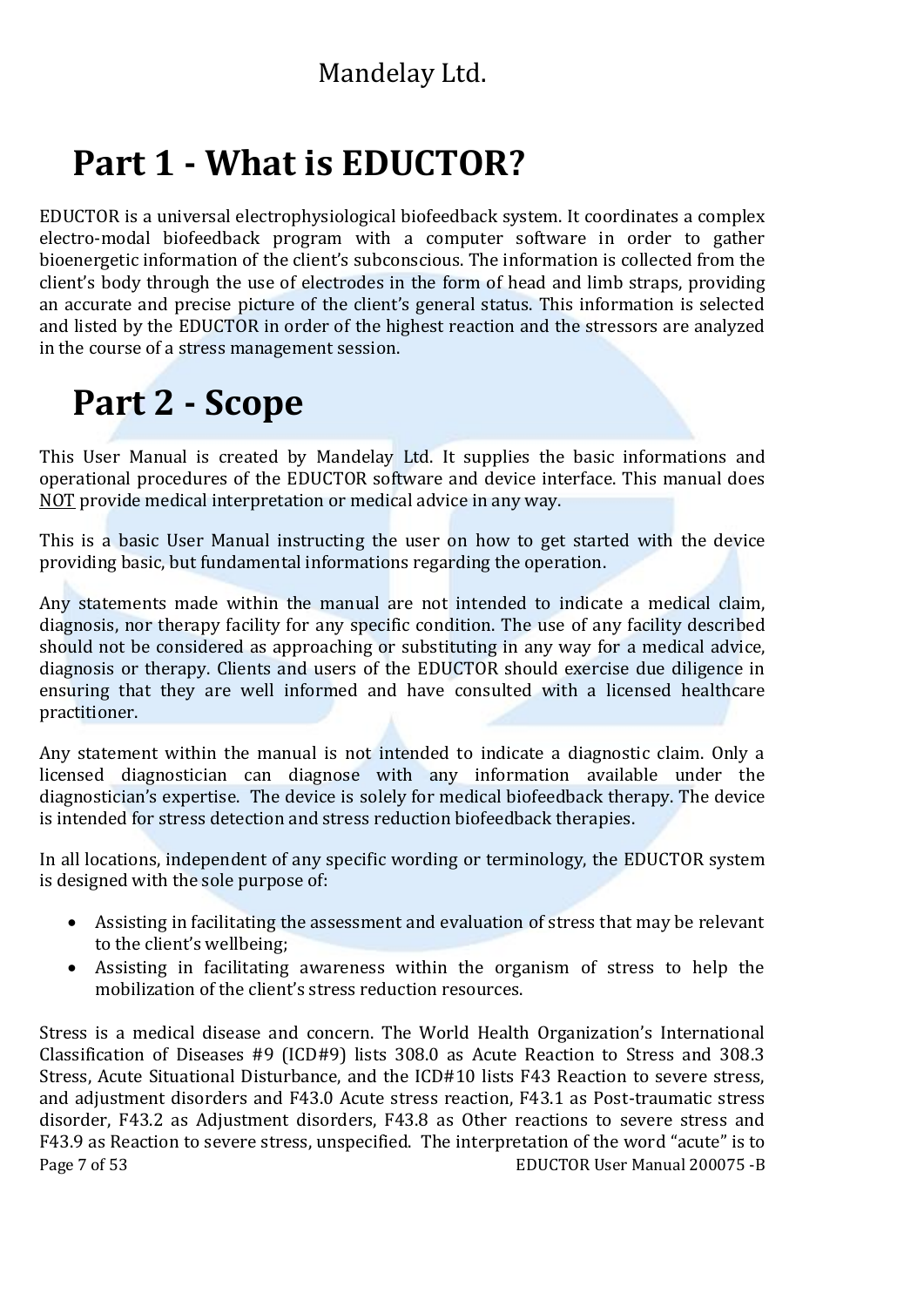be determined by the therapist or the patient, and is not the responsibility of the Mandelay Ltd. The distributor of the EDUCTOR, nor this manual, nor the EDUCTOR itself.

# **Part 3 - Indications for Use**

The EDUCTOR is indicated to be used as a Universal Electrophysiological Biofeedback System. The Universal Electrophysiological System is made up of the following six Universal Items, which are the functions of the EDUCTOR:

- 1. Simple EEG [electroencephalography measuring volts] brain wave stress reduction;
- 2. Three-pole ECG [electrocardiography measuring amps] simple heart awareness and stress reduction;
- 3. EMG [electromyography measuring volts and amps] for simple reeducation of muscles;
- 4. GSR [galvanic skin response measuring resistance] and TVEP [transcutaneous voltammetric evoked potential] (electrophysiological reactivity);

Since GSR requires a microcurrent voltammetric stimulation in order to measure GSR, the microcurrent has the following secondary functions:

- 5. Microcurrent Transcutaneous electro nerval stimulation (MENS) for pain reduction in the cybernetic loop;
- 6. Pregnancy Stability Imbalance (detection of medical conditions);

The device is primarily designed for generating diadynamic waveforms, that affect the special, deeper tissues. These obtainable types of currents can be produced from DC and from superimposed pulse stream. More waveforms can be obtained by changing such currents to the right direction, mainly by interruptions or modulations. These forms are capable of:

- a. Are generated at the initial stage of various treatments, before applying any other diadynamic power; they are used for treatments of cardiovascular disorders, which are in association with the blood vessel spasm.
- b. Relieve pain. Relief
- c. Enhancement deep blood supply
- d. Cure neuralgia
- e. Electro stimulate the skeletal muscle
- f. Treat the current of thyratron, which is mainly used for the stimulation of the central nervous system
- g. Interfere with the current treatment, irritating the low-lying parts, tissues.

The EDUCTORis for biofeedback use only. All claims are for biofeedback only.

# **Part 4 - Disclaimer**

The EDUCTOR is intended to be used as a universal electrophysiological biofeedback system. It is designed for stress detection and stress reduction.

Page 8 of 53 EDUCTOR User Manual 200075 -B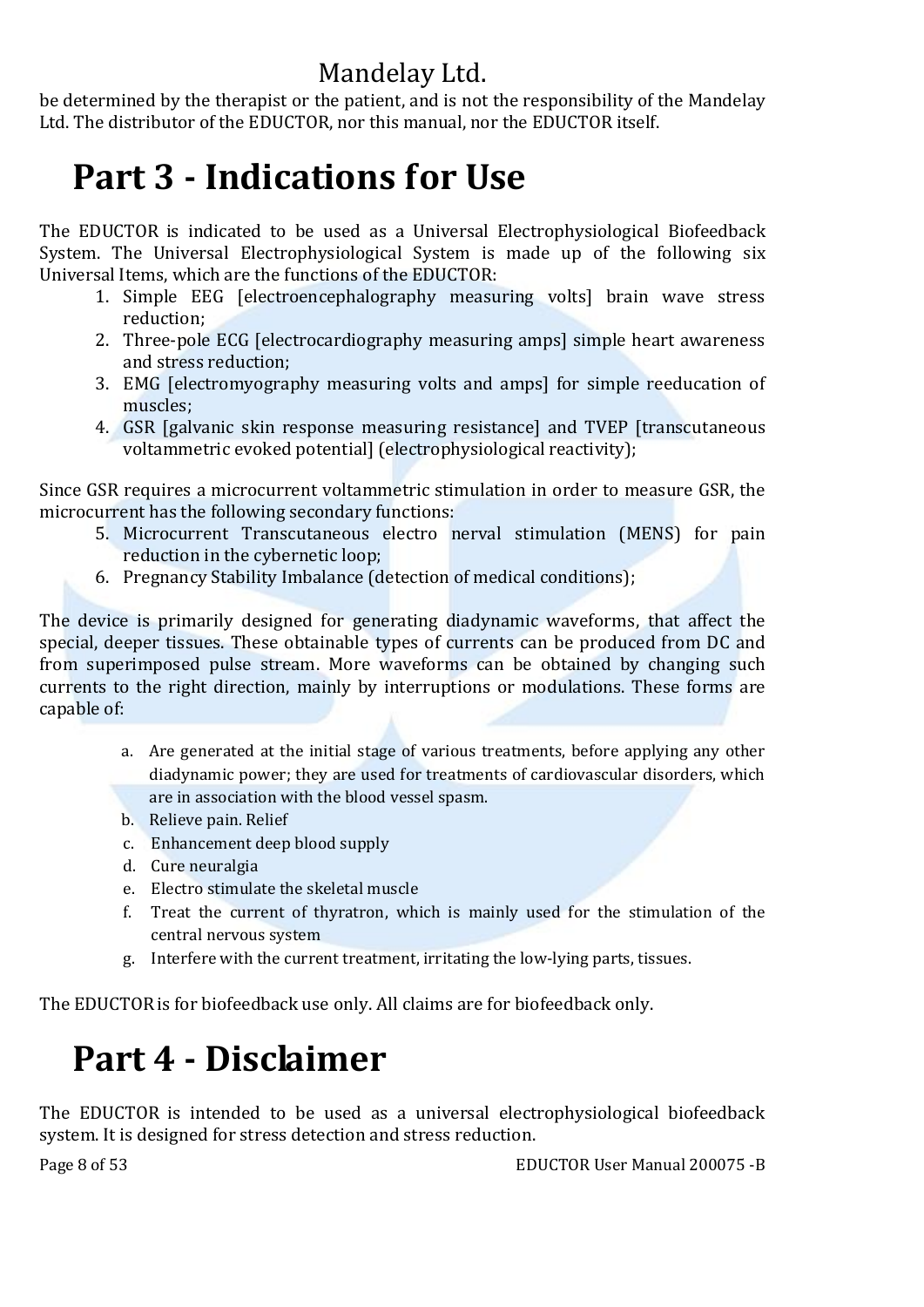The device does not diagnose any issue other than stress. Stress can come from various sources; this system utilizes many multimedia therapies to reduce stress. The device also measures the client's electrophysiological reactivity, which is another way to represent stress. Only a licensed healthcare practitioner can diagnose any illness of the client.

The system is calibrated to measure the very fine and subtle electrical reactions to a group of biological and medical stressors. The sensitivity is set so fine as to pick up the earliest sign of distress and issues related to distress. Therefore, the results might be deeper than the client recognition. The readings should be evaluated by trained biofeedback technicians. Always consult with a licensed healthcare practitioner. Always use additional tests or referrals. No claims other than stress detection and stress reduction is to be made.

# **Part 5 - Client Safety**

The information below is very important, and should always be readily available. Following of these instructions is vital in ensuring the safe use of the device. In case of any questions or concerns, please contact your Representative.

### *Part 5.1 - Operational Instructions*

- **1. Read this User Manual before the first use of the device and as a reference for all future operations.**
- **2. Save it for later reference.**
- **3. Follow all Warnings and Cautions, marked on the product and included below.**
- **4. Unplug the device from the USB cable before cleaning.**
- **5. DO NOT use the device near water.**
- **6. DO NOT place the device on an unstable cart, stand, or table.**
- **7. DO NOT allow anything to rest on the USB cord.**

### *Part 5.2 - Warnings*

In accordance with the Essential Requirements of a medical device, Warnings must be clearly worded and stated in order to ensure the safe use of the device. Therefore, the following Warnings have been established based on our Risk Analysis and must be implemented throughout the use of the device. If you have any questions, please contact the Quality Manager of the Mandelay Ltd., directly.

- **1. Do not use on patients with epilepsy or a history of epilepsy.**
- **2. Do not use this device with a pacemaker.**
- **3. Do not use on patients with electrical hyper reactivity.**
- **4. Do not use over irritated, inflamed, red or broken skin.**
- **5. Do not use on pregnant women.**
- **6. Do not use on children below the age of 18.**
- **7. Do not use on patients who are under the influence of drugs or alcohol.**
- **8. Do not use this device on multiple sclerosis or on people with mental illness.**
- **9. Do not use this device during menstrual cycles.**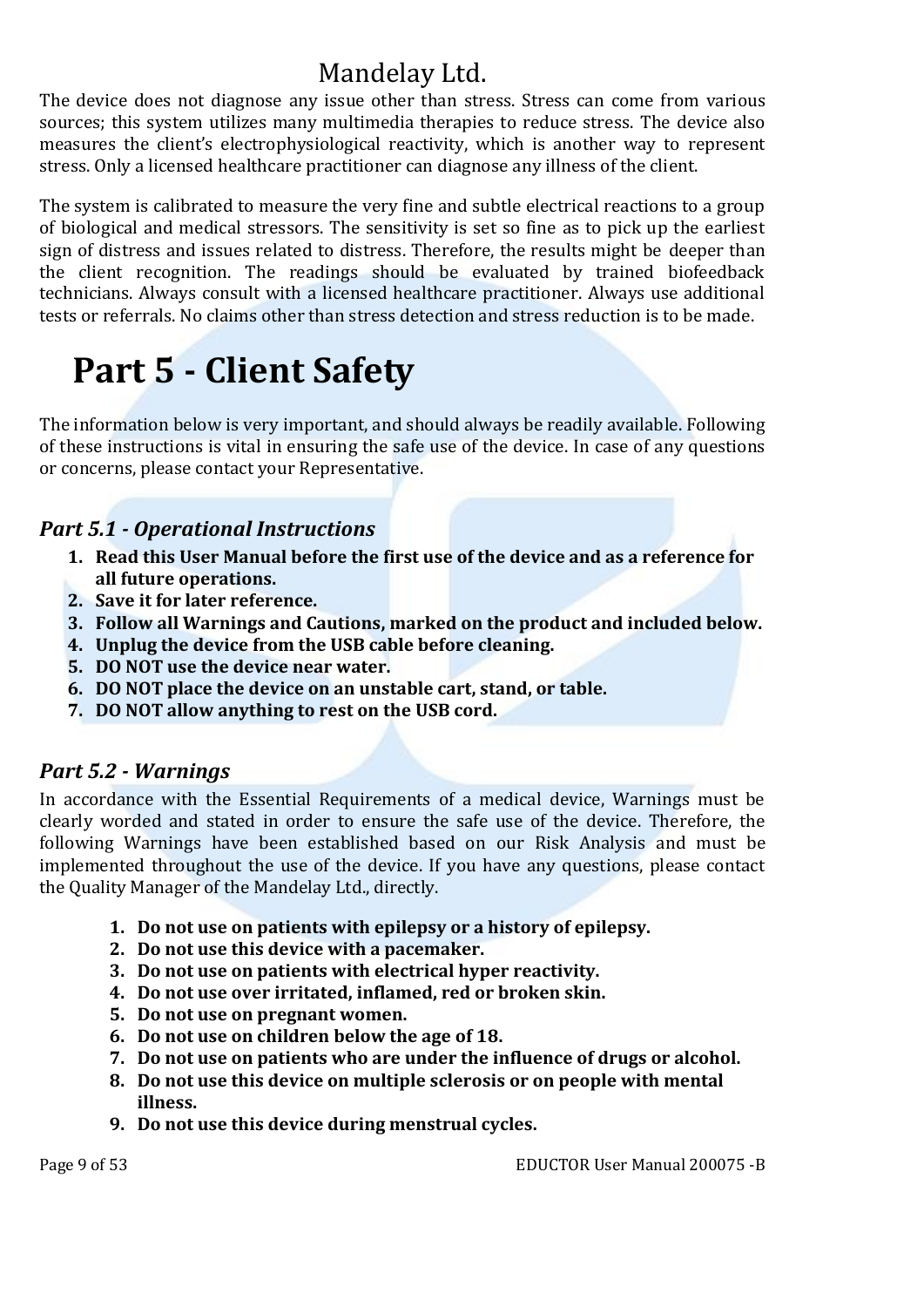### *Part 5.3 – Cautions*

In accordance with the Essential Requirements of a medical device, Cautions must be clearly worded and stated to ensure the safe use of the device. Therefore, the following Cautions have been established based on our Risk Analysis and must be implemented throughout the use of the device. If you have any questions, please contact the Quality Manager of the Mandelay Ltd., directly.

- **1. Do not allow the metal part of the limb harnesses to directly touch the skin.**
- **2. Use caution with psychotic clients or clients with histories of electroshock.**
- **3. Use this device with a computer on battery mode free from wall current or with a medically safe surge protector.**
- **4. Clean the harnesses after every use (especially when there is a suspicion of infection).**

### *Part 5.4 – Undesirable Side Effects*

Mandelay Ltd. has performed a Risk Analysis to mitigate any possible undesirable side effects that may arise from the use of the EDUCTOR. However, post-market surveillance shows that some patients have experienced the following undesirable side effects:

- A slight feeling if light-headedness after a session. Please note that this may be due to the patient's own health such as high blood pressure or the sudden standing up after being in a relaxed, reclined position during the session. If this feeling is in any way abnormal or of a concern, then the patient should see their primary healthcare practitioner.
- Through biofeedback transcutaneous interaction with the CNS, the EDUCTOR may induce an autonomic nervous system cascade that can lead to a vasovagal crisis. The patient might sweat excessively, report nausea and/or dizziness. If this occurs, place a cool, wet rag over the eyes gently with light pressure and tell the patient: to relax, breathe deeply, and wait about 5 to 10 minutes for the vasovagal storm to pass. In extreme cases, syncope might occur.
- Some patients are highly sensitive to certain types of plastic, rubber, or metal. These are usually people who do not wear a lot of jewellery and who do not use a lot of lotions nor perfumes. Some patients could note a slight redness of skin where the harnesses are connected to the wrist and ankle. If that is a concern, then the patient should consider not returning for another session until they see their primary healthcare practitioner.

### *Part 5.5 - Harness rules and connections*

The use of harnesses and/or accessories that are not part of the original registered device are at the user's own risk. Please see Appendix A, "Accessories Policy", for a photograph of the original registered device, including harnesses.

The connections are as follows:

o Black lead to left ankle

Page 10 of 53 EDUCTOR User Manual 200075 -B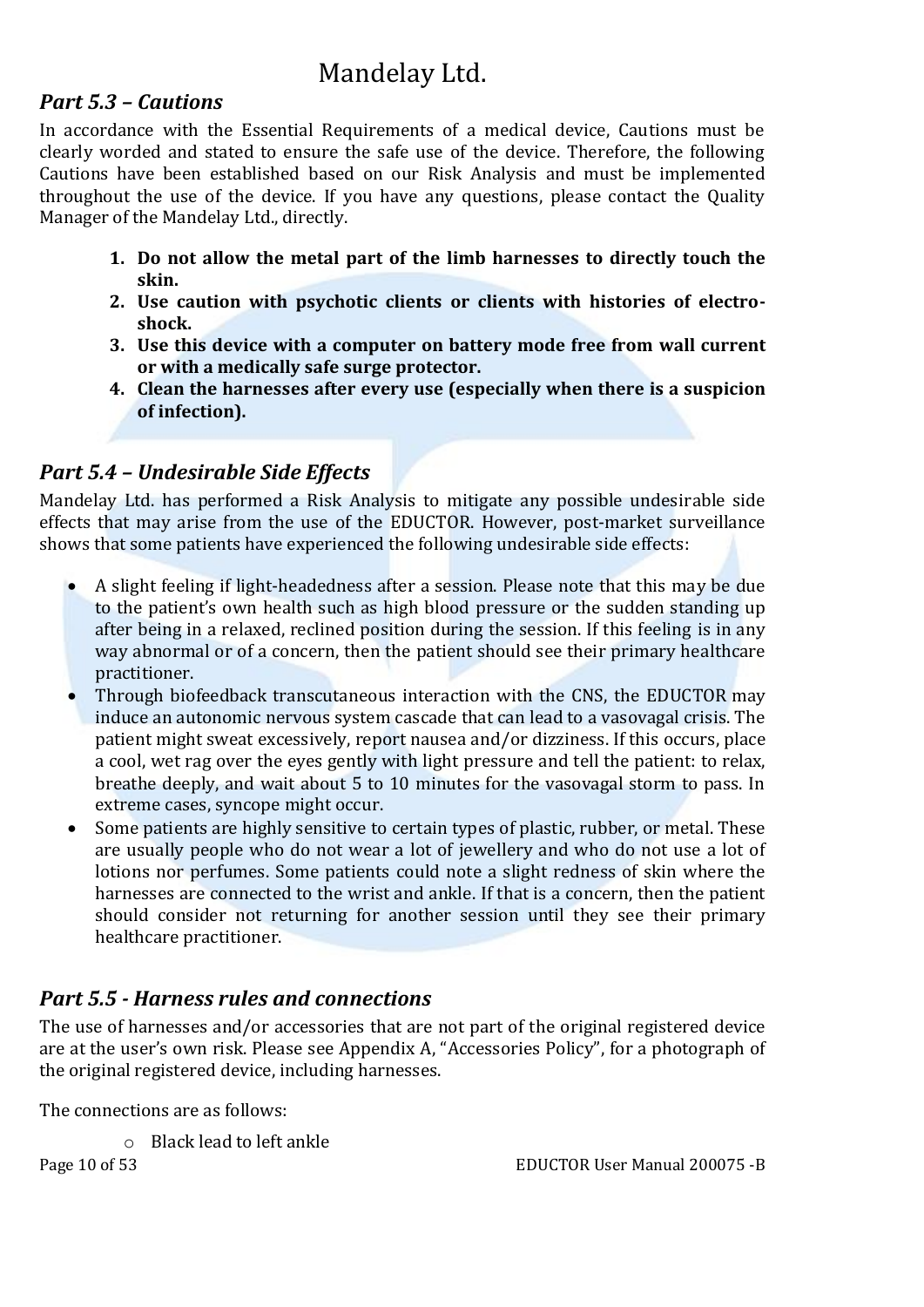- o Blue lead to right ankle
- o Red lead to right wrist
- o Yellow lead to left wrist



Head harness to forehead (or other body part when doing specific therapies, with the strips in contact with the client's forehead as you can see on the '*Head Harness1'* picture below; it is not important which side the cable is on- left or right).

For best use, contact directly with the skin: use of an electroconductive spray or lotion is reccomended.



*Head Harness1 Head Harness2*

### *Part 5.6 - Harness Check List*

Please check the above warnings and cautions each time in the interest of the client.

1. Explain to the client the straps, their positions, and how long they will be present.

Page 11 of 53 EDUCTOR User Manual 200075 -B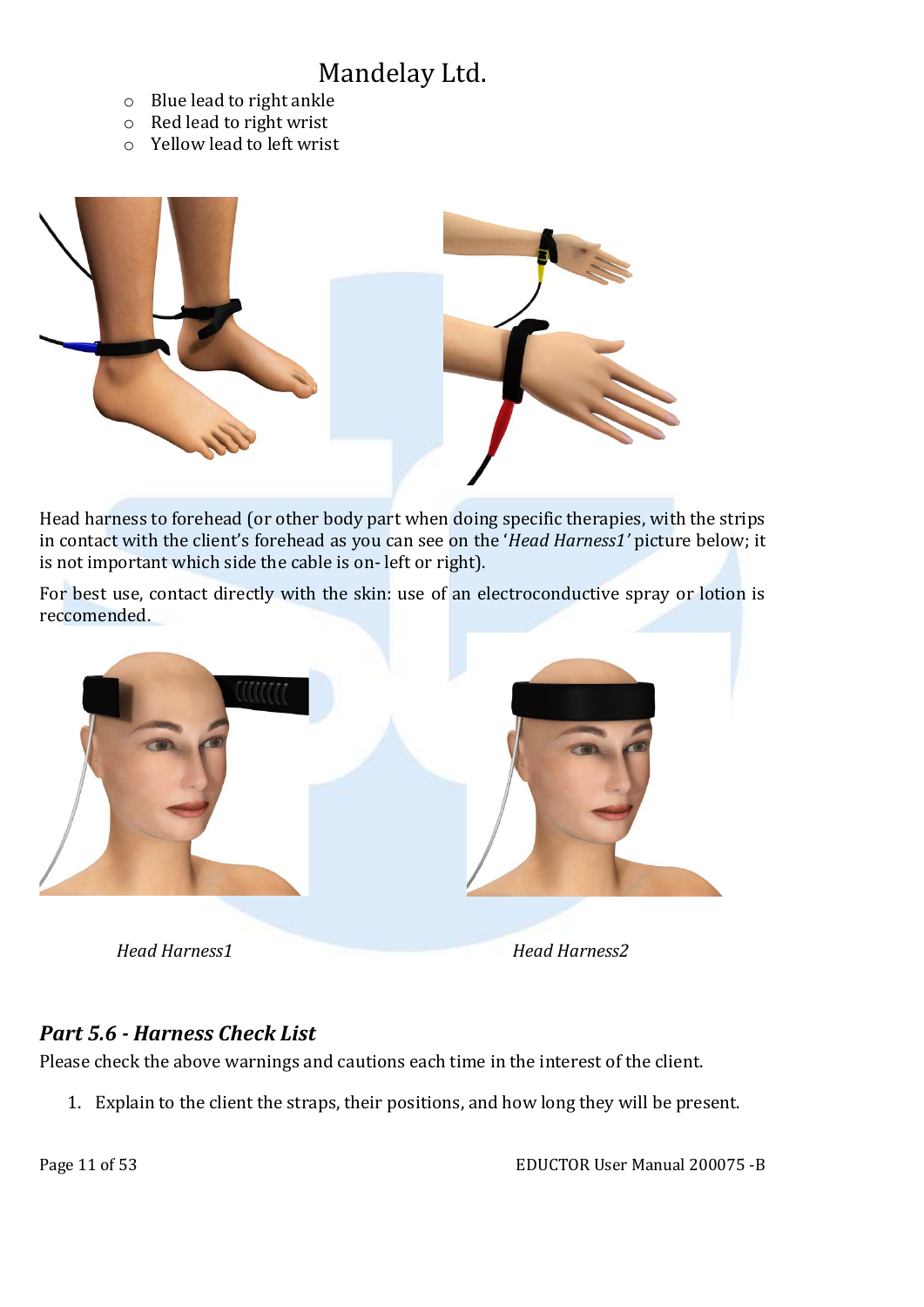2. Check if the client has had a previous experience, which makes them fearful or uncomfortable with straps (e.g. electroshock therapy).

### *Part 5.7 – Cleaning of the Harness*

Wipe the harness clean with a sterilising solution (3 to 5% peroxide dilute, 10% alcohol solution or equivalent) between each use. Avoid the use of strong cleaners that may damage the rubberized material. Periodically clean the harness with warm soapy water.

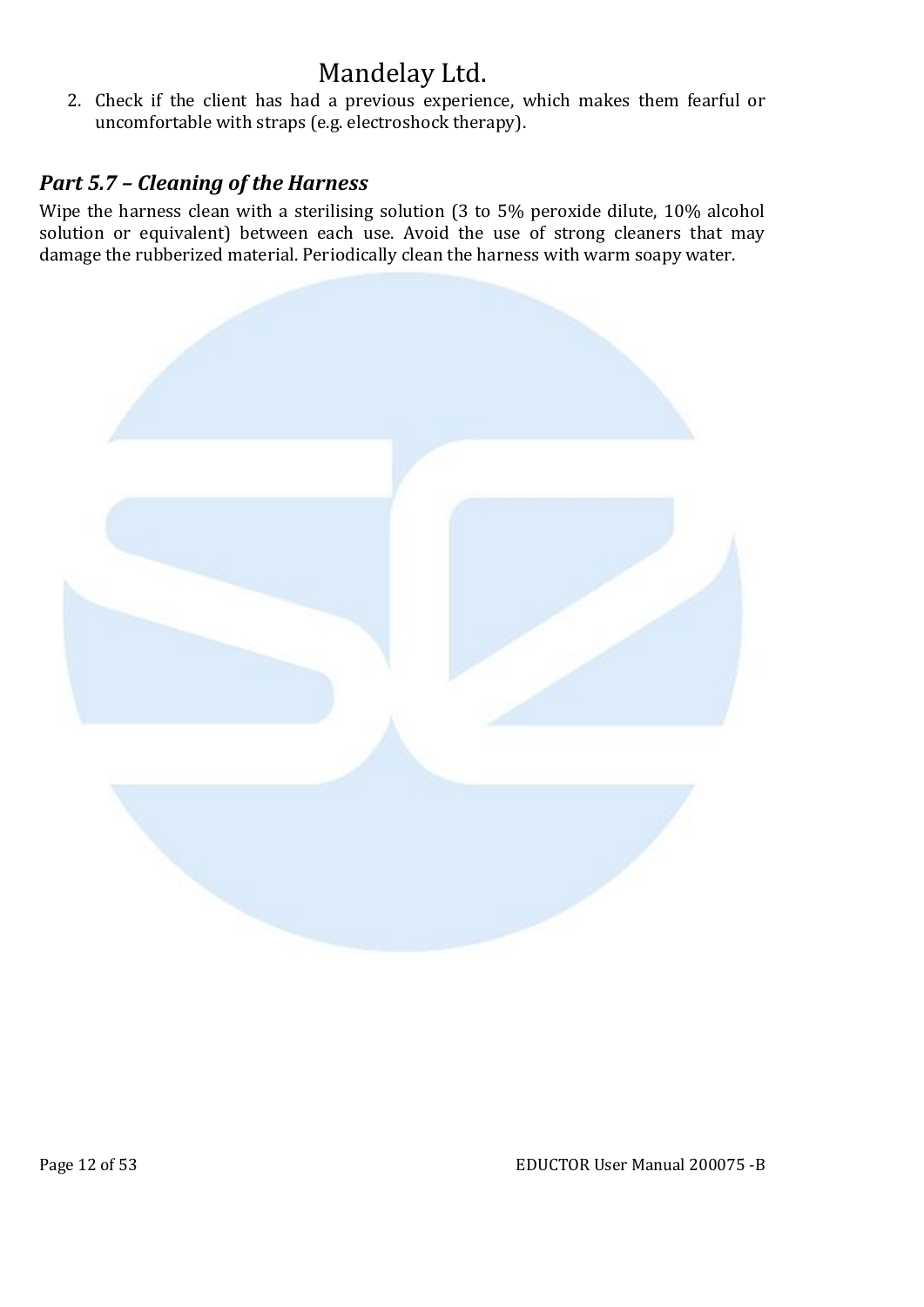# **Part 6 - Electrical Safety**

The device has been proven to be safe and effective to all internationally recognized and harmonized standards. The following part contains some basic information on electrical safety to fully ensure that you are aware of how to safely and properly use your EDUCTOR device.

### *Part 6.1 - Electrical Safety Elements*

The effective voltage of the AC (alternating current) mains current used in Europe is 230 V, in the USA is 115 V.

| $0,5 - 2$ mA     | tingling                                 |  |
|------------------|------------------------------------------|--|
| $2 - 6$ mA       | Mild convulsions                         |  |
| $6 - 10$ mA      | Painful spasm                            |  |
| $10 - 15$ mA     | Discharge threshold                      |  |
| $15 - 25$ mA     | Chest compression, respiratory paralysis |  |
| $25 - 30$ mA $<$ | Heart failure, cardiac failure, death    |  |

The reaction of the current and the human body:

The EDUCTOR works at medically proven, safe micro-current milliamps, and has safety devices in the EDUCTOR box to stop over-currents and volts. The EDUCTOR is powered by the USB connection to the computer and thus the possibility of harm from mains power supply is minimal: further measures are indicated below to conform with safety requirements.

#### *Please use the EDUCTOR with a computer on battery mode or with a medically safe circuit breaker surge protector.*

It is fundamental and part of the electrical safety legislation to protect the client from harm. Such harms can come from two sources that are impossible with the proper use of battery or circuit surge breaker:

- (1) A short circuit, where electricity passes directly to earth/ground via the client. (e.g. a knife in the toaster)
- (2) A mains surge or lightning strike.

Such events cannot occur when the computer is operating on batteries. However, batteries don't last for long in the computer (1-2 hours). Therefore, it is practical to work on mains power supply. This dictates that safety equipment is used. This is what is referred to as a "Medical Transformer". Essentially, the protection can be afforded using specific components: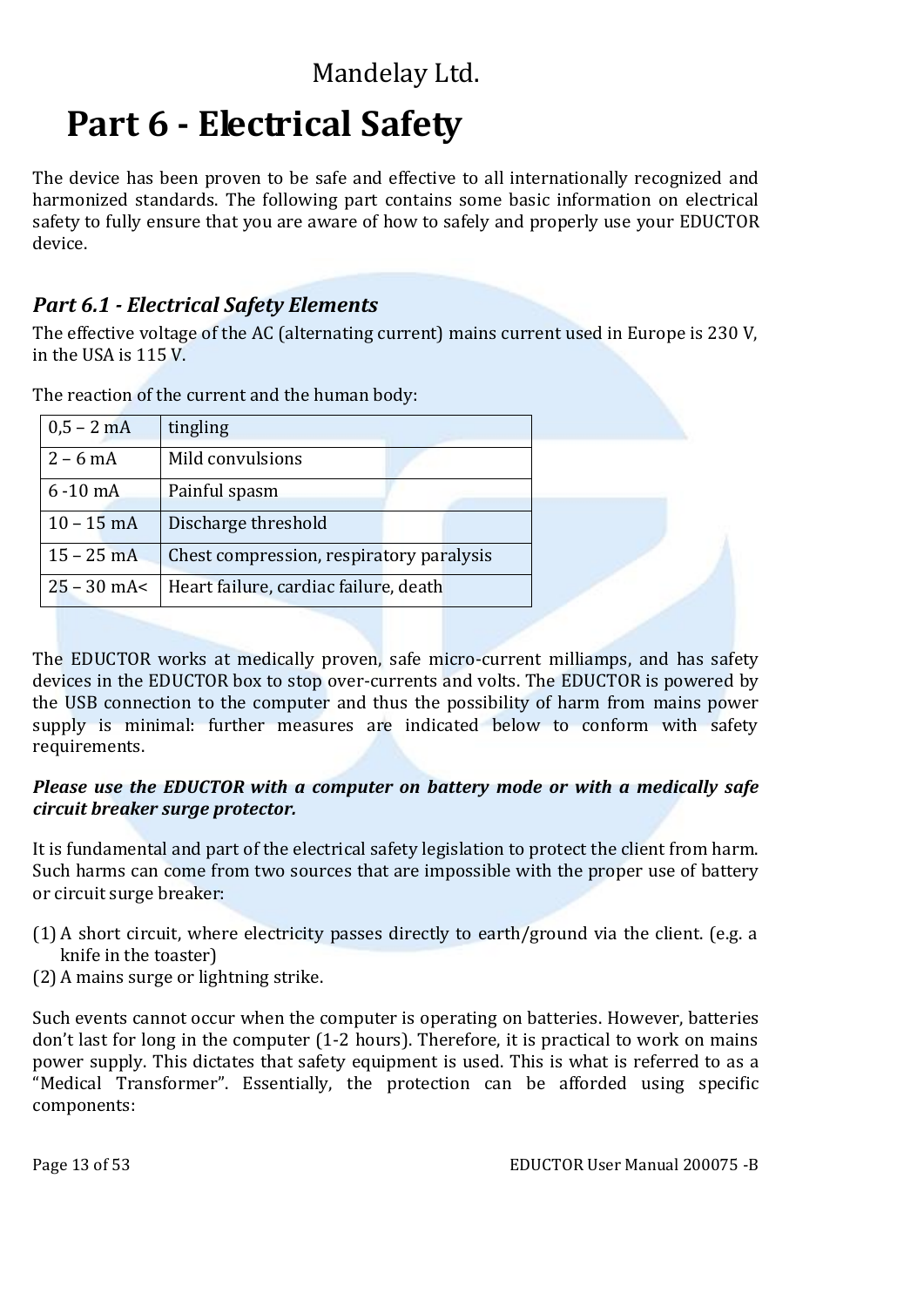*Short Circuit*: an RCD (Residual current Device/Detector) or ELB (Earth Leakage Breaker), normally available at 30 ma.

*Lightning/Mains Surge:* a surge protector board, available from computer shops.

### *Part 6.2 - Connecting the System*

*Power supply*

- 1 Plug the USB from the computer to the EDUCTOR.<br>2 Connect the computer to mains power via the elec
- 2 Connect the computer to mains power via the electrical safety devices.<br>2 From the Mains Socket, to the RCD/ELB, to the Surge Protected Plug
- From the Mains Socket, to the RCD/ ELB, to the Surge Protected Plug Board, to the Computer.

### *Part 6.3 - Cleaning the device*

The device may be cleaned periodically as needed with a similar compound used to clean the harnesses. It is not necessary to clean the device after every and each client. To clean the device use either peroxide or alcohol. The recommended concentration is 10% alcohol or 3 to 5% peroxide solution for the harnesses. It is recommended to use the same concentration to wipe down the outside of the device. Please ONLY use this solution on the plastic sides of the device. The LCD display must be cleaned with special LCD cleaners, solutions or sprays.

### *Part 6.4 – X-ray Exposure*

The device is designed to withstand some X-ray exposure. We estimate about 50 (fifty) normal X-ray checks. We believe that after 50 (fifty) X-ray exposures, the device should be refurbished. Customers would notice limited recognition between the device and the software; lights will be dimmer than before, which would suggest that it might be time for refurbishment. For options on refurbishment, please contact an Authorized Service Center under the Service Center Policy, which can be found on www.scio-eductor.com.

# **Part 7 - Copyright**

The right of Mandelay Ltd. as the author of this manual has been asserted by the company in accordance with Copyright, Designs and Patents Act, 1988, and all associated international protection.

All rights are reserved independent of the sourcing route. No parts may be reproduced, stored in a retrieval system or transmitted in any form by any means without the prior written permission of the author.

# **Part 8 - Accuracy**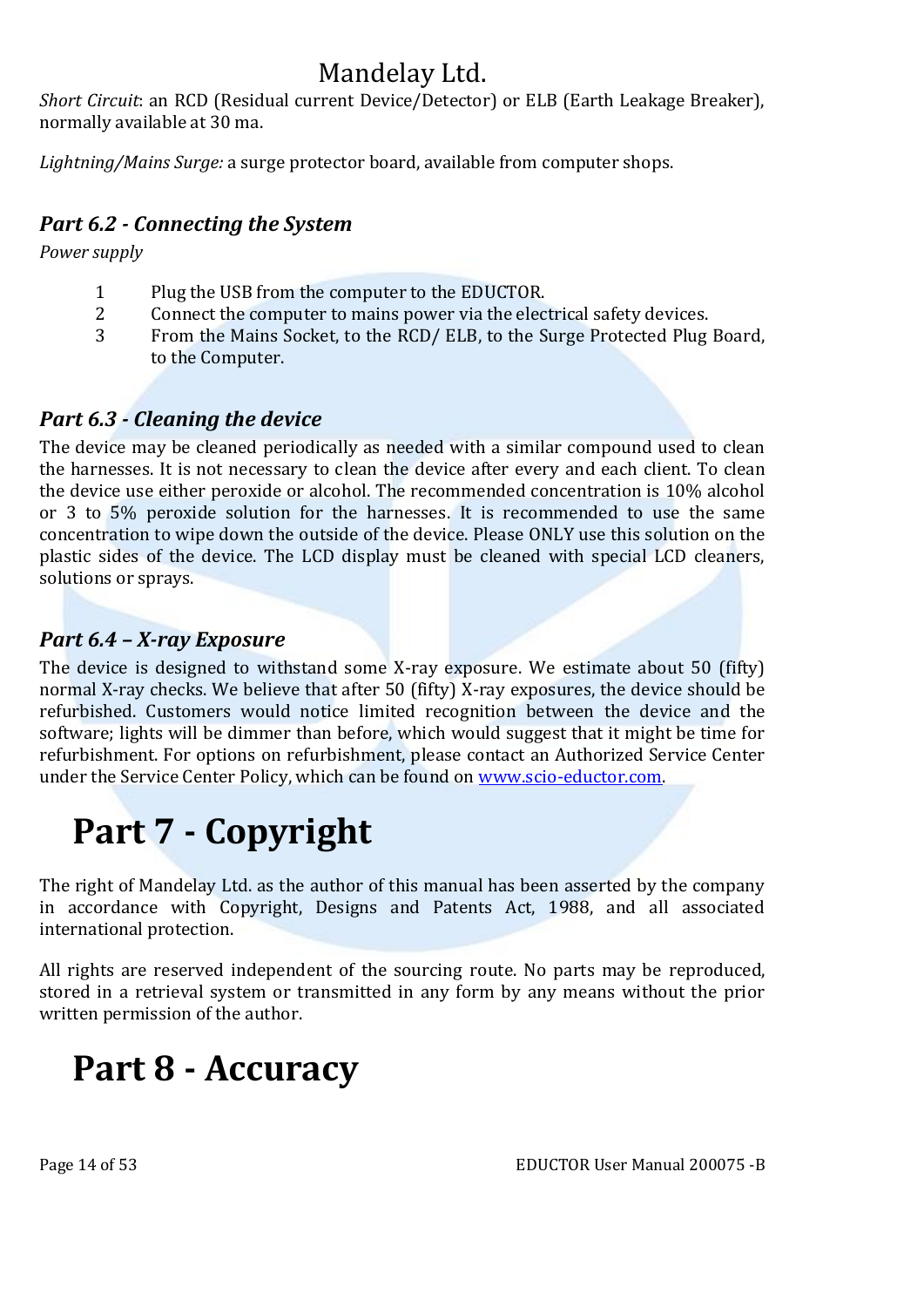Every effort has been made to ensure the accuracy of the information provided. No information is intended to be used or should be used as a substitute for information from a licensed healthcare practitioner.

# **Part 9 - A Brief History of Biofeedback**

Edmund Jacobson in 1908 developed the progressive muscle relaxation technique (1958). Although most of his research on the conditioning of muscle relaxation was conducted 50 years ago, it remains relevant. For example, most therapeutic applications of biofeedback include the use of a systematic relaxation technique. Although Jacobson's system has been modified over time, his ideas and research methods have much to offer clinicians and researchers. Based on an interview reported by McGuigan, he may have been the first researcher to use medical instrumentation to provide feedback about physiological responses (Jacobson and McGuigan 1978). His procedure, employing a prototype of modern biofeedback instrumentation, involved an individual observing an oscilloscope to determine the level of tension in his forearm extensor muscle. Later, Wolpe (1973) modified Jacobson's technique and popularized it as part of the systematic desensitization procedure.

In 1958, Kamiya (1969) began to study the changes in Consciousness that accompanied variations in EEG alpha rhythm of human subjects. He developed a discrimination conditioning task in which a bell was rung periodically and the subject was requested to indicate if he had been generating EEG alpha just prior to the auditory stimulus. Many subjects were able to learn this task and this led to further research of alpha rhythm control. Kamiya and his associates later discovered that subjects could suppress alpha when given auditory feedback concerning its presence or absence. Although the initial claims of alpha wave trainers were found to be exaggerated, research by Kamiya and others continues and may eventually lead to the development of more effective clincial methods. Due to the unpredictability of the results so far, the clinical utility of EEG alpha rhythm training remains problematic (Miller, 1974).

Ancoli and Kamiya (1978) reviewed several areas of controversy surrounding EEG biofeedback. For example, one unresolved issue is whether or not the reported increases in EEG alpha are due to reductions in visual and oculomotor responding. Ancoli and Kamiya reviewed 45 different EEG biofeedback studies from 1968 to 1976 and concluded that a majority of the studies suffered from methodological weaknesses. They believed that many negative results occurred because training times were too short and experimental conditions were not optimum. They suggest that, in the future, researchers should employ at least 4 training sessions, use continuous feedback with quantitive progress scores and use experimental trials which have a duration of at least 10 minutes.

One of the intriguing areas of investigation concerns the search for empirical validation of visceral or smooth-muscle operant conditioning. Since 1938, when Skinner could not demonstrate operant conditioning of the vasoconstrictory responses, researchers have been interested in this area of learning.

Page 15 of 53 EDUCTOR User Manual 200075 -B Neal Miller and his colleagues most notably, (the late Leo DiCara) have been involved in research on instrumental autonomic conditioning in animals for a number of years. In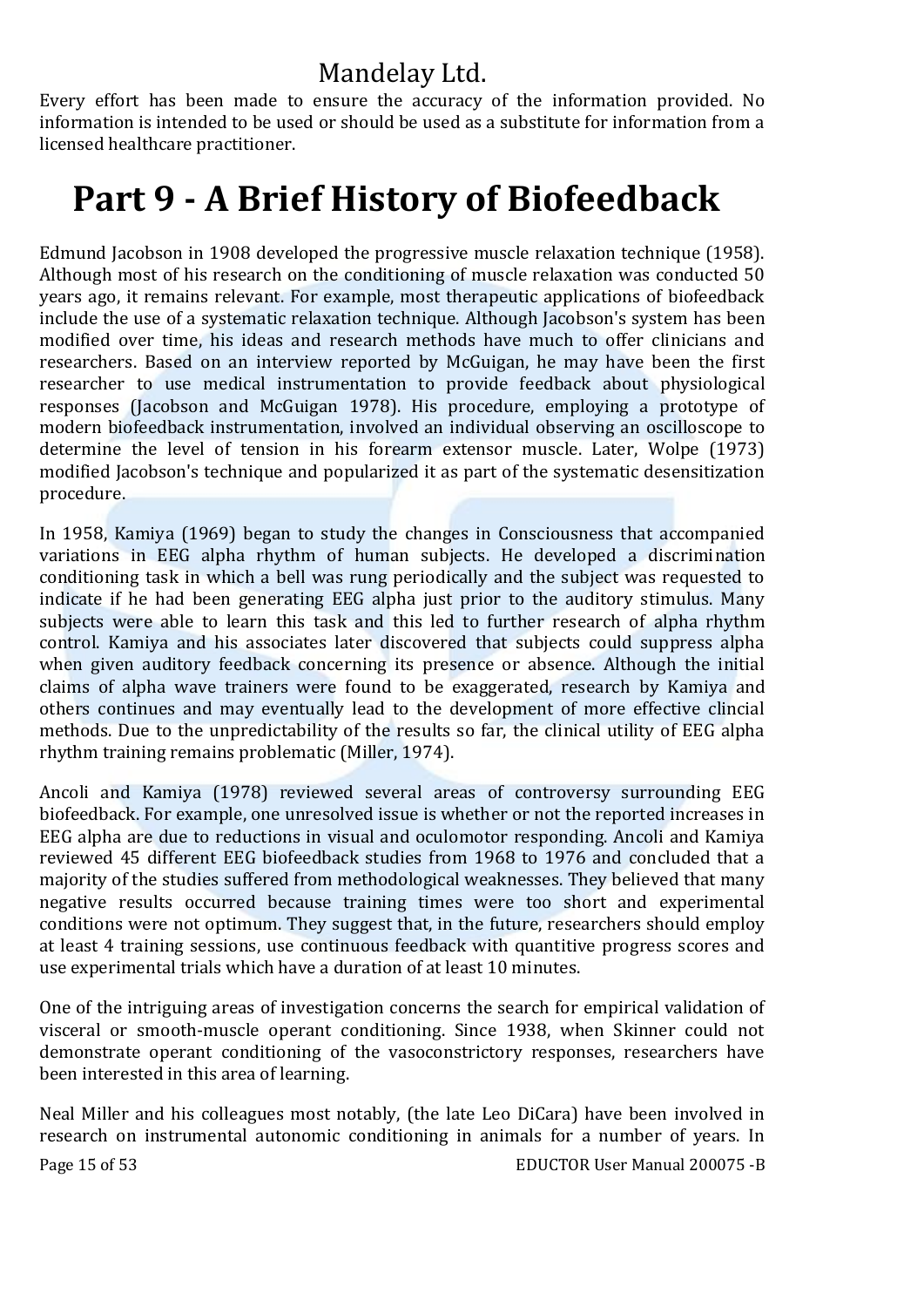1968, DiCara and Miller observed that curarized rats could learn to avoid a shock by lowering their heart rate. Miller's attempts to replicate this finding in subsequent vears. however, met with frustration. Nevertheless, during this time other investigators showed that visceral conditioning, through the use of feedback techniques, could be demonstrated in man (Miller and Dworkin, 1974).

Whether or not Miller's original findings were artifactual or due to complex interactions of variables are still undetermined. There is no doubt, however, that the publication of his early research on visceral conditioning in animals did much to stimulate others to investigate similar issues in man, and more sophisticated biofeedback techniques were developed.

Although less known, H D Kimmel (1960) spent years investigating instrumental conditioning off the autonomic nervous system (ANS) in man. Stimulated by results of earlier experiments in conditioning of the galvanic skin response (GSR), Kimmel and his students found that subjects' GSR's could be conditioned using pleasant odors. Kimmel (1974) summarized the research up to 1967, including 16 studies of GSR, five of heart rate and three of the vasomotor response. Results of all these studies supported the contention that the ANS could be modified through operant conditioning.

These findings were criticized by Katkin and Murray (1968) who argued that such results may be due to skeletal mediators and have still obtained positive results. For example, Lang and Melamed (1969) were able to condition aversively a 9-month-old child who suffered from ruminative vomiting. In addition, Frezza and Holland (1971) demonstrated that human salivation can be instrumentally conditioned.

Subsequently biofeedback procedures were applied to clinical problems. In 1973, two innovative therapy procedures were developed which are widely used today, with certain technical refinements. Elmer and Alyce Green (1977) developed a clinical protocol for thermal feedback training. They used peripheral skin temperature as a measure of vasodilatation and combined skin temperature feedback with Schultz and Luthe's (1969) "Autogenic Training". Sargent, Green and Walters (1972) applied temperature biofeedback training to treat migraine. Clients were taught to increase the warmth in their fingers (vasodilatation) while decreasing the temperature of their foreheads (vasoconstriction). They found that almost 75 percent of the subjects were able to decrease both the duration and intensity of migraine attacks. Later studies have confirmed these results.

While the Green's were developing their therapy technique for migraine, Thomas Budzynski (1973) and his associates at the University of Colorado developed a feedback technique to treat muscle contraction (tension) headaches. They used EMG training to teach clients to reduce the tension in their frontalis (forehead) muscles. Their results showed that average muscle tension levels dropped from 10 to 3.5 (microvolts) and headaches intensity was reduced over the 16-week training period. Two control groups of headache clients were employed in the experimental design; one group received "false" or pseudofeedback and the other group received no feedback at all. Neither of these groups improved as much as the EMG therapy group. Since then, the results have been somewhat mixed regarding the effectiveness of EMG biofeedback compared with simple relaxation methods.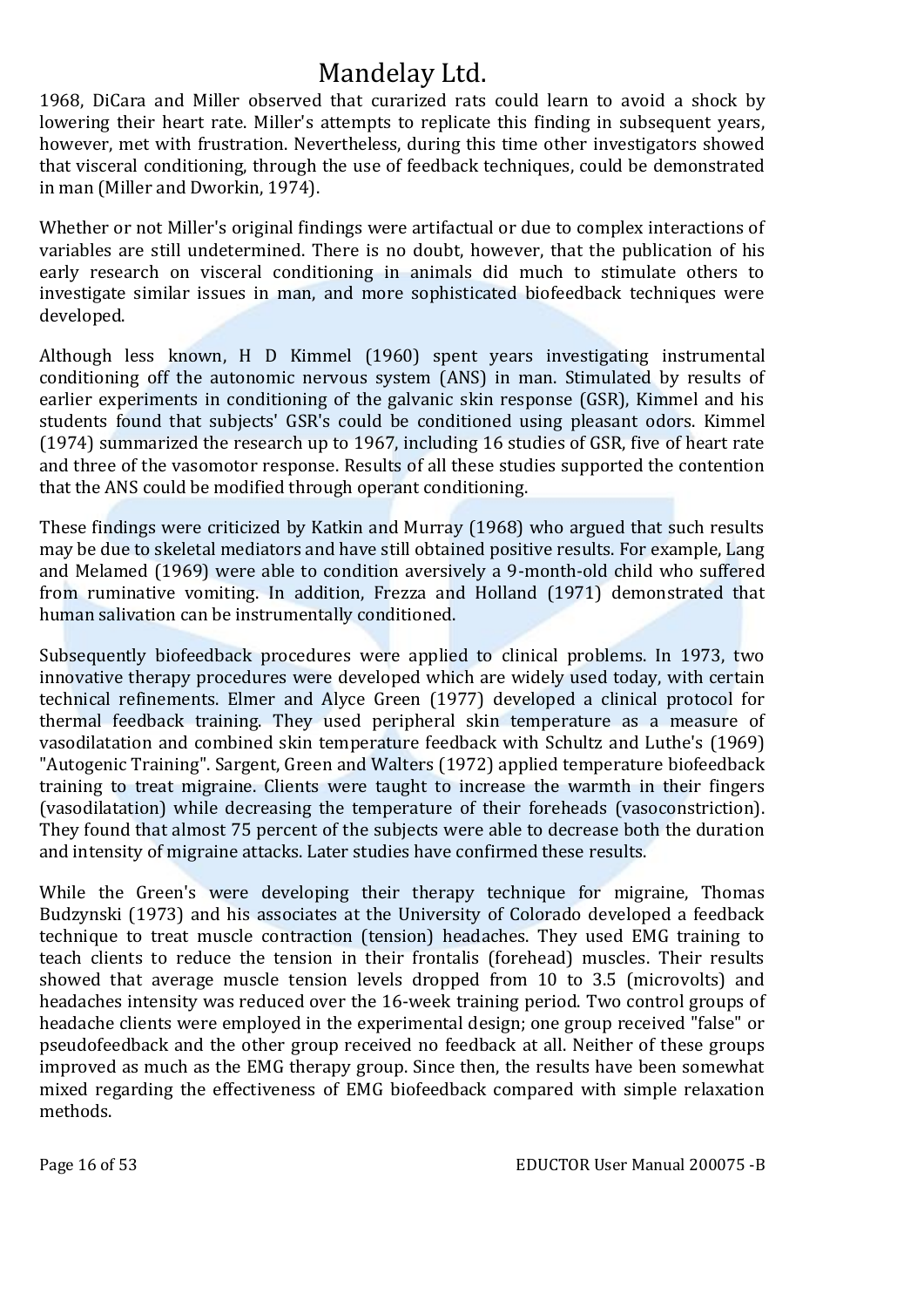The clinical research which has been reviewed thus far has involved procedures where feedback is used to reduce muscle and blood vessel contraction ("physiological arousal"); however, a technique to increase muscle contraction (a form of EMG biofeedback training) has existed for almost 25 years. John Basmajian's (1979) early research, first published in 1963, indicated that clients can increase the functioning of single motor units through the use of EMG biofeedback. Even earlier, Marinacci and Horande (1960) demonstrated that EMG feedback could be applied to improve neuromuscular functioning in several disorders. Basmajian and his colleages have designed speciallly constructed biofeedback instruments for use in rehabilitation, e.g., a miniatue EMG feedback device. They have applied such instrumentation to various disorders including paralytic foot-drop. There is significant difference between the EMG units used in rehabilitation and those adapted for use with psychophysiological disorders. The biofeedback units employed in rehabilitation are designed to transmit information about single motor units or the functioning of a specific muscle. Most of the EMG units used to enhance relaxation, however, summate the bioelectrical information of a particular muscle group. The resulting feedback is somewhat less specific.

Prior to 1970, relatively few studies were conducted using biofeedback techniques. Since then, however, hundreds of investigations have been done and the accumulation of data has been impressive. For this reason, BSA task forces were developed to survey the current literature and summarize the current status of biofeedback as a therapeutic technique in a number of areas including: psychophysiological disorders (Fotopoulos and Sunderland, 1978), gastrointestinal issue (Whitehead, 1978), vasoconstrictive disorders (Taub and Stroebel, 1978), muscle tension headache (Budzynski, 1978) and others.

In 1989 Nelson proposed and proved that biofeedback need not be just a conscious or verbal process. By biofeedback transcutaneous interaction with the body electric or CNS (central nervous system) the system can autofocus TVEP (transcutaneous voltammetric evoked potential) stimulation. The EDUCTOR was designed to do biofeedback transcutaneous interaction to the client's CNS.

In summary, individuals in certain circumstances can learn to control various physiologic processes as a result of biofeedback training.

### Neuroanatomical and Physiological Basis of Biofeedback

Neurophysiologists and clinical neurologists are aware of the fact that the brain acts as a CNS whole unit and that the functioning of each and every part of it affects the performance of most of the other parts. Clearly, however, certain areas are more closely allied than others by anatomical or physiological links. Also, there is a localization of function such that the different regions of the brain are specialized for certain activities and although their role can be substituted to a certain extent, they operate most effectively only when carrying out their particular function. Broadly speaking, the tasks of the brain can be divided into three main categories:

- 1. The reception of stimuli (this is the sensory system)
- 2. The association of stimuli and the analysis of perception of incoming stimuli
- 3. The motor response to those stimuli, or the autonomic response to internal and external stimuli.

Page 17 of 53 EDUCTOR User Manual 200075 -B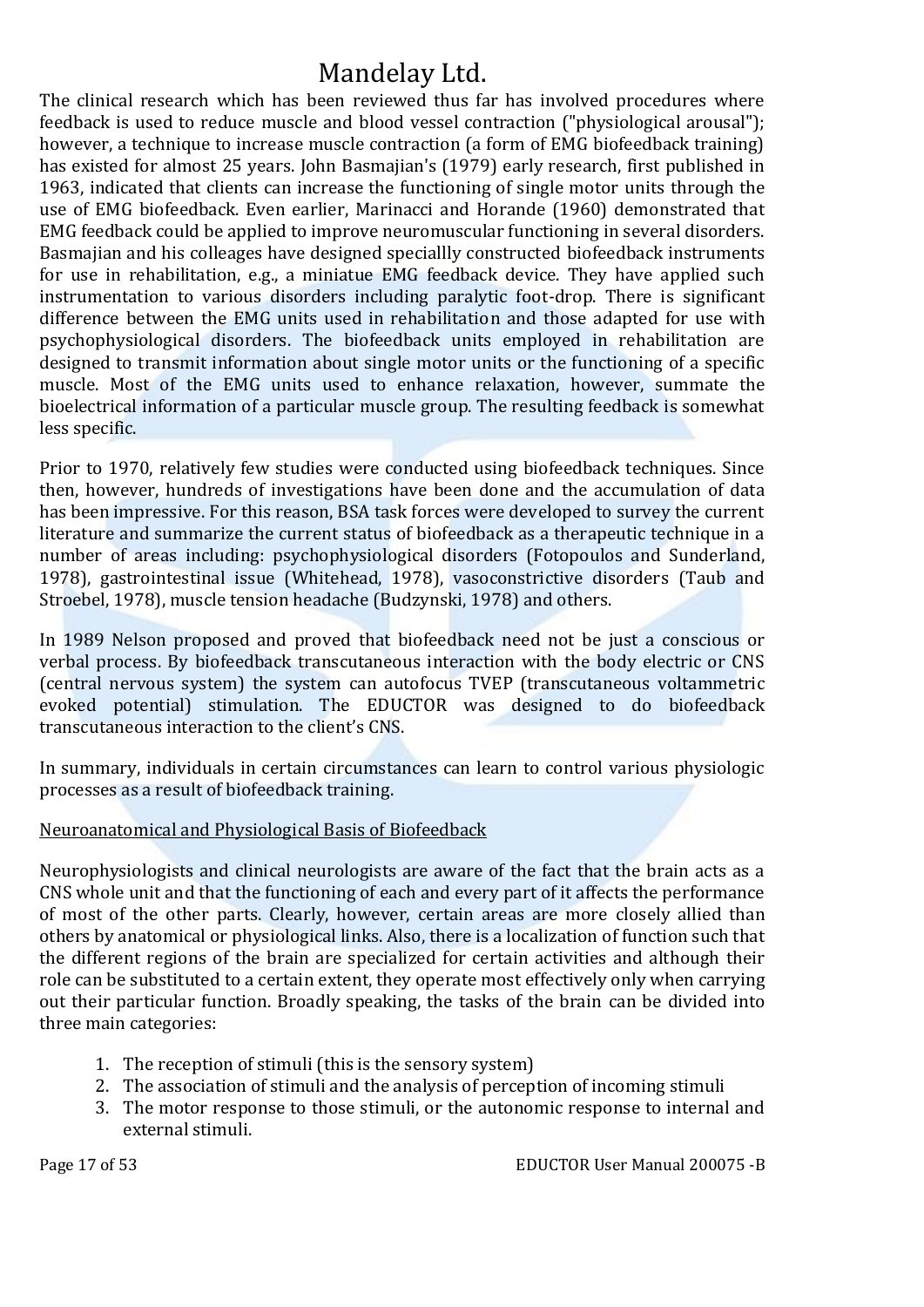This is the end of a very brief history of Biofeedback. If you are interested in researching this topic further there is numerous information available.



Page 18 of 53 EDUCTOR User Manual 200075 -B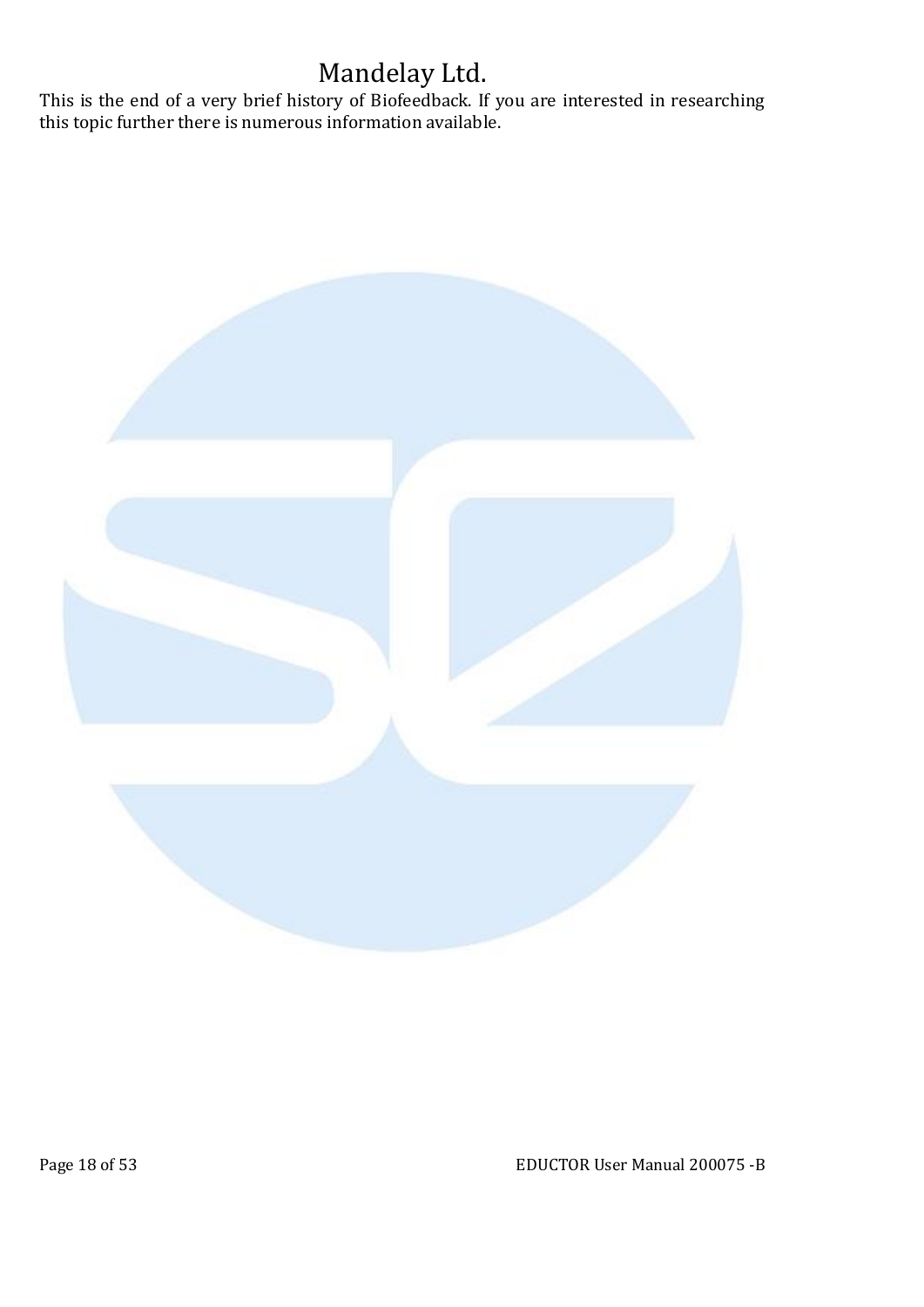# **Part 10 - Symbols**

As you look at the biofeedback box itself, you will see the following symbols. The explanation of the meaning of the symbols are as follows:

On the bottom:

|              | <b>Symbol for "MANUFACTURER"</b>                                                                                                                                                                                   |  |
|--------------|--------------------------------------------------------------------------------------------------------------------------------------------------------------------------------------------------------------------|--|
| $[$ yyyy $]$ | Symbol for "DATE OF MANUFACTURE" with year of<br>manufacture.                                                                                                                                                      |  |
| ######-[x]   | Control number for the label followed by the revision<br>number.                                                                                                                                                   |  |
|              | <b>Symbol for "CONSULT INSTRUCTIONS FOR USE": means</b><br>that it is imperative that users read this EDUCTOR User<br>Manual before using the device for the first time and as a<br>reference for all future uses. |  |
| $\epsilon$   | A CE Mark is issued by a Notified Body, as identified by the<br>four-digit number next to the CE Mark. The four-digit Notified<br>Body number can be found on the CE Certificate.                                  |  |
|              | The symbol of the crossed out wheeled bin: this is a marking<br>of electrical and electronic equipment.                                                                                                            |  |

On the back:

| K. | TYPE BF APPLIED PART: It stands for the classification of a<br>permissible filtered current as well as assurance of grounding<br>for safety regarding this current. |
|----|---------------------------------------------------------------------------------------------------------------------------------------------------------------------|

The Serial Number found on the back of the device is in the following format EXxxxxxxxxxx.

Only to be included in this User Manual as these are only recommendations and not requirements: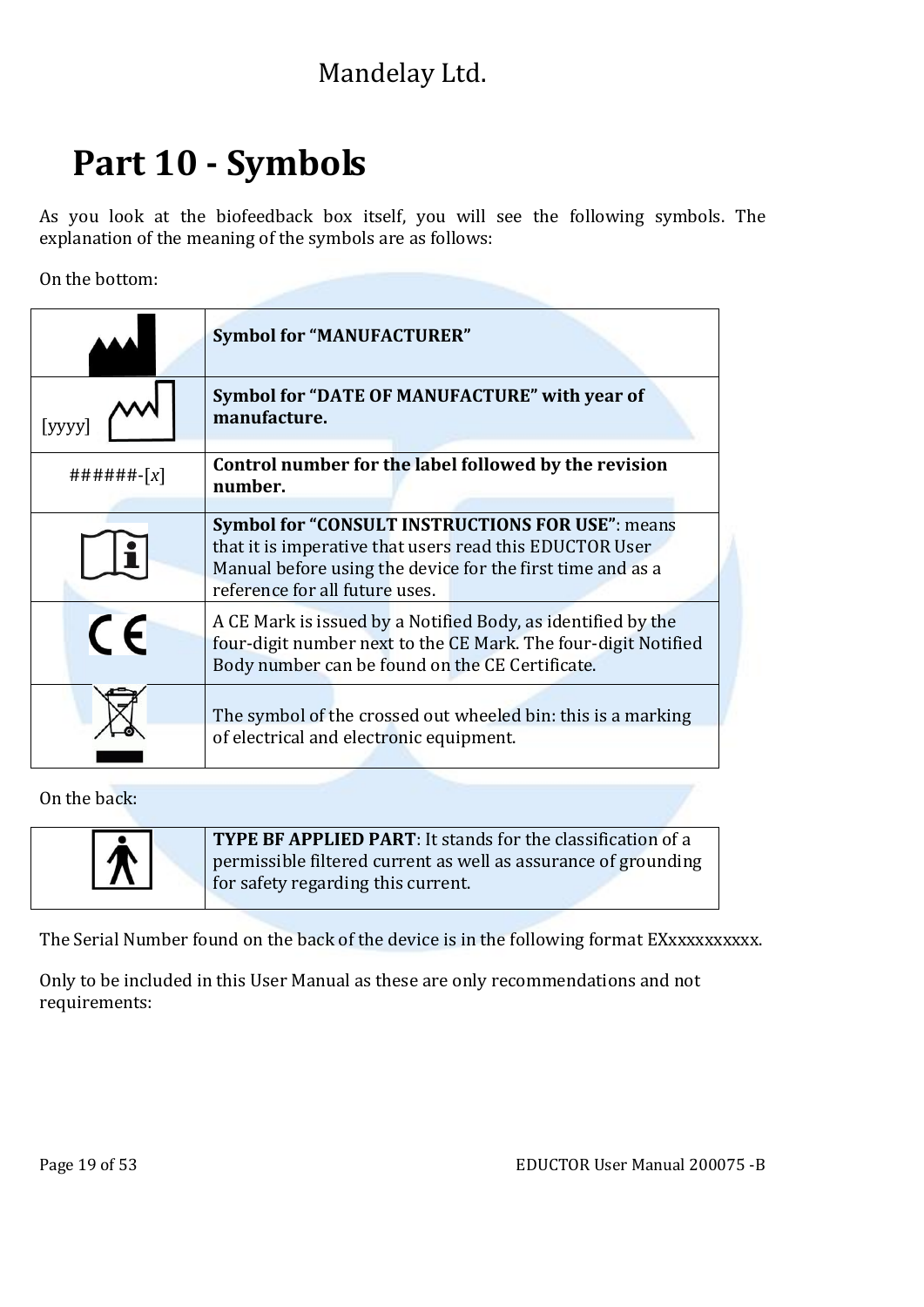

For the best optimum performance, it is recommended to keep any other electronic equipments, such as cell phones, radios, electro-static air cleaners and other similar devices, at a minimum of 1.5 meters out of the device's radius. This will reduce the potential for outside interference. However, it is possible to keep the operating computer within this 1.5 meter radius, with the recommendation that the Wi-Fi ability of the computer is turned off.

Disturbances are possible near devices with the following symbol:  $\binom{((\cdot))}{\bullet}$ 

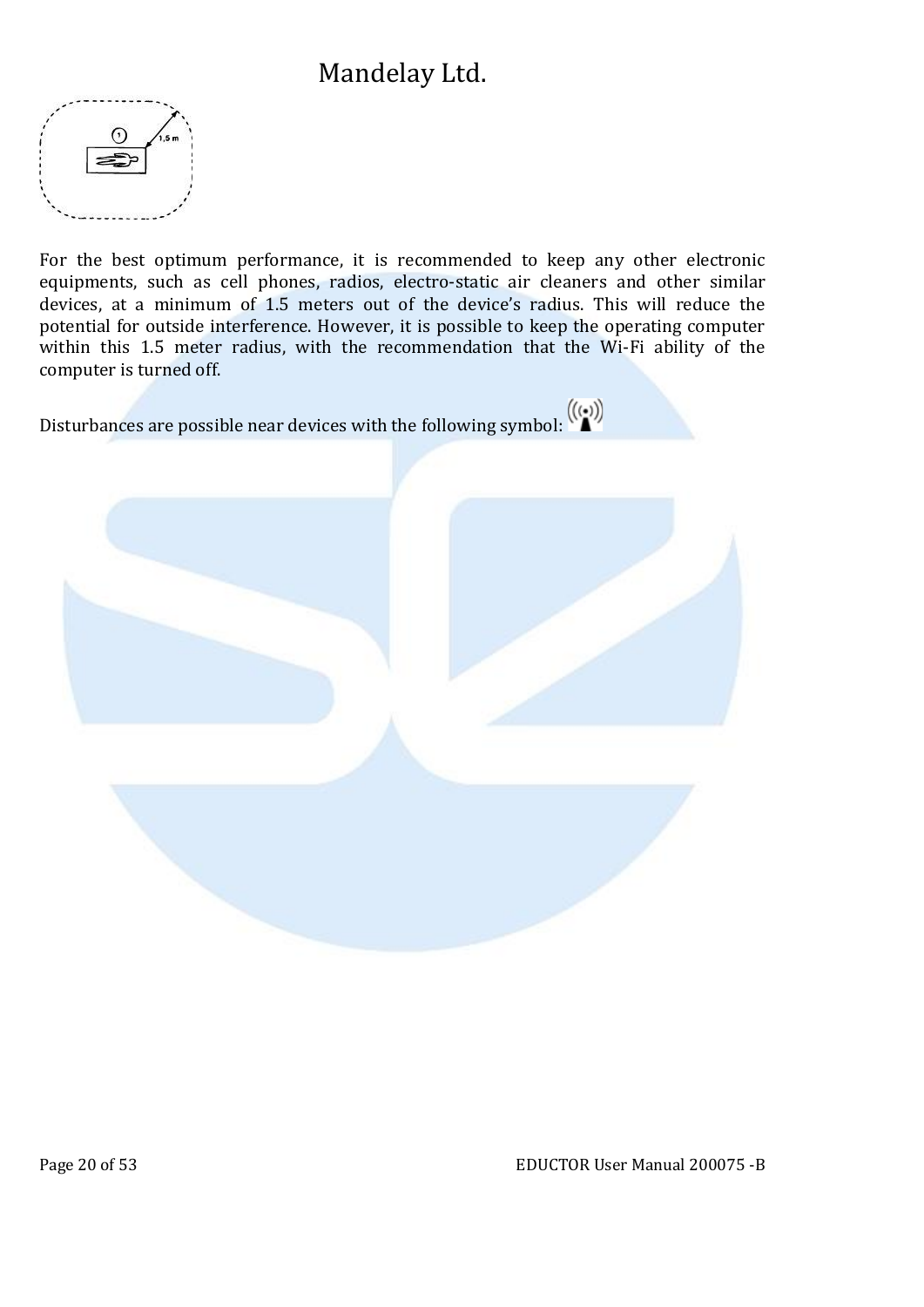# **Part 11 - Computer Specifications for the 'CLASP 64'**

This page will inform you about computer memory size, speed, and other requirements that are best compatible with the EDUCTOR.

### *Part 11.1 - Cache and RAM (Random Access Memory)*

The difference between the CPUs (Central Processor Unit) is the speed, and the cache (The memory built into the processor itself). An AMD<sup>\*</sup> CPU will normally perform faster than an Intel\*\* CPU at the same speed. The Celeron\*\*\* CPU has less cache normally.

The 'CLASP 64' software will first look for the space it needs to perform in the cache memory, this is extremely fast. If it does not find enough space, it will go to memory built into the memory on the motherboard, which is slower, but still fast (this is the RAM). If it still does not find the required space there, it has to go the hard drive (Slow) and execute the instructions. This, however will only happen with the 'CLASP64' software at very low RAM (e.g. 512 Mb). Thus the program may run, but slowly. However, this is NOT recommended at all.

The 'CLASP 64' software is a large application program running in real time. The 'Windows' Operating System does not run in real time. The 'CLASP64' software sends a signal to the box then the box starts the generation of appropriate frequencies and then this is showed on the LCD screen. The 'EDUCTOR' includes its own processor to be able to do this, thus the CPU of the computer is free.

The computer needs a high resource capacity, as the 'CLASP 64' Database (the core of the program) uses the 'SQ Lite Database engine'. Due to the phenomenal amount of information generated, the database engine has been stretched to its maximum capabilities. Other aspect is the image generated animations, requiring a lot of resources. The specifications focus on the RAM but 'Cache' must be taken into consideration.

 **Advanced Micro Devices:** Global supplier of integrated circuits for the personal and networked computer and communications markets headquartered in California, USA.

**Intel:** American electronic corporation headquartered in California, USA. It is the World's major producer of a variety of electronics and computer components (including semi conductors, microprocessors, chipsets, and more).

<sup>\*\*\*</sup> **Celeron:** New computer processor from the Intel Corp. Slower than the Pentium chip, it was designed for the home computer market in the lower price range.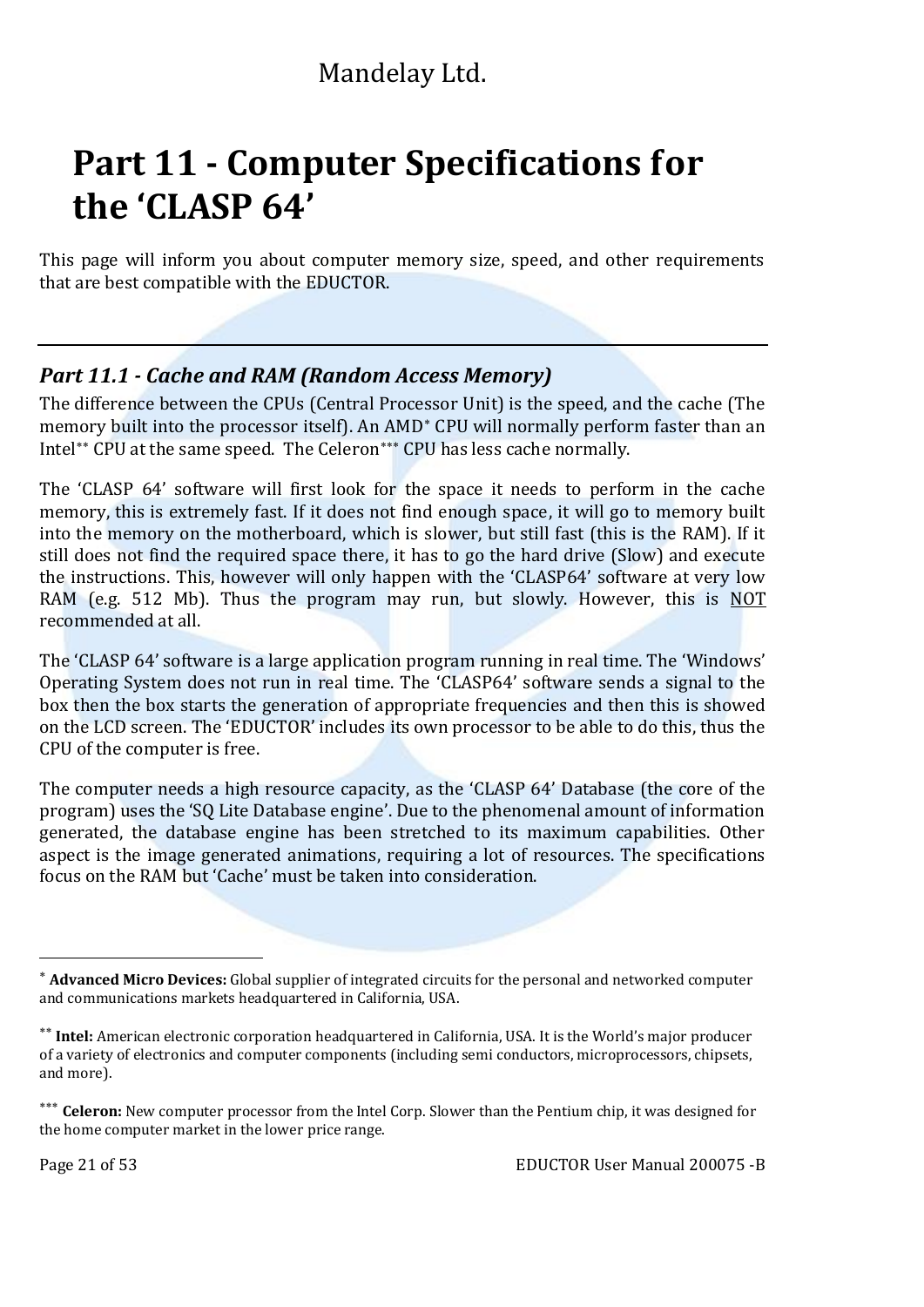### *Part 11.2 - Computer Specifications*

- It is advisable to dedicate a laptop to the program. However, if this is not possible then it is highly recommended that no other programs of medical nature are to be installed, as conflicts have been reported in the past. It is advisable to only install the recommended software and to follow the 'Computer preparation' instructions.
- If possible, avoid the cloned types, as many problems have been reported due to their architecture, their timer chips, and in some cases, the cheap components.
- It is recommended to have an Intel® Core™, i5, i7 or higher, AMD processors are not supported. Avoid Celeron, because of the less 'cache' factor.
- The program itself requires about 30 GB of hard drive space for installation, maximum one Hard Drive, RAID, SCSI not allowed.
- 8 GB of RAM is recommended, or more.
- The 'EDUCTOR' has a USB port. You may be connected directly using a USB cable. To install the USB Cable, please see the page "USB – to – USB Cable Installation Instructions."
- Monitor TFT/XGA\*\*\*\*: Pixel size must be set at 1280x1024 or higher in case of normal screen monitors, wide screen monitors should be set at the minimum resolution is 1280x800 for optimum viewing of the 'Clasp 64'.
- Video and Sound cards are required with a minimum 256 MB memory available, Intel HD 3000 or better is suggested.
- The following Operating Systems are recommended: Windows 7, Windows 8, Windows 8.1, or Windows 10.
	- **NOTE: Due to changes in computer technology, the information above may change without notice.**

 **TFT/XGA:** Thin Film Technology / Extended Graphics Array, which allows displaying up to 65000 colors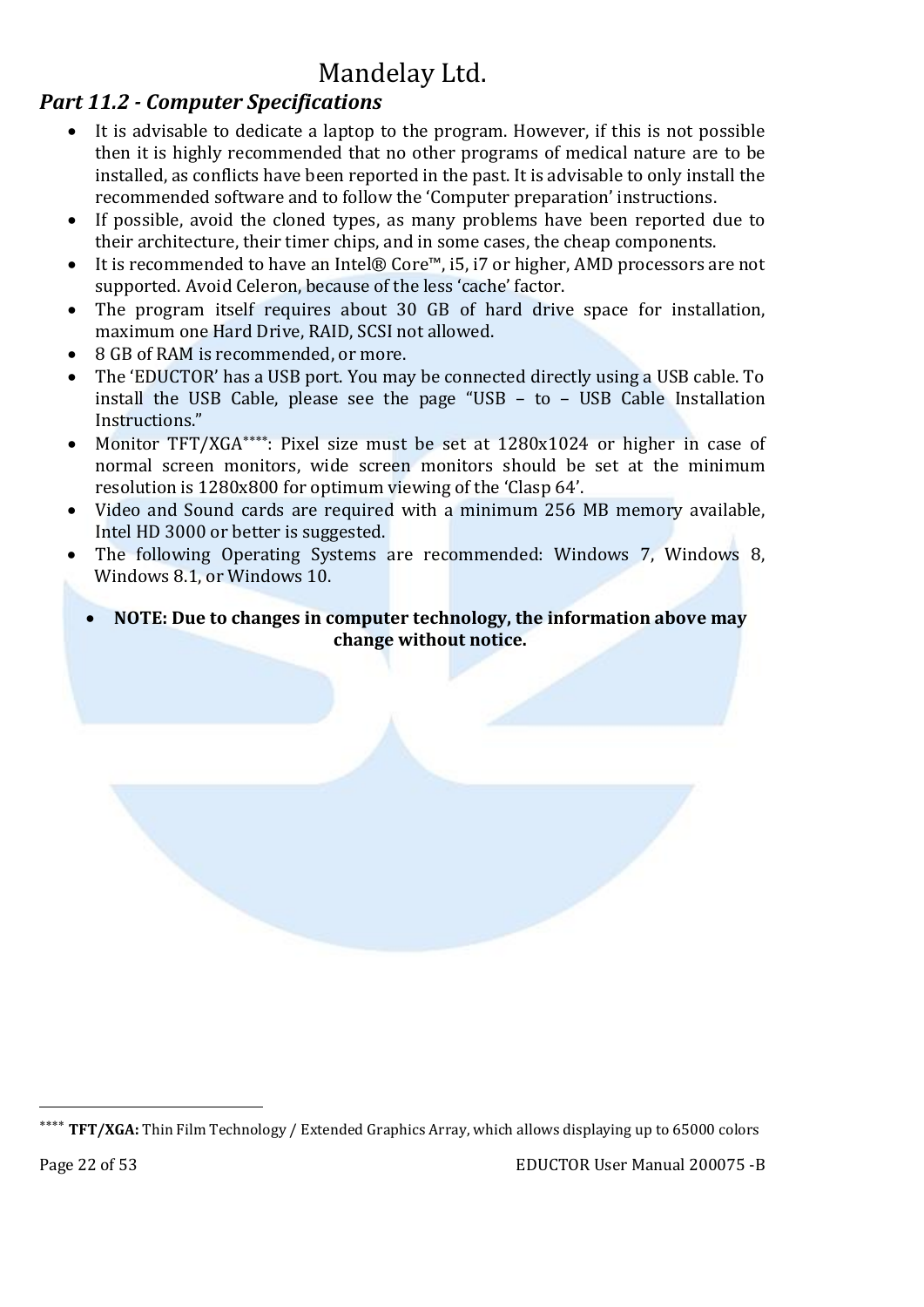# **Part 12 - Computer Preparations for the 'CLASP 64' Software**

It is recommended to follow these procedures before the 'Clasp 64' has been installed.

- 1. Clearing your "Startup" Menu: Go to Start / Programs / Startup and delete any program loaded there. This is done by clicking over the name of the program, with the right button of the mouse, to display the sub-menu. Choose 'Delete'.
- 2. On the 'Desktop', it is advisable to only keep 'Shortcuts'. These are the icons with a little arrow in the bottom left corner. Any other document should always be kept in 'My Documents'. The desktop should only contain the shortcuts to the most often used programs. In fact, it is recommended to only have the 'Recycling Bin' in the 'Desktop' and the 'Shortcuts' in the 'Taskbar' (The bar at the bottom of the screen). In order to do that, it is necessary to drag the icon from the 'Desktop' and drop in the 'Taskbar'. For the 'Taskbar' to allow icons, it must be unlocked: click with the right button of the mouse and in the contextual menu, have the check mark next to 'Unlock'.
- 3. Setting up your Display: For Windows 7, go to the Desktop / right click / click on Personalize (for Windows 7 the next option is Screen Resolution) / click on Display Settings. Set the 'Screen Resolution' at 1280 x 800 pixels or **higher,** if you have a 15 inch screen. Power configuration: In the 'Screen Saver' set to 'None', click on 'Power' and set all the values to 'Never'.
- 4. Empty the 'Recycle Bin' and restart the computer.

**Disclaimer:** This document is for guidance only. Mandelay Ltd. is not responsible in any way for any damages, file loss or otherwise caused or derived from or as a result of direct or indirect use of this information.

Once the 'CLASP 64' software has been installed and activated, and the recommended programs are installed, it is advisable to execute this routine in order for the computer to stay tuned up to better run the 'CLASP 64' software.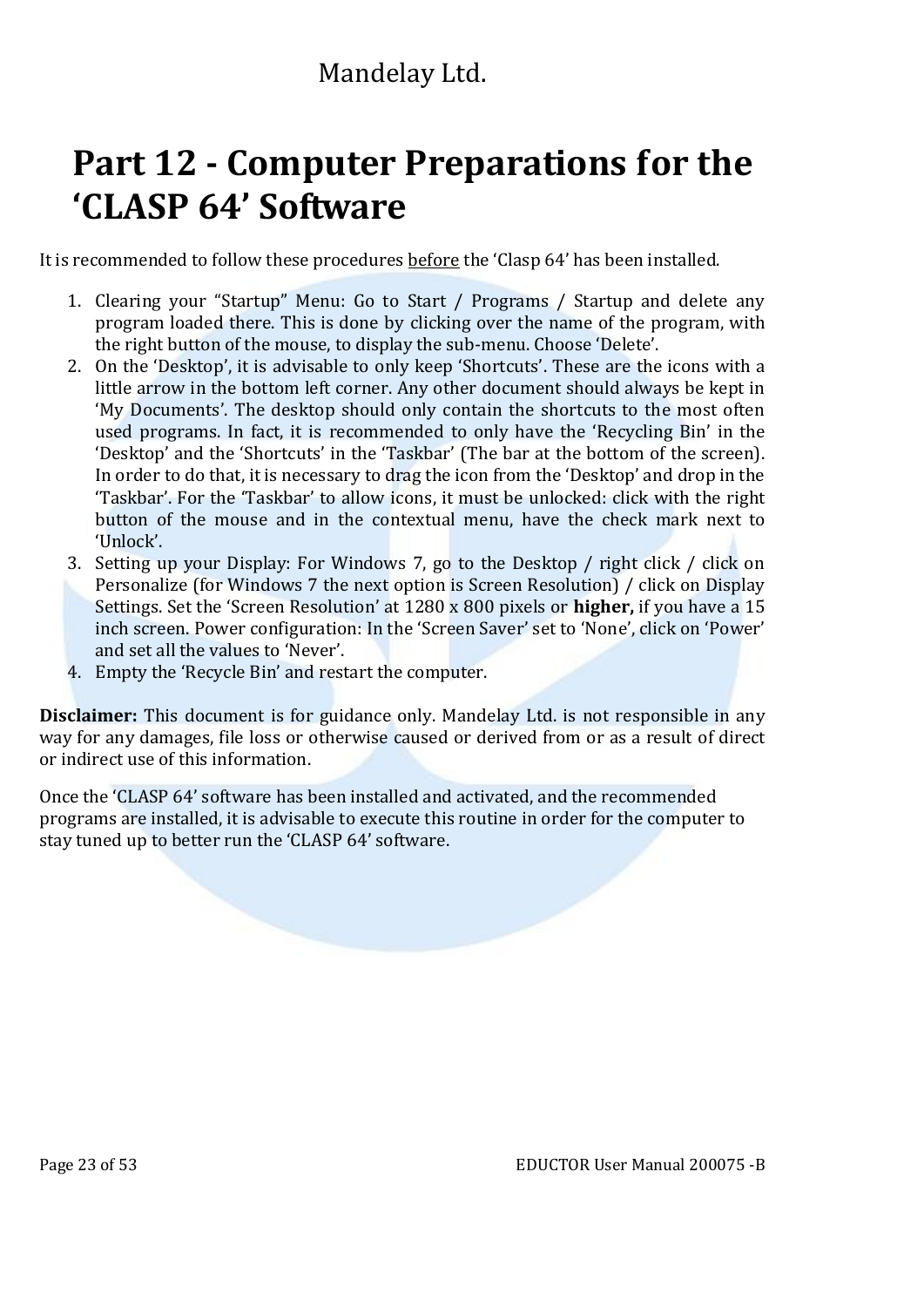# **Part 13 - Installation & Activation Procedure – EDUCTOR**

Please read thoroughly before loading the 'CLASP 64' software program into your computer. The most current version of the 'CLASP 64' software is always available on www.scio-eductor.com. These instructions specifically relate to the most current version of the program. Furthermore, there are numerous Video Tutorials available on www.scioeductor.com for easy reference on the Installation and Activation Procedures.

### *Part 13.1 – Registration of the device on the www.scio-eductor.com website*

- Go to <u>www.scio-eductor.com</u> and click on "Log in" on the top menu bar<br>• Login with your email and password
- Login with your email and password<br>• Click on "Order System" and select "M
- Click on "Order System" and select "My devices"<br>• Click on "Assign a Device to my Account"
- Click on "Assign a Device to my Account"
- Fill in the necessary information in the edit boxes<br>• Upload the pictures required by drag dropping the
- Upload the pictures required by drag dropping them into the upload field<br>• Click "Save"
- Click "Save"

Your application will be reviewed by our administrators and you will be notified by email when the device assign is complete.

### *Part 13.2 Downloading the Clasp 64 software from our official website www.scio-eductor.com*

To download the newest version of the Clasp 64 software, we created a simple tool that allows you to download the software for the EDUCTOR device.

Please follow the steps outlined below to download the Software:

- Open a web browser (Internet Explorer or Mozilla Firefox).
- Go to the www.scio-eductor.com website and log in.
- Click on 'Downloads' on the top menu bar of the website and select 'Software's + tools'.
- Download the 'MandelayDownloader Setup.exe' by clicking on the link.
- Run the downloaded 'MandelayDownloader Setup.exe', by double clicking on it, then click 'Next' 3 (three) times, click 'Install' and 'Finish'(everything is set automatically, please don't make changes).
- Double click on the 'Mandelay Downloader.exe' icon on your desktop and log in with your Username and Password you are registered on www.scio-eductor.com website, and click on 'Login' button.
- First click on **Download and Install CLASP 64 Software**, after the download is complete the text will change to **Install CLASP 64 Software.**
- When installation is complete, you will have the option to install right away by clicking the Install CLASP 64 Software button. If you wish to install later, just close

Page 24 of 53 EDUCTOR User Manual 200075 -B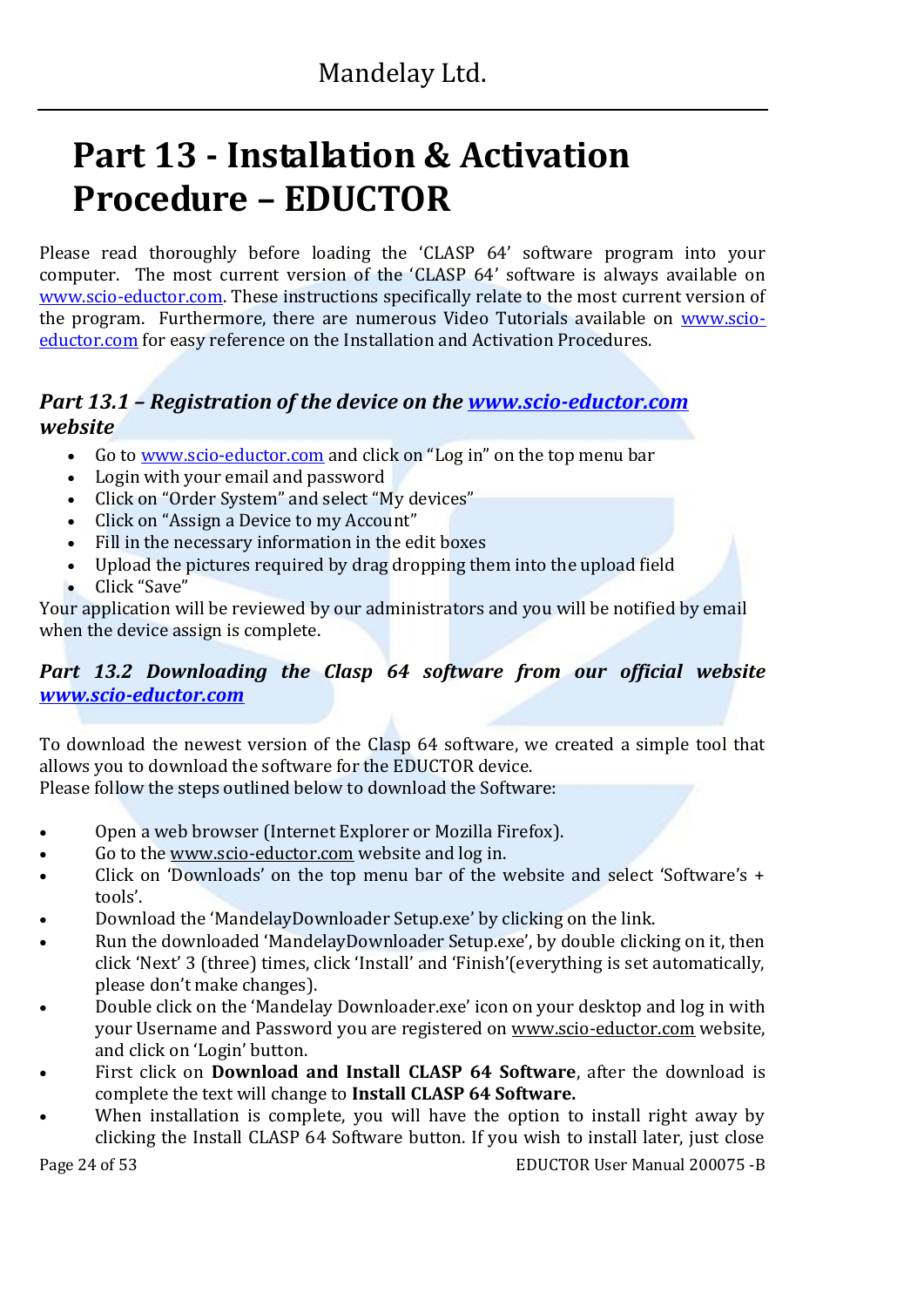the program and re-enter when you want to install it. You will see an Install button below the software you downloaded.

If the Mandelay\_Downloader.exe' is closed in the middle of the download for any reason (Internet fails. computer restarts etc.) just restart the reason (Internet fails, computer restarts etc.) just restart the Mandelay\_Downloader.exe' and click on Download again. Installation will proceed from where it was left off.

You can proceed to install your Software!

### *Part 13.3 Installing the Clasp 64 software*

The Software can be installed either directly after downloading it from the www.scioeductor.com or from the USB memory stick you received in your device package.

- 1. If you install the software from the USB memory stick, please insert it into your computer then locate the CLASP 64 Software on your stick. Find the Install.exe and double-click on it to initiate the installation.
- 2. If you used the 'Mandelay Downloader.exe' to get the latest version of the software, please click on Download and Install Clasp 64 Software to start the installation.

• Select **I accept the agreement,** then click 'Next', then on **Next** two more times. After that, please click on **Install** button.

When the installation is finished, there will pop up another installation window to install the **Borland Database**. Click on the Next button four times and then on the Install button to start the installation (everything is set automatically, please don't make changes). On the next screen it will pop up another window which will show you the directory where the **Borland Engine** will be installed. Click on the 'OK' button, then on the 'Yes' button on the next window to create the directory. After the directory is created click on the 'Finish' button.<br>• On the next screen you will see

• On the next screen you will see the automatic installation window for **DivX Codec Setup**. Click five times on the 'Next' button (please don't make changes in the directories) than on the following window on the 'Yes' button to Accept the License Agreement and to initiate the installation. There will pop up two more windows that you will need to close: DivX Player and DivX Codec. Click on the red X on the top right corner of the window to close them. After that click on the 'Close' button to finish the installation of the DivX Codec Setup.<br>• After this there will non un one n

• After this there will pop up one more window to **select the device** you will be using. Select the image with the proper device, then enter the serial number the same way as it is shown on the device and click on the 'OK' button.

• After this will pop up another window which will **install the proper driver for your device**. To start the installation, click on the 'Next' button, on the following pop up window click on the 'Install' button, then on the 'Finish' button.<br>• There will non un another window which will show the  $\epsilon$ 

• There will pop up another window which will show the **end of the installation**. Click on the 'Finish' button to end the procedure.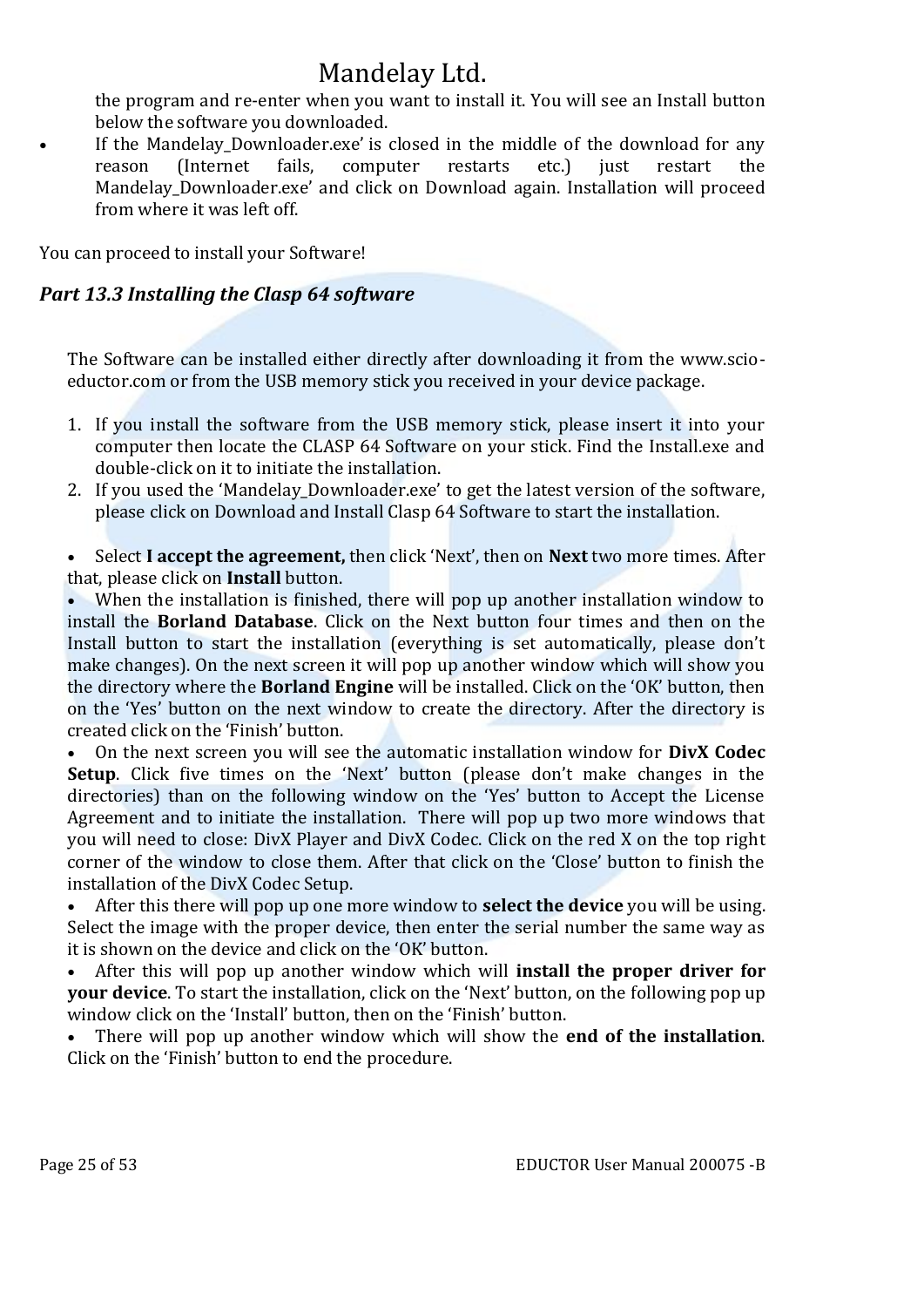### **Part 13.3.1 – Interface Type setting**

The Interface program is automatically installed with the main software on the computer. (The Interface Type must be set before the activation).

In case you missed the setting, you can find it on your desktop.

The following steps will guide you on how to use this program:

- Double click on the 'Interface Type Selector' icon on your desktop screen.
- Select the device type and write in the serial number of your device, then click 'OK'.
- Now you can move on to the final step, activation of the software!
- You only need to do this one (1) time.
- If you select the wrong type or change your interface box, simply repeat this procedure. This is necessary because each interface box uses a different 'Baud' rate.

In case you purchased SCIO and EDUCTOR as well than you have to repeat this procedure every time you switch between the devices on the same computer.

### *Part 13.4 – Online Activation*

In order to provide a more professional service to our customers we are now able to offer 24-hour internet activation. Please follow the instructions below and if you have any difficulties please contact you broker for assistance.

These instructions are for users to activate their own software online. If you do not have internet access, please contact your broker.

- **1. Register on** www.scio-eductor.com. **Sign up!**
- **2. Run the EDUCTOR Software by clicking on the 'CLASP 64' icon on the desktop.**
- **3. Click 'Close' on the 'EDUCTOR Is Working' screen when the program reaches 25%.**
- **4.** On the following screen, please click on "Continue".
- **5.** Then click on "Password".
- **6. If this is your first activation on the laptop/desktop, right after the**  installation, please enter your name and country in the "Password" screen and then click on "I agree to all terms and save".
- 7. On the "Password" screen click on "Activation".
- **8. In the 'Activation window' please enter your www.scio-eductor.com Username**  and Password and click on "Send to the Server". On the following screen will **pop up a window with the following message "Your computer is activated,** Congratulations". Click on "OK" to proceed.
- **9. On the next screen will pop up another message "You have entered the right**  code, congratulations...". Click "OK".
- **10.Now the program will automatically exit.**
- **11.The Software is now active and ready to use.**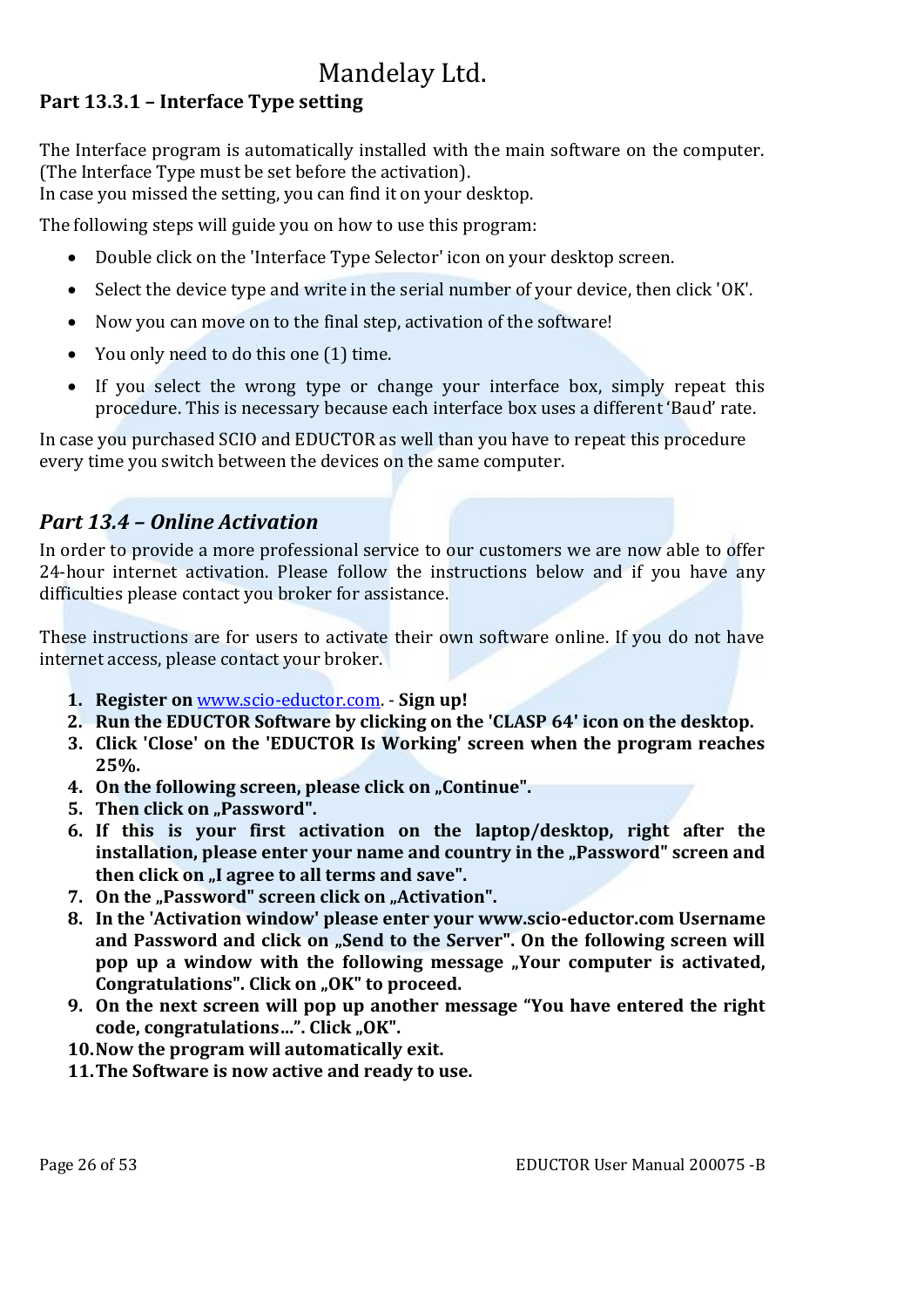# **Part 14 - Necessary Programs for the 'CLASP 64'**

This page details the programs you must have on your operating system. This can be done either before or after installing the CLASP64 Software.

- 1. Necessary:
	- a. **DivX Player and DivX Codec:** The free version can be downloaded from www.divx.com. Please see the "Installation and Activation Procedure" Part. They are necessary to visualize some of the videos in the 'CLASP 64' and in particular those included in the 'Biofeedback' section.
	- b. **Microsoft Word**. This program is necessary to visualize the great amount of written information available in the 'CLASP 64'. There are some documents that will guide you through the 'CLASP 64'.
	- c. **A Web browser (Google Chrome).** This program is necessary to go through the Online Activation process.
	- d. **Adobe Reader.** For the latest version check their website. The free version can be downloaded from www.adobe.com. This software is the global standard for electronic document sharing. It is the only PDF file viwer that can open and interact with all PDF documents. Use Adobe Reader to view, search, digitally sign, verify, print, and collaborate on Adobe PDF files.
	- e. **Notepad**. With this program users can write small notes and open small documents.

#### 2. Not vital but helpful:

- a. **Microsoft Office Suite**. Besides 'Word' (Text editor), it contains 'Access' (Databases), 'Excel' (Spread sheets), 'PowerPoint' (Presentations).
- b. **TeamViewer.** Promote safe remote access and support. In case you need remote support, please download and install it. For downloading the free version, please visit www.teamviewer.com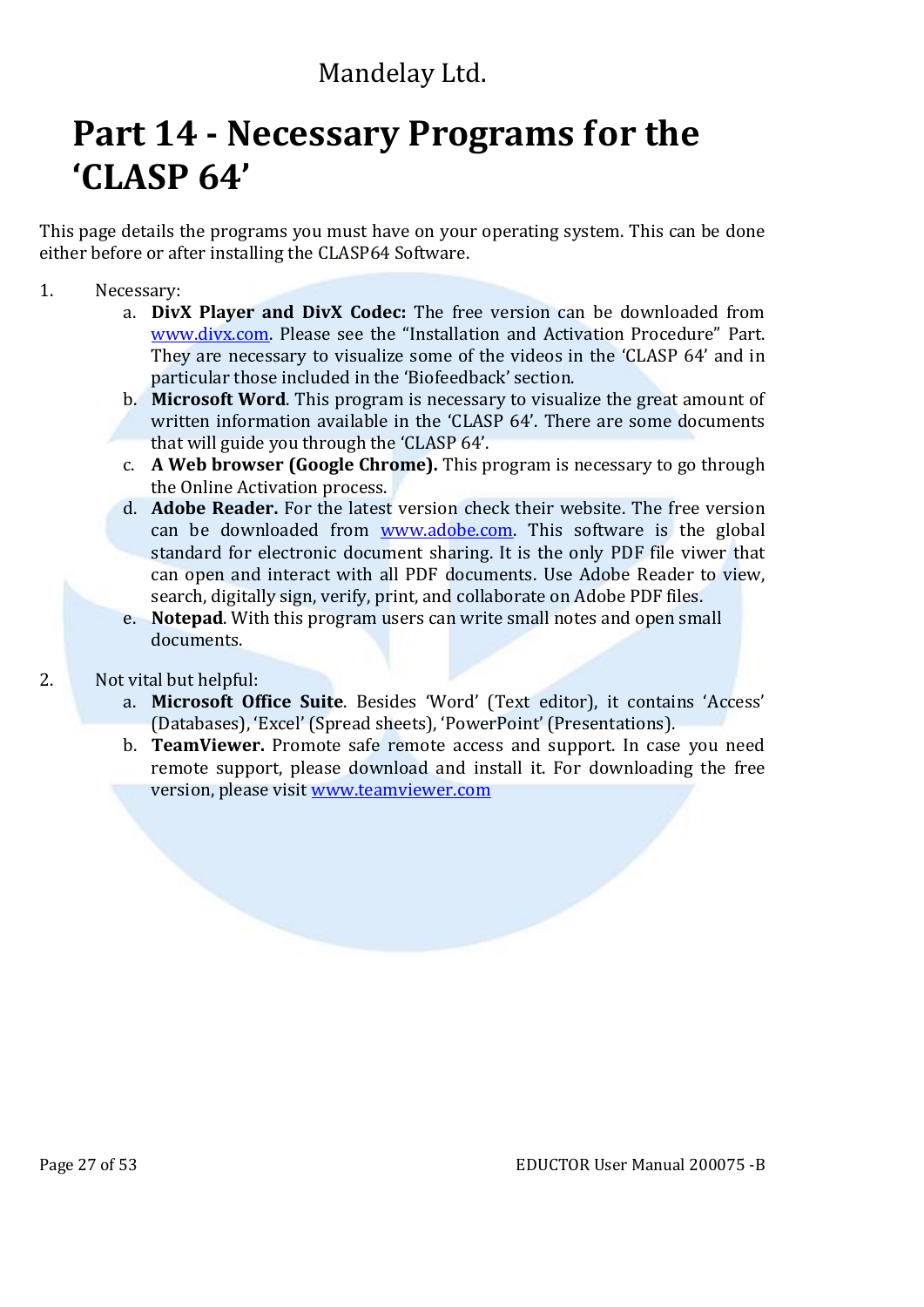# **Part 15 - Installing the EDUCTOR System's USB driver and checking for the latest firmware with the MANDELAY\_DOWNLOADER.EXE**

**Please note that the EDUCTOR does not require an external power source as power is drawn directly from the computer.**

**Please note that the MAXIMUM recommended length of a USB cable is to be 2 meters (6 feet 7 inches) in lenght. A USB cable longer than 2 meters will most likely reduce the communication between the operating laptop and the EDUCTOR.**

After connecting the EDUCTOR System to your computer for the first time you have to install the USB driver and check for new firmware. We are constantly developing the hardware and the software, so every now and then we will release a new firmware for your device that will improve its functioning and add exciting new graphics and videos to the LCD screen.

Please note that this works only for the BIG SCREEN LCD EDUCTOR and the device must be turned on.

Please see below the steps for it:

- Go to www.scio-eductor.com and login
- From the top menu bar select 'Downloads' and then 'Software and Tools'
- Download the 'MANDELAY\_DOWNLOADER.EXE'.
- In the pop-up window click on 'Save file' or click 'Run' if the option comes up.

If you clicked on 'Save File', run the downloaded 'Mandelay Downloader.exe' file by double clicking on it in the download window.

Start the MANDELAY\_DOWNLOADER.EXE and login. Click on Download and Install Eductor Firmware image in the screen. This initializes the update. Follow the instructions given to you by the Updater.

The download is running in a loop until all the necessary files are downloaded, decompressed and uploaded to the EDUCTOR device. When the update is completed the following message pops up: "Your EDUCTOR IS UP TO DATE"

# **Part 16 - Configuring the COM Port**

At the Device manager in case of EDUCTOR this step is not needed. Start the CLASP 64 Software and proceed to activate the software.

Page 28 of 53 EDUCTOR User Manual 200075 -B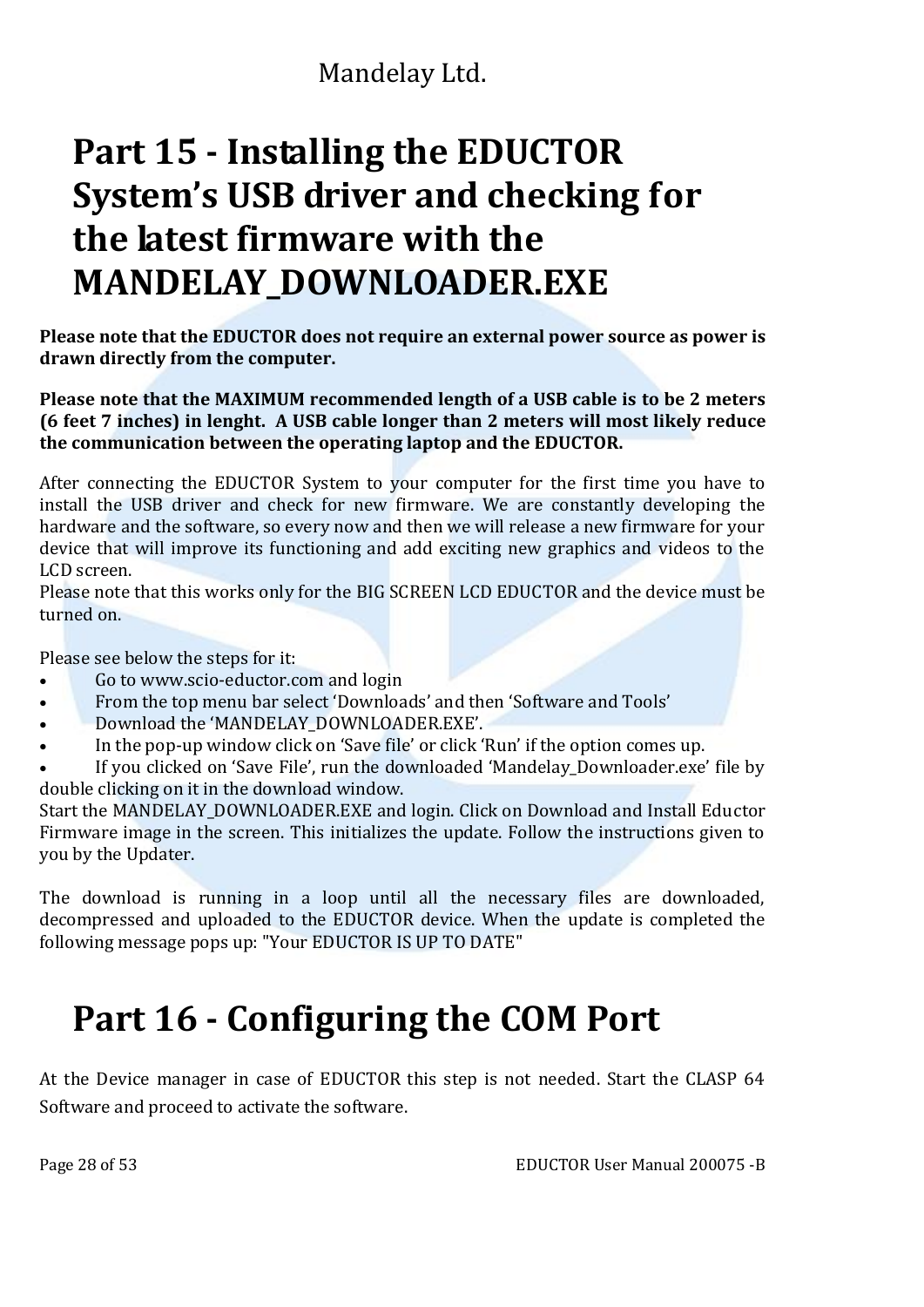# Mandelay Ltd. **Part 18 - Getting Started**

Please see the steps below how to get started:

- 1. It is important you have a computer which is purchased according to the specifications given at Part 11.
- 2. Make sure you have internet connection and enough space on your computer. In case you need remote support please download Team Viewer and install it. (For further instruction please read How do I download TeamViewer for remote support)<br>A. In
- 3. A. In case you have received a USB memory stick with your purchase please insert it into the computer's USB connection port and locate the software you computer's USB connection port and locate the software you need to install and start the procedure. (please don't change the automatically set directory) where the software needs to be installed.<br>B. In case you are downloading the software from

In case you are downloading the software from www.scio-eductor.com make sure you are registered on our website. If you are not yet, please go to www.scioeductor.com, click on Login button and on the popup window click on Create an account and follow the steps than download the 'Mandelay\_Downloader.exe'., run it, start to download and install the software. (please don't change the automatically set directory) where the software needs to be installed.

4. Connect the EDUCTOR device to your computer and switch it on.

At the Device manager in case of EDUCTOR this step is not needed. Start the CLASP 64 Software and proceed to activate the software.

The EDUCTOR is a highly intricate and complex system and time should be taken to learn and understand the system. Here are some suggestions to help you get started, broken down in the following sections:

- Perspectives on Starting with the Program
- Basic Principles for Navigation
- Core Elements to Practice<br>• Basic Principles for Clients
- **Basic Principles for Clients**
- Timeframes

### *Part 18.1 - Perspectives on Starting with the Program*

We recommend you to keep in mind that the benefits of the EDUCTOR are due to the advances in science and technology. It is important to be comfortable with the use of your computer and navigation through the software. We highly recommend the following steps to succeed with your EDUCTOR:

- 1. If you have no prior computer experience, we suggest you do a short local course on 'Windows'. Computers are not difficult to use, but the unfamiliar is often a little daunting! Taking time to learn Windows is time very well spent and will accelerate your use of the program.
- 2. Learn to navigate through the program.
- 3. Practice, practice, practice.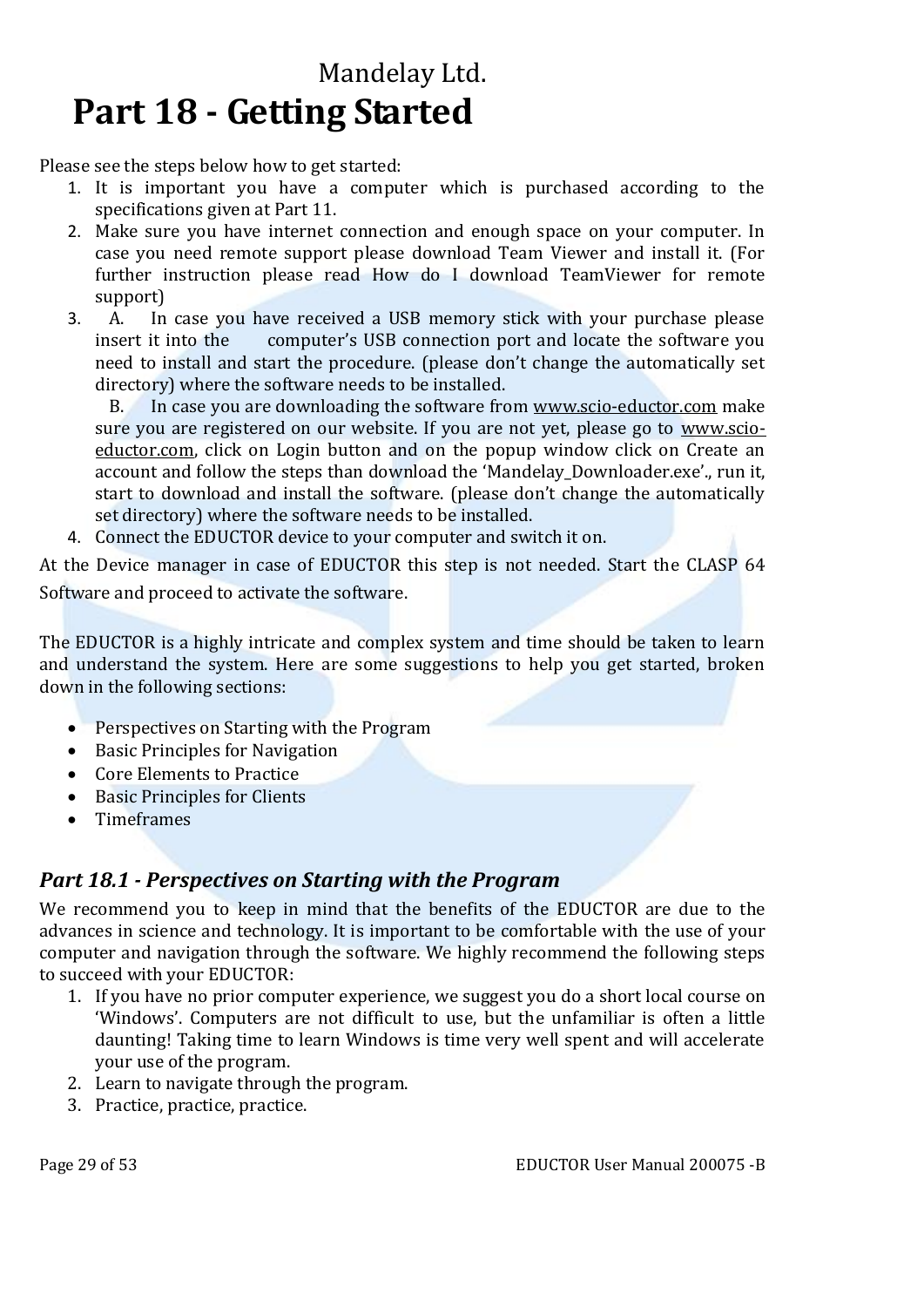- 4. Take advantage of the home study and on-line distance learning facilities available from many independent sources.
- 5. If possible, get some live training.
- 6. There is no learning substitute for real practice.
- 7. Representatives are authorized to create their own training manuals and multimedia to assist you in the learning process, but this User Manual is the top level manual from Mandelay Ltd. and must always be referred to as the official reference for all users.

### *Part 18.2 - Basic Principles for Navigation*

Here are a few suggestions towards understanding some basic principles of navigation:

- Focus on Navigation
- Don't spend hours in one sitting: you will become saturated, fascinating as it will be!
- You can learn the software without having anyone in harness.

### *Part 18.3 - Core Elements to Practice*

We suggest that you take some time to practice these core elements of the EDUCTOR. Once you feel comfortable with them, you will be ready to go further with the EDUCTOR.

- Opening the program
- Password Screen
- Demographics: lifestyle
- Calibration
- Testing: getting a focus: Themes
- First layer general stress balancing
- Second layer stress balancing<br>• Third layer stress balancing -
- Third layer stress balancing specific areas of focus

### *Part 18.4 - Basic Principles for Clients*

When meeting with Clients, some **suggested** principles are good to keep in mind:

- 1. Always do Demographics. Energetic type therapies will work much better with lifestyle support. Play with the numbers and recalculate the SOC to show the Client the changes needed to get the SOC down to between 100 and 50. Guide your Client to set goals.
- 2. You can do Fast Track Calibration.
- 3. More is not better keep the sessions with your Clients to approximately 50 minutes. But be flexible and use your own intuition and client interaction to decide what is best for your client.
- 4. Here is a suggested session guideline:

*Step Function Timing* 1 Demographics

Page 30 of 53 EDUCTOR User Manual 200075 -B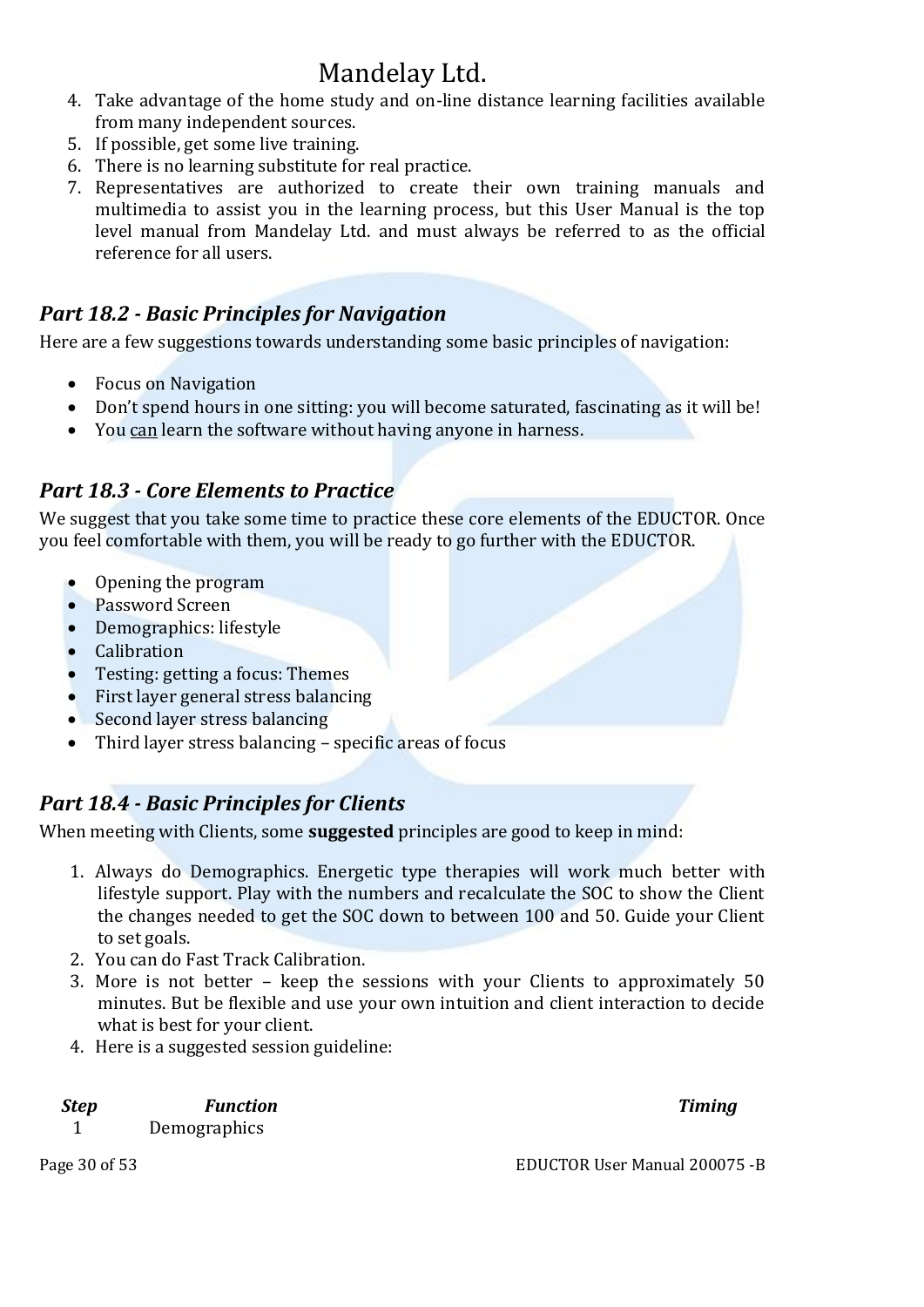|   | and briefing session on what to expect                | 7 minutes    |
|---|-------------------------------------------------------|--------------|
| 2 | Calibration                                           | 2 minutes    |
| 3 | Test and assay                                        | 6 minutes    |
| 4 | <b>Stress Reduction muscular Re-education Support</b> | 20 minutes   |
| 5 | Miscellaneous multi-media biofeedback therapy         | 5-10 minutes |
| 6 | Discuss and debrief the Client lifestyle changes      |              |
|   | and support needed                                    | 5-10 minutes |
|   |                                                       |              |

Agree on targets for the next visit(s) **TOTAL TIME** 50 minutes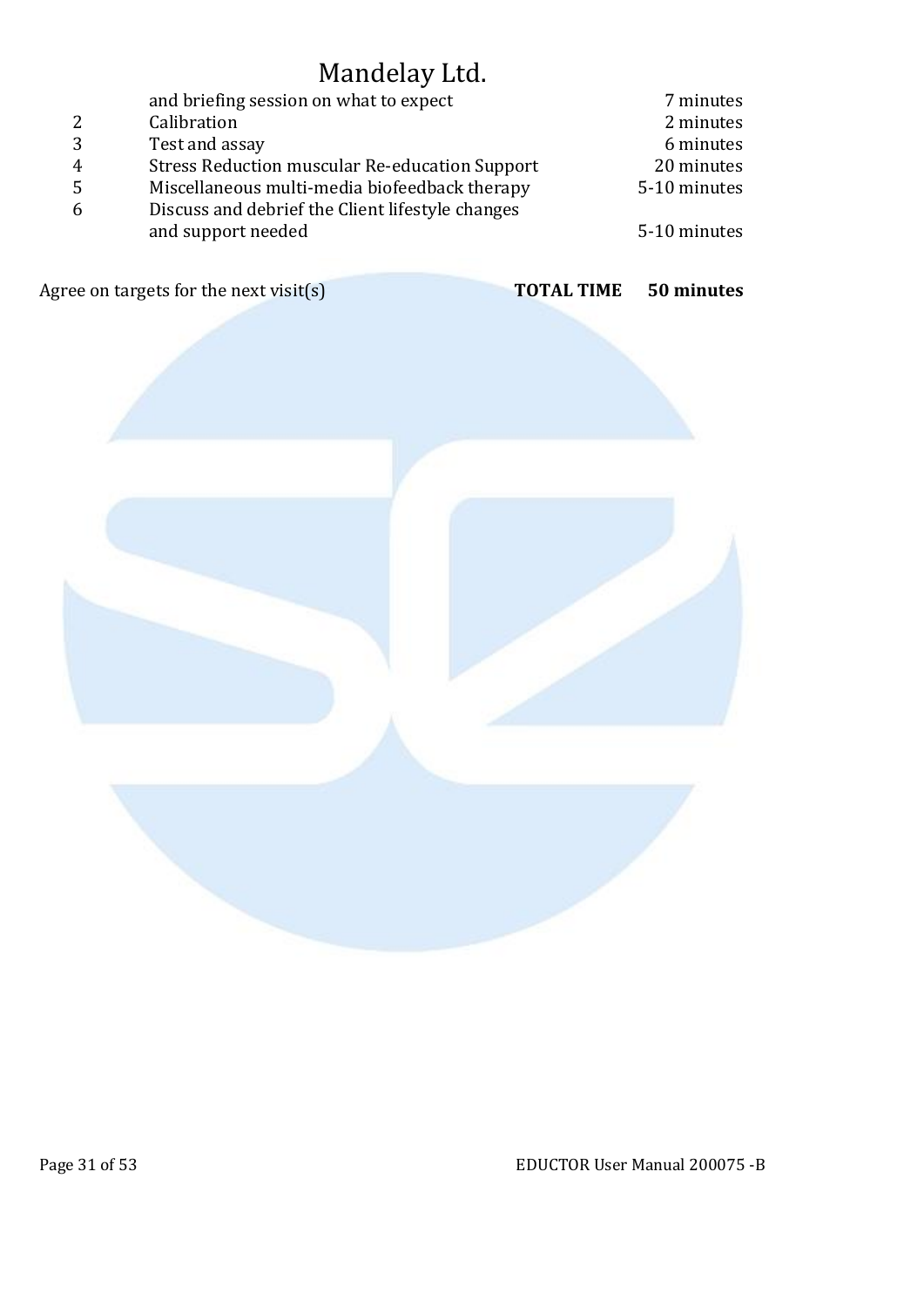### *Part 18.5 - Timeframes*

These timeframes are suggested, you should decide on an individual basis what is best for you and your Client.

You can do Software Practice with a fictitious client as long as you wish within your comfortable timeframe of learning and practicing.

With Clients for basic stress detection and stress reduction, we suggest weekly meetings of 50 minutes per session. During these sessions, you can focus on basic therapies such as those listed above under "Basic Principles for Clients."

With Clients for acute stress, you can meet 2-3 times per week, but still keep the sessions at a maximum of 50 minutes per session.

With Clients for chronic stress, we suggest the guidelines of Acupuncturists who see Clients weekly for 6 weeks and then review. Still keep the sessions at maximum of 50 minutes per session.

With all patients, discuss lifestyle changes such as supplement assistance, exercise programs, stress reduction therapy, network and social support themes, guided imagery, yoga, weight loss, smoke reduction, muscular reeducation, diet choices: what to use what to avoid, say no to drugs, addiction release, and how to best grow and heal the body naturally.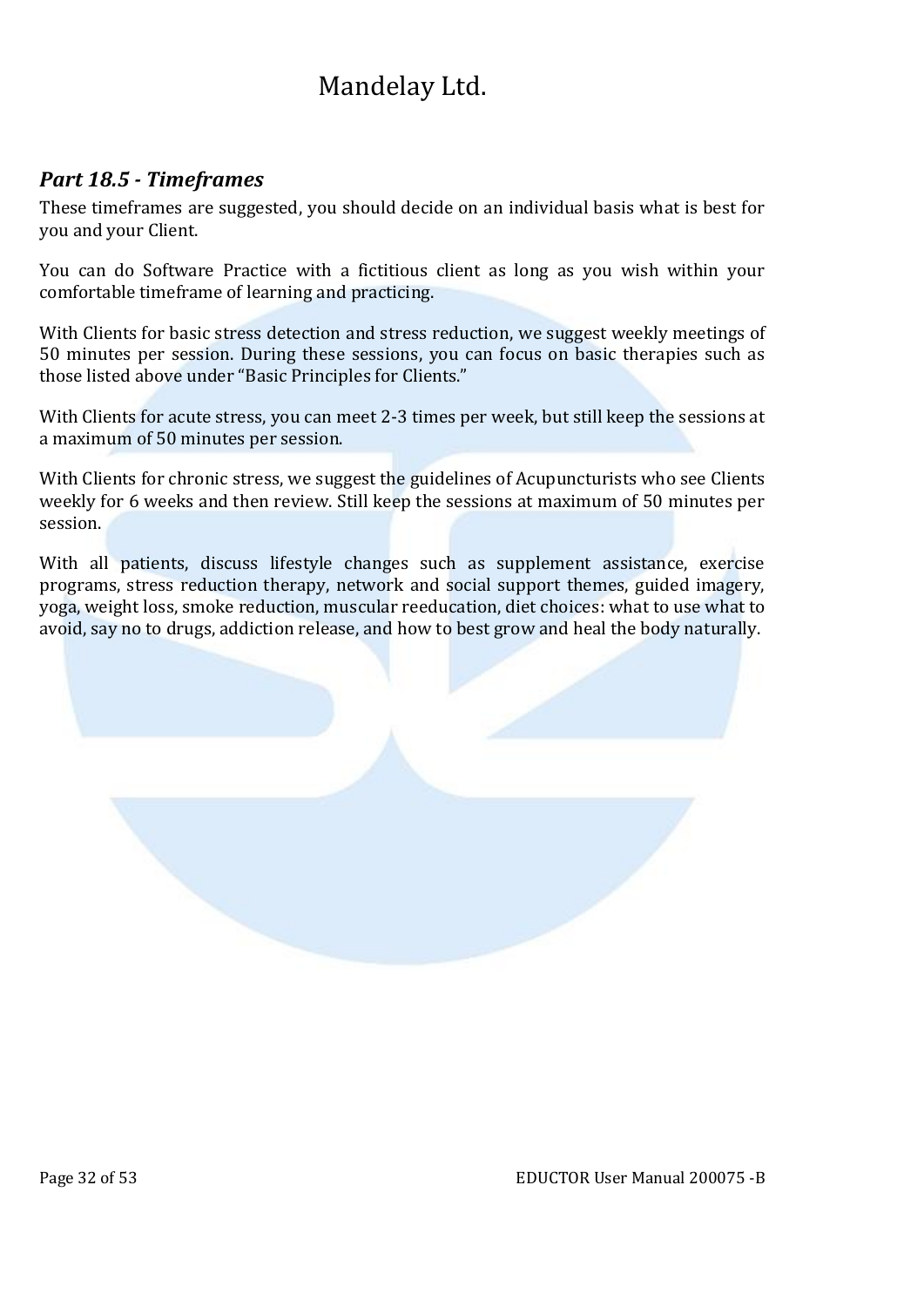# **Part 19 - Practicalities**

The following practicalities will be helpful during the use of the device and also for some troubleshooting solutions.

### *Part 19.1 - Accessing the Functions*

There are several methods of initiating and terminating operations within the device:

- *Buttons*: clicking on these will initiate an action
- *Edit box*: information can be added into these by typing or in some screens by double clicking on an item. Edit boxes can have information altered in them in the same way as any text or word processing, i.e. using backspace/delete keys etc.
- In many cases, button functions are duplicated in *drop down lists* from the top program toolbar. Moving the mouse to the drop-down list will generally open it up. Clicking on an item in the list will initiate the described action: i.e. therapy or routing to another screen.
- In some screens, single or double clicking on an item will initiate a therapy.
- In many cases, the label for an item, e.g. test, may contain an underscore, e.g.  $T$ . In these cases, typing the letter T (or Alt. T) is an option for initiating the action.
- To further assist you through, when a mouse is moved near a button or a picture on the screen, a small hint will often appear for 3 seconds.

### *Part 19.2 - Frozen Screens*

During periods of extended use or with a reduced specification system lock up or screen freezing may occur. It may seem unable to exit a screen.

- 1. Try minimizing the screen using the "-" sign, at the top right corner. This may reveal an information panel below. Close it. The occurence happens mainly with Windows XP users.
- 2. If you have minimized a panel, it will show as "Consciousness" on the bottom toolbar. Click to restore the view and close the minimized panel.
- 3. There may be an EDUCTOR operation in progress: this will disable Windows. A red Windows Interrupted and/or EDUCTOR is Working panel will generally show. Wait until this disappears. At times, this will stay: if you are sure that the operation has finished, then double click on the top right corner to remove the panel or use the close button on the interrupt.
- 4. You have played with the mouse when there is aN EDUCTOR operation (Windows Interrupt). This can confuse the system leading to a lock up. Ctrl-Alt-Del is your only option- this will display Task manager. Select "Consciousness" in the Applications tab and "End Program". During reload, you will be asked if you want to restore the last client: clicking on 'yes' will restore all the client information. Enter password details as normal, ensure that the correct client displays in Demographics and proceed from where you have left off.
- 5. If this fails use the task manager to close down the computer.

Page 33 of 53 EDUCTOR User Manual 200075 -B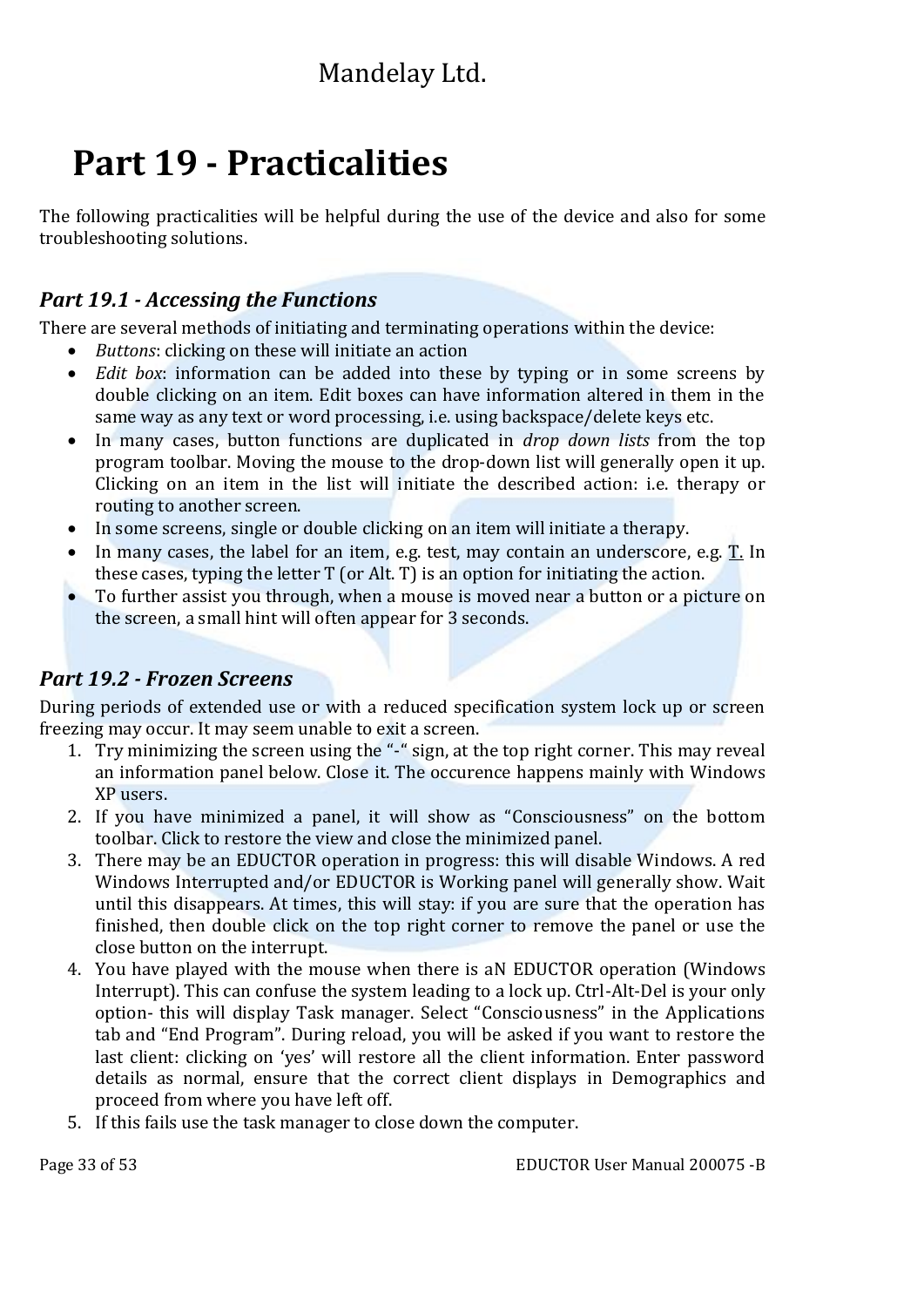6. The final port of call is to use the power button to close down the computer (crashing). Hold the power button for 10+ seconds until it shuts down.

### *Part 19.3 - Restoring a Client*

This part is only applicable if the program crashes and is closed by using the closing function of Task Manager. If you then need to restore a client, you will be given this opportunity upon restarting the EDUCTOR device. As it opens, you will be asked if you want to restore the last client: click on 'yes'. Enter password details as normal, ensure that the correct client displays in Demographics and proceed from where you have left off.

There are also prompts after calibration just to access the last client data on the info panel. The scores are correctly restored but the colour banding is often considerably altered.

### *Part 19.4 - Biofeedback and Demonstration Versions*

The program as received, carries the message *Bio Feedback and Demonstration Version*  only. An activation process, which uses a code to enable the more extensive facilities to be accessed, is available from your Representative.

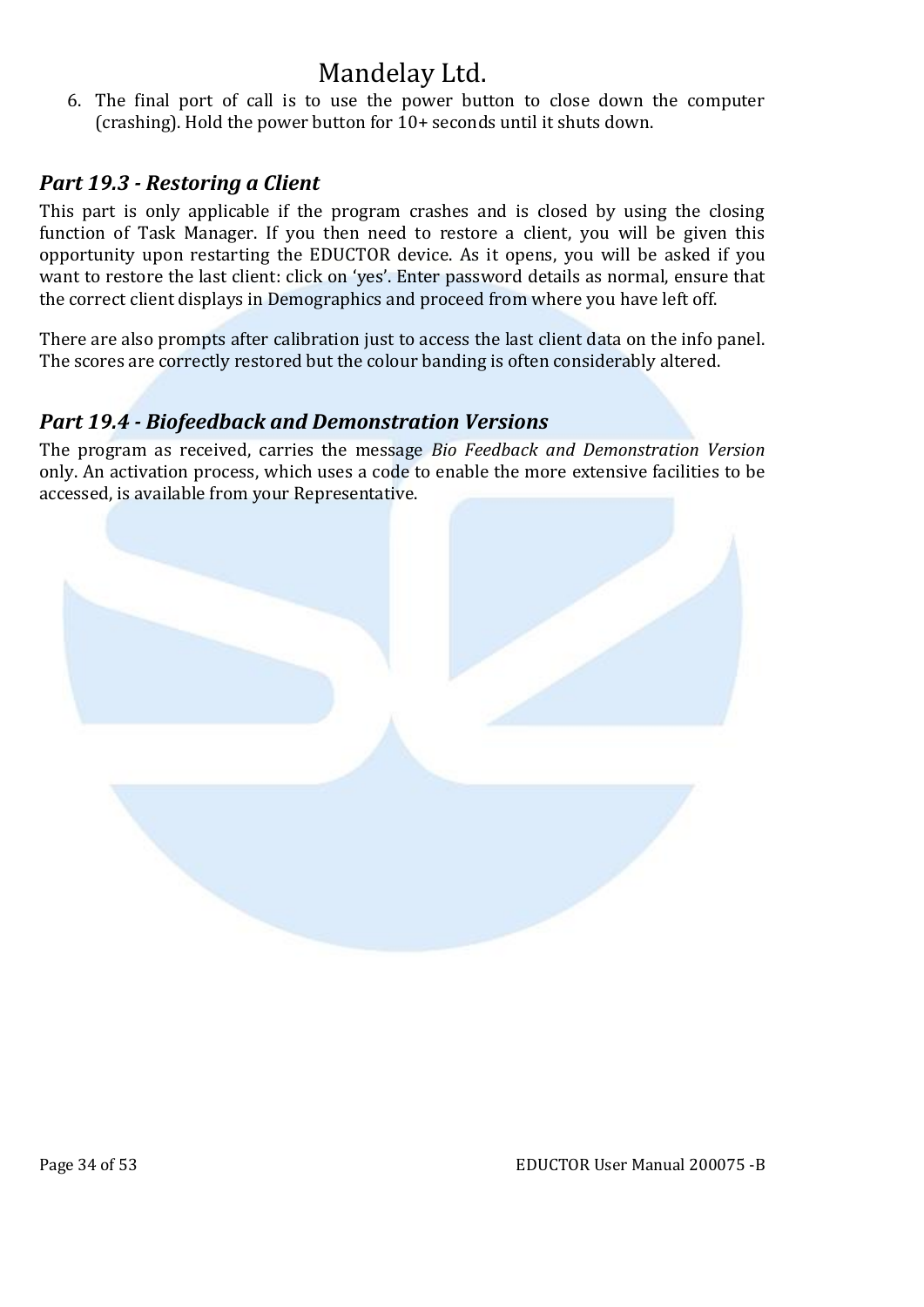# **Part 20 - Checking the EDUCTOR Interface**

The EDUCTOR interface contains the digital interface device, a microprocessor and connects together through the necessary cabling. The power for the LCD screen at the EDUCTOR originates from the USB connection, which draws from the computer power. The LEDs and the LCDs have a very long life and generally do not fail. If a LED does not illuminate as below, please check connections first. If the LCD is not functioning, there may be a problem with the computer settings (and not with the device). Check that the UAC is turned off (as explained in Part 13.3 above) and check that the COM port settings are correct (as explained in Part 16 above). If there is an LCD issue, then the device may be sent to an authorized Service Center listed under Policies & Procedure in the Service Center Policy.

*Power on*: THE LCD screen will display an introduction video and there will be an audible beep when the EDUCTOR is powered on.

*Program Opening:* an EDUCTOR found message will display.

*Calibration*: LCD screen displays the Calibration video.

*Test*: LCD screen displays the Test video.

**Therapy**: LCD screen displays the video assigned to the specific therapies.

#### *LCD***:** will display animations when

The EDUCTOR is connected to the computer by the USB cable The EDUCTOR is switched on (rear of unit)

#### *LCD Integrity*

The LCD will display the intro video when the EDUCTOR is powered on.

# **Part 21 - Quick Start**

This is the basic guide to get your started. It is suggested to follow these steps with every Client. Remember that your training as a certified biofeedback technician, your dialogue with the Client, the Client's reason(s) for the session(s), and the Client's progress should determine your course of action during the session. The following steps are just to get started.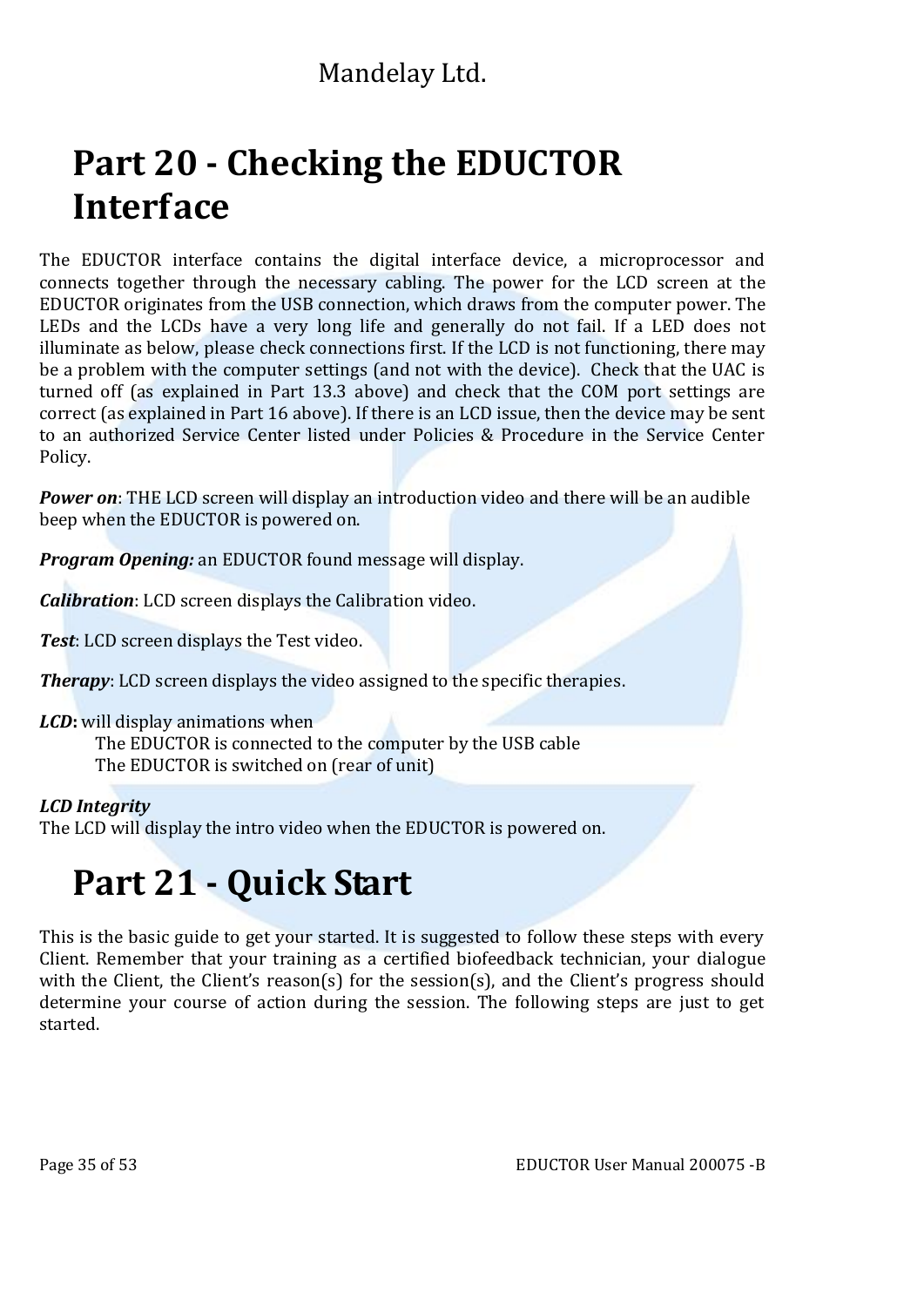### Mandelay Ltd. *Part 21.1 - Program Opening: Client Data Entry*

| <b>Step</b>  | <b>Action</b>                                                                                                                | <b>Notes/Options</b>                                                                                                     |
|--------------|------------------------------------------------------------------------------------------------------------------------------|--------------------------------------------------------------------------------------------------------------------------|
| $\mathbf{1}$ | <b>CLASP 64 Icon: Dbl Clk</b>                                                                                                | Program loads: stops at 25% to<br>look for DEVICE: if found<br>displays connection check<br>facility. Close to continue. |
| 2            | <b>Continue</b>                                                                                                              | Either large or small button                                                                                             |
| 3            | Password>OK>0210>OK                                                                                                          |                                                                                                                          |
| 4            | <b>Demographics</b>                                                                                                          |                                                                                                                          |
| 4.1          | <b>New Patient</b>                                                                                                           | For a more detailed description<br>how to add a new client, see<br>below of this table                                   |
|              | Enter Name, Sex, SOC table info                                                                                              |                                                                                                                          |
|              | <b>Patient Data</b> (Load New or Previous Patient)                                                                           |                                                                                                                          |
|              | New Patient>OK>Enter DoB>Save Current<br>Patient>Close                                                                       |                                                                                                                          |
| 4.2          | <b>Old Patient (second visit):</b>                                                                                           | For a more detailed description<br>how to load a previous patient,<br>see below of this table                            |
|              | Patient Data (Load New or Previous Patient)                                                                                  |                                                                                                                          |
|              | Select Patient in List>Previous Patient                                                                                      |                                                                                                                          |
| 4.3          | <b>Modifying Client data</b>                                                                                                 | For more details on how to<br>modify the client's data, see<br>below of this table                                       |
|              | Patient Data (Load New or Previous Patient)>OK                                                                               |                                                                                                                          |
|              | Select patient in list>Modify Patient>Save<br><b>Current Patient&gt;Yes</b>                                                  |                                                                                                                          |
| 5            | <b>Demographics</b>                                                                                                          |                                                                                                                          |
|              | Has client SOC Changed?<br>NO>Close<br>$\circ$<br>YES>Change values> Patient Data (Load<br>$\circ$<br><b>New or Previous</b> |                                                                                                                          |
|              | Patient)>Modify>Save>Close                                                                                                   |                                                                                                                          |

### **Point 4.1 How to add a New Client:**

- Enter the Person's Name to be tested in the edit box. Select the Gender by clicking on Male/Female/Both.
- Check the Pregnant box if pregnant.
- Check the Top Class Athletes if the client is a professional athlete.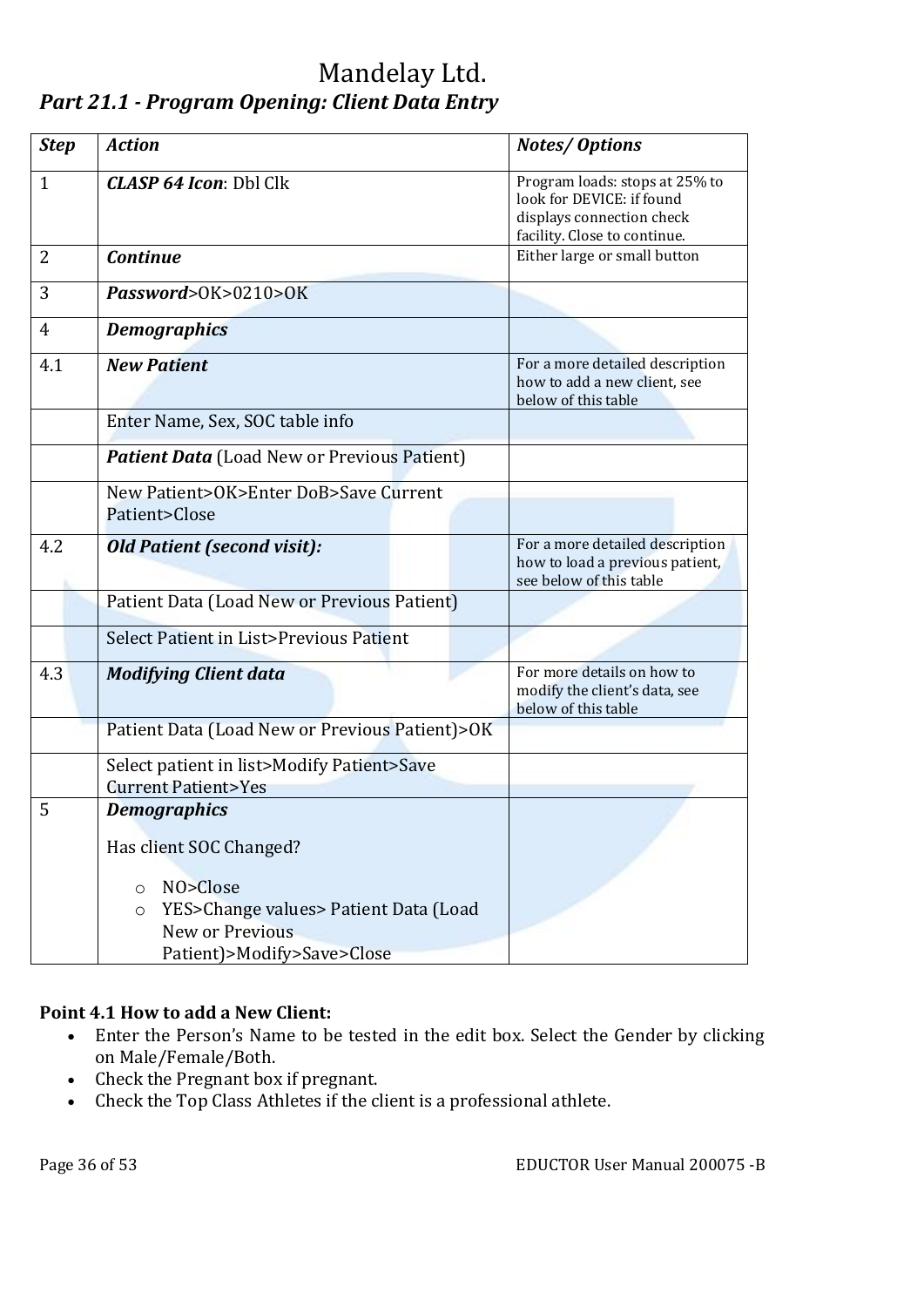- If you feel the client is negative, enter a number from 1 to 10, depending on how you appreciate their negativity.
- If you feel that the patient is overweight, enter the approximate number of kilograms in the appropriate tab.
- Go through the questions of the SOC panel with the patient. They must give a number for each question
- Enter the answers as numbers. You do not need to enter a 0, if you leave the box empty, the program will automatically know it is a 0
- Click on Patient Data (Load New or Previous Patient) button
- Click OK on the pop up message
- Click on New Patient button (highlighted in red)
- Click OK on the pop up message
- Enter client birth date, place of birth, country of birth and current address.<br>• If you do insurance, enter the Patient's Insurance Company
- If you do insurance, enter the Patient's Insurance Company
- To add more data into the system, we can enter the approximate date of birth on a geographical map, as this will activate a button later in the software.<br>• Click on Geography on the top menu bar. Select continent of birth
- Click on Geography on the top menu bar. Select continent of birth.<br>• Click on Birth Time and Place on the top menu bar
- Click on Birth Time and Place on the top menu bar.

• On the new screen that appears, enter the time of birth, if known. If not known, you can click on If Unsure of Birth Time, Calculate. Based on electrical measures, this will give an approximate answer. Copy the answer into the box.

• On the map, double click on the approximate place of birth (This activates the Medical Astrology button in the Biorhythm panel)<br>• Click OK on the pop up message

- Click OK on the pop up message<br>• Click Save Current Patient
- Click Save Current Patient
- Click Close to exit

### **Point 4.2 How to load a Previous Client:**

- Inside Demographics, click the Patient Data (Load New or Previous Patient) button<br>• Scroll through the list and select the name of the patient by clicking on it.
- Scroll through the list and select the name of the patient by clicking on it.
- Click on the Previous Patient button
- Click Yes twice on the two questions that come up
- The Patient data is now loaded in the Demographics panel

### **Point 4.3 Modifying Client data:**

Inside Demographics, load the patient, then modify the SOC values. It is important to assign a few minutes at every session to go through the SOC questions and monitor the progress of the patient.

Click on the Patient Data (Load New or Previous Patient) button

- Click OK on the pop up message
- Select the name of the patient from the list.
- Click Modify Patient
- Click Save Current Patient
- Click Yes on the pop up message

### *Part 21.2 – Calibration*

The Calibration is a virtual handshake between the system and the client.

Page 37 of 53 EDUCTOR User Manual 200075 -B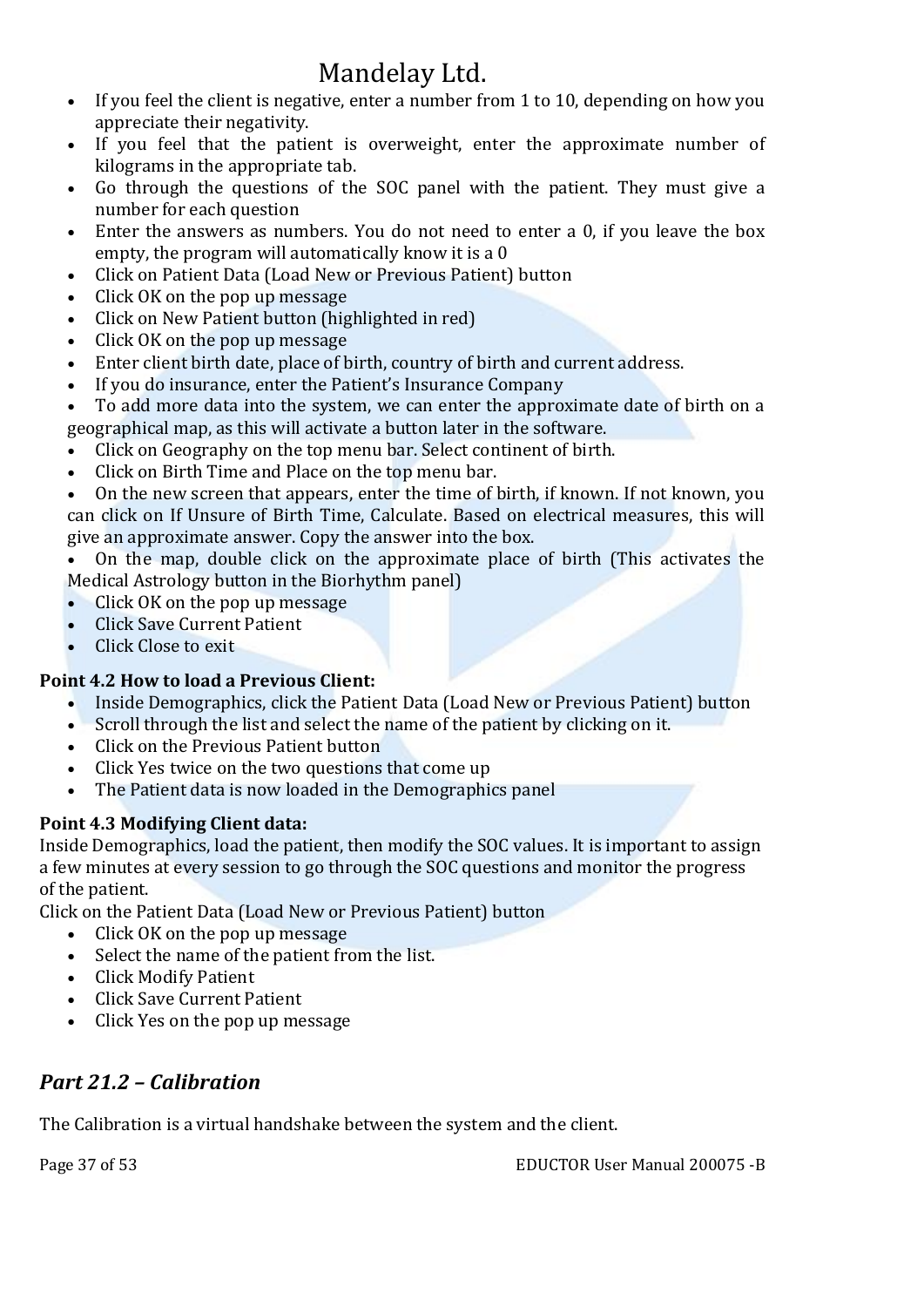#### *Step Action*

- 1 *Main Screen>Calibration*
- 2 *FAST Track Calibration*

When Calibration is complete, the following message is displayed: 'Calibration Complete, proceed to Test'. Click OK and then click 'Yes' to exit the Calibration or 'No' to stay in the Calibration panel.

After the test there are options according to needs and expertise.

#### **Calibration Messages**

#### *Difficulty/Extreme Difficulty in Calibration- dangerous to proceed*

This may appear during calibration or early in Test. It indicates that the signals dialogue with the client is not clear or clean. History indicates the most likely reason is a high level of activity/stress within the client. The message is thus probably a real indicator of the client stress condition. The following actions can be considered:

- 1. Dialogue with client to elicit potential origins of apparent current high stress.
- 2. Consider general stress reduction approach e.g. Biofeedback>Biofeedback>Reduce Stress in nerves.

### *Part 21.3 – Test*

- Click Test on the main panel to enter the panel
- Click Prepare Test this starts a few second protocol
- Click Test (the Prepare Test button becomes the Test button)
- Click Close when the Test is over.
- Click Please Load New Info Report for the results to load

# **Part 22 - Saving Patient Data**

It is prudent to have back ups of any important information as a matter of course and as security before updating the software.

In order to ensure that you will not lose your client records, it is recommended to back up your data regularly, depending on the number of patients seen monthly. Please follow the steps below to backup your Patient Files in Clasp 64 software:

- Start the Clasp64 and go to Demographics
- Click on "Patient Data (Load New or Previous Patient)"
- Click on "Export/Import" menu in the top menu bar

Page 38 of 53 EDUCTOR User Manual 200075 -B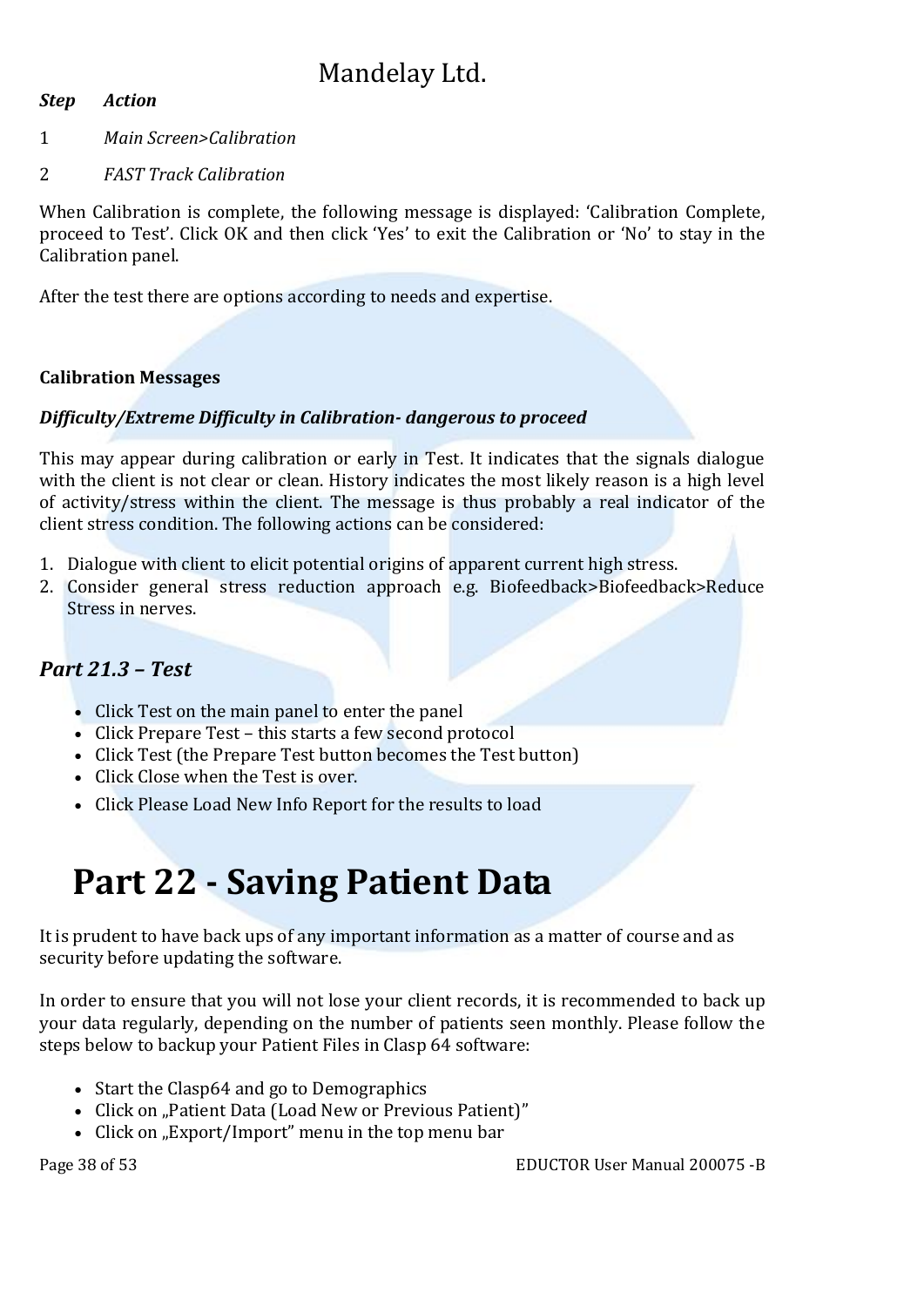- Click on "Export Patient data"
- Select the location to save to, preferably an external memory stick
- $\bullet$  Click "OK"
- Click "OK" on the confirmation message that pops up

You have now successfully made a backup!

Unfortunately, the patients file in the older versions are encrypted differently and are not compatible with Clasp 64 software to be used.

# **Part 23 - Restoring Patient Data**

In order to restore a backup, please follow the steps below:

- Start the Clasp 64 and go to Demographics
- Click on "Patient Data (Load New or Previous Patient)"
- Click on "Export/Import" menu in the top menu bar
- Click on "Import Patient data"
- Select the location of the backup file

• Click on Clasp 64 PatientExport folder to open it than select 'patient.xml' file and click on "Open"

- The program will inform you that the patients have been restored.
- Click "OK" on the confirmation message that pops up.

You have now successfully restored a backup!

# **Part 24 – Repairing or Refurbishing Your Device**

For various reasons, your device may need to be sent in for repair. If you find that your device is not functioning as it normally way, then you can send it in for repair or refurbishment to an Authorized Service Center. For more information on Service Centers, please see the Service Centers policy under DOWNLOADS - Policies and Procedures on the website www.scio-eductor.com.

# **Part 25 - Glossary**

| Allersode               | Energetic pattern of food, inhalant etc. at the sensitizing<br>potency of 30C.                                                                                              |
|-------------------------|-----------------------------------------------------------------------------------------------------------------------------------------------------------------------------|
| <b>Body Capacitance</b> | The ratio of charge to potential, being an indicator of the<br>body's energy storing characteristics                                                                        |
| Calibration             | The initial process of establishing interface with the client,<br>where the client's optimum reactivity response (time of<br>exposure) is established to a variety of items |
| Page 39 of 53           | EDUCTOR User Manual 200075 -B                                                                                                                                               |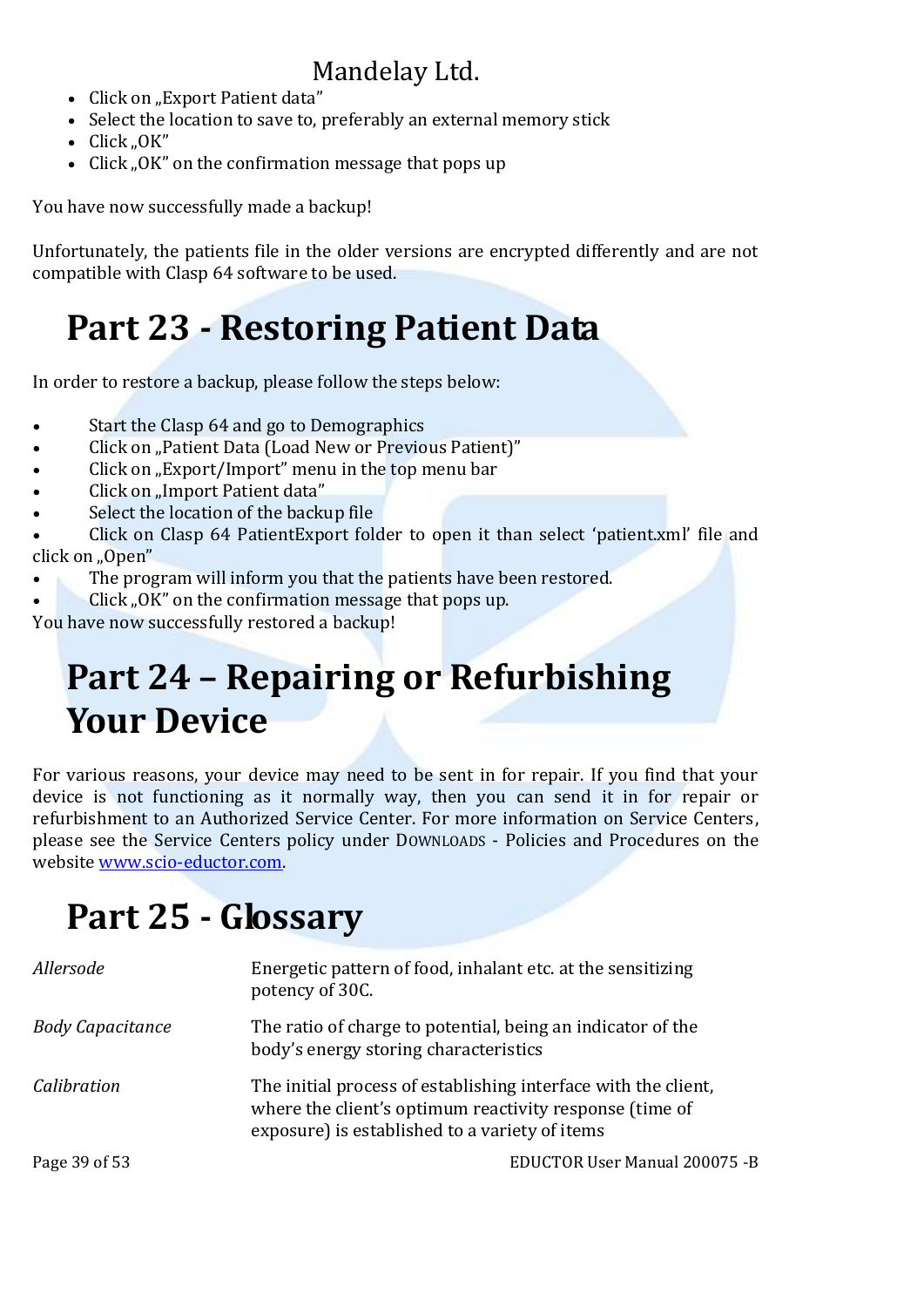|                                  | Mandelay Ltd.<br>(approximately 20)                                                                                                                                                                                                                                                                                                                                              |
|----------------------------------|----------------------------------------------------------------------------------------------------------------------------------------------------------------------------------------------------------------------------------------------------------------------------------------------------------------------------------------------------------------------------------|
| Client                           | The terms "Patient" and "Client" can be interchangeable as<br>they refer to the person who is connected to the device. If<br>the Therapist has a license then the therapist can refer to<br>the person connected to the device as a "Patient." If the<br>therapist does not have a license, then the therapist can<br>refer to the person connected to the device as a "Client." |
| Coherence                        | A measurement of the percentage of how close the return<br>signal is to the original input signal. Generally, increases if<br>there is a harmonic reaction of the client, with numbers<br>above 75 indicating a positive reaction                                                                                                                                                |
| <b>EPR</b>                       | <b>Electro Physiological Reactivity</b>                                                                                                                                                                                                                                                                                                                                          |
| Floating                         | Each time a screen is entered a retest of the item occurs.<br>The basis is that some interactions are quantic and do not<br>repeat                                                                                                                                                                                                                                               |
| <b>Fourier Number</b>            | A dimensionless number that characterizes heat<br>conduction.                                                                                                                                                                                                                                                                                                                    |
| Hyperreactivity                  | Clients body energetic is reacting too quickly or a hyper-<br>immune mediated response                                                                                                                                                                                                                                                                                           |
| Hyporeactivity                   | Clients body energetic is weakly reacting                                                                                                                                                                                                                                                                                                                                        |
| Impedance                        | The ability of a medium to conduct current, being the ratio<br>of an induced voltage to injected current in a conductive<br>media and having the two components of resistance and<br>reactance                                                                                                                                                                                   |
| Imponderable                     | A non-physical substance's energetic pattern. They include<br>emotions, geopathics. Essentially anything that is not<br>substantial.                                                                                                                                                                                                                                             |
| Interface Value<br>(Calibration) | Indicative of an accuracy of interface facilitating the testing<br>of the majority of clients. At 98% 1 in 50 could be tested, at<br>95% 1 in 20, at 90% 1 in 100. At 85%, nominal target in the<br>test process, 49 out of 50 can be tested                                                                                                                                     |
| <b>Isode</b>                     | Energetic pattern of toxic material                                                                                                                                                                                                                                                                                                                                              |
| Major Resonant<br>Frequency      | The predominant frequency of the client's energetic body                                                                                                                                                                                                                                                                                                                         |
| Muscle Disturbance               | A high number indicates a disturbance but not necessarily<br>intrinsic in the tissue. Especially if the sarcode resonance is<br>sound then there is likely to be a secondary external source                                                                                                                                                                                     |
| <b>Muscle Tension</b>            | The higher number indicating a higher tension or tightness.                                                                                                                                                                                                                                                                                                                      |
| Page 40 of 53                    | EDUCTOR User Manual 200075 -B                                                                                                                                                                                                                                                                                                                                                    |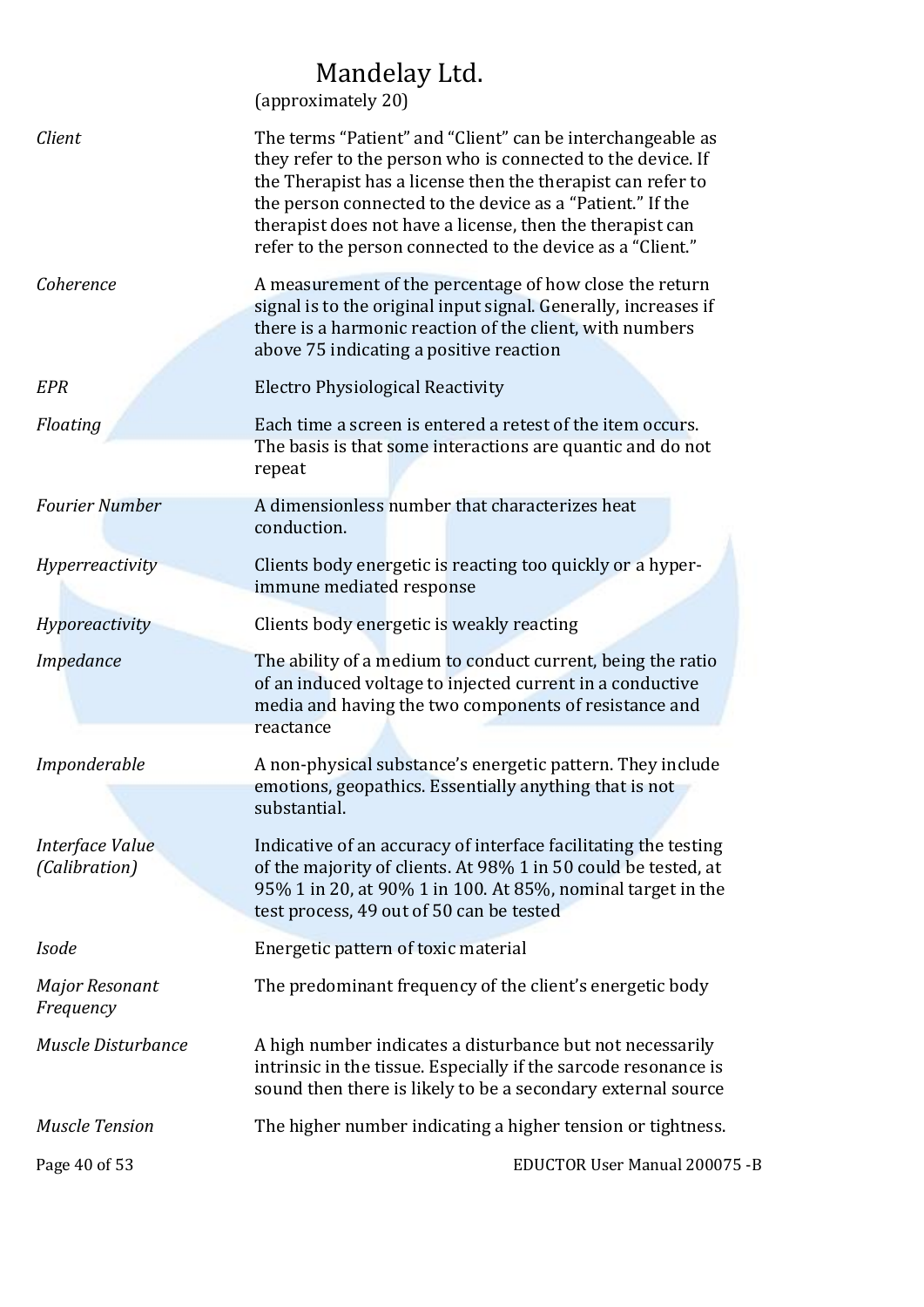| <b>Nosode</b>                 | Mandelay Ltd.<br>Energetic pattern of issue tissue or pathogens                                                                                                                                                                                                                                                                                                                  |
|-------------------------------|----------------------------------------------------------------------------------------------------------------------------------------------------------------------------------------------------------------------------------------------------------------------------------------------------------------------------------------------------------------------------------|
| Patient                       | The terms "Patient" and "Client" can be interchangeable as<br>they refer to the person who is connected to the device. If<br>the Therapist has a license then the therapist can refer to<br>the person connected to the device as a "Patient." If the<br>therapist does not have a license, then the therapist can<br>refer to the person connected to the device as a "Client." |
| Phase Angle                   | Time delay between a stimulating current and the voltage<br>generated by an alternating current of 50 KHZ in the<br>conductive media, expressed in degrees of phase shift. One<br>complete cycle of current represents 360 degrees, so a<br>phase shift of 6 degrees represents a shift of 6/360ths of a<br>cycle or 1.67%                                                       |
| <b>Phase Contrast</b>         | A method of viewing blood for disturbances under a<br>specialized microscope system                                                                                                                                                                                                                                                                                              |
| <b>Proton Pressure</b>        | An indication of the pressure exerted by the proton content<br>of the client's body electric. Normal target is 65 to 70.<br>Below 65 is considered acidic and above 70 alkaline. There<br>is no correlation between this body electric measurement<br>and urine, saliva, other body fluids                                                                                       |
| <b>Purple Color Band</b>      | Items that the client has a reactivity to of more than two<br>standard deviations from the mean reactivity                                                                                                                                                                                                                                                                       |
| Reactance                     | The component of impedance related to the storage of<br>energy in a conductive media                                                                                                                                                                                                                                                                                             |
| Reactance Speed Index         | The number of times that the device has had to adjust the<br>testing speed downwards in order to get an optimum<br>reaction from the client's body electric                                                                                                                                                                                                                      |
| Reactivity                    | The client energetic response resulting in a score relating<br>to the significance that a client may place on an item after<br>an exposure of between $1/80$ <sup>th</sup> and $1/110$ <sup>th</sup> of a second                                                                                                                                                                 |
| <b>Reactivity Dysfunction</b> | See hypo/hyperreactivity above                                                                                                                                                                                                                                                                                                                                                   |
| Rectified                     | An indication that an energetic disturbance has been<br>repaired according to the way the device measures. It does<br>not indicate how long this rectification will hold                                                                                                                                                                                                         |
| Red Value Color Band          | Reflect items that the client has a high reactivity to of three<br>or more standard deviations from the mean reactivity                                                                                                                                                                                                                                                          |
| Resistance                    | The component of impedance related to the dissipation of<br>energy in a conductive media                                                                                                                                                                                                                                                                                         |
| Page 41 of 53                 | EDUCTOR User Manual 200075 -B                                                                                                                                                                                                                                                                                                                                                    |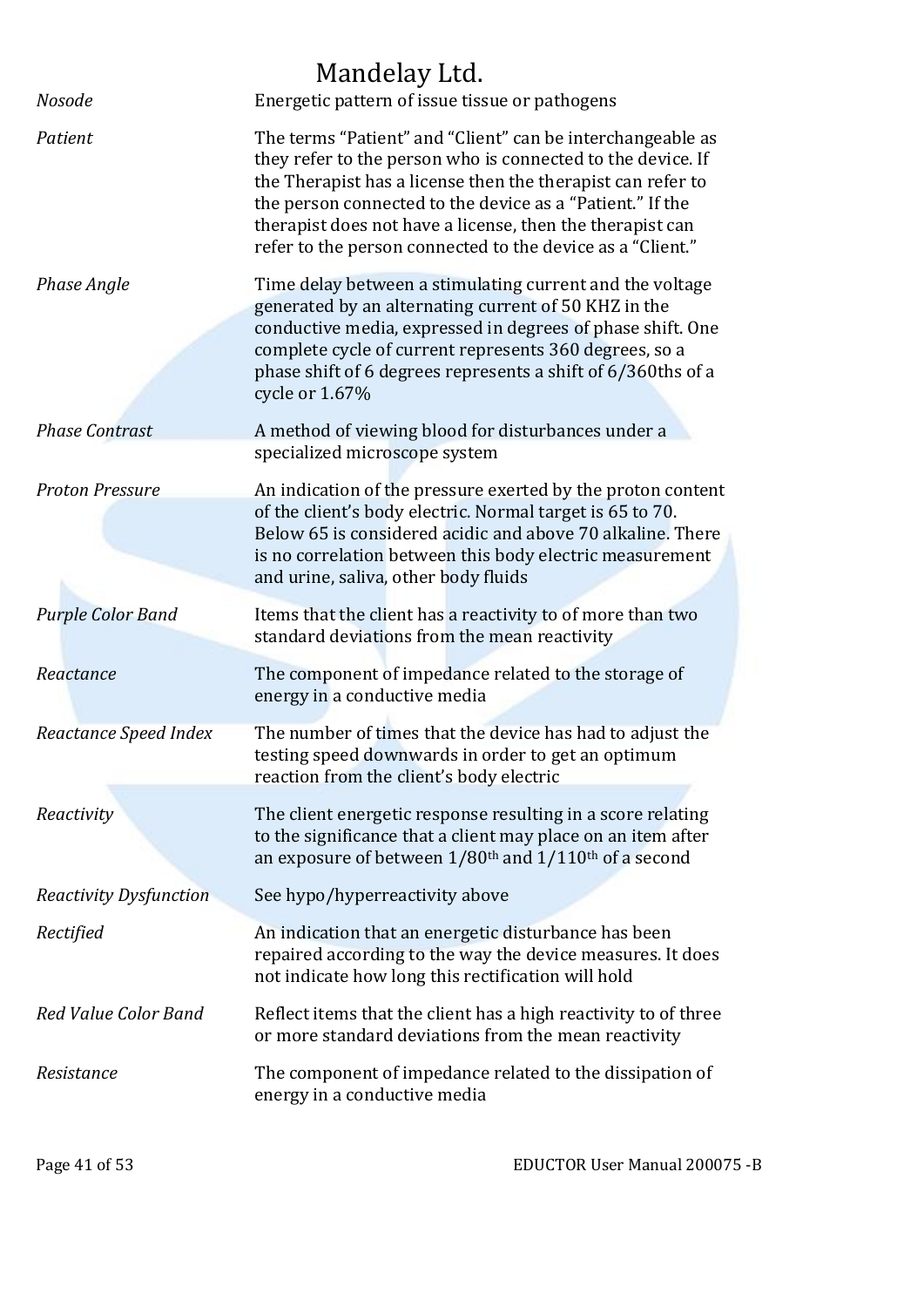|                          | Mandelay Ltd.                                                                                                                                                                                                                                                                                                                                                    |
|--------------------------|------------------------------------------------------------------------------------------------------------------------------------------------------------------------------------------------------------------------------------------------------------------------------------------------------------------------------------------------------------------|
| Resonance                | The client reactivity to an item after 1 second exposure.<br>Indicative of ongoing significance of an item                                                                                                                                                                                                                                                       |
| Sarcode Resonance        | Indicates how much resonance there is to a healthy<br>energetic pattern. High values indicate over functioning,<br>too much energy, probably healthy but stressed from<br>outside source. Below 50 indicates under functioning, too<br>little energy, with a possibility of unhealthy or disturbed<br>tissue                                                     |
| Selye Stress Scale       | A stress scale rating that indicates where the client body<br>electric is in terms of alarm, adaptation and exhaustion                                                                                                                                                                                                                                           |
| SOC                      | Suppression and obstruction to cure, as calculated in the<br>demographics panel                                                                                                                                                                                                                                                                                  |
| <b>Test Matrix Item</b>  | These are energetic patterns of stressors, prepared as a<br>homeopathic prior to measurement of their energetic<br>characteristics in an electrical way                                                                                                                                                                                                          |
| <b>Therapist</b>         | The terms "User" and "Therapist" can be interchangeable<br>as they refer to the person who operates the device.<br>Someone using the device for themselves, for personal use<br>on themselves or their family, would call themselves a<br>"User." If they see someone outside of their family on a<br>regular basis they would call themselves is a "Therapist." |
| <b>Trivector</b>         | The description given to the three-dimensional electrical<br>holograph that is used in the device to characterize the<br>body electric comprising resistance (conductance), static<br>(capacitance, amperage), magnetic (inductance, voltage).                                                                                                                   |
| <b>User</b>              | The terms "User" and "Therapist" can be interchangeable<br>as they refer to the person who operates the device.<br>Someone using the device for themselves, for personal use<br>on themselves or their family, would call themselves a<br>"User." If they see someone outside of their family on a<br>regular basis they would call themselves is a "Therapist." |
| <b>Yellow Color Band</b> | Items that the client has a reactivity of more than one<br>standard deviation from the mean reactivity                                                                                                                                                                                                                                                           |
| <b>Xrroid</b>            | The name coined by the developer, for the reactivity testing<br>employed at biological speeds                                                                                                                                                                                                                                                                    |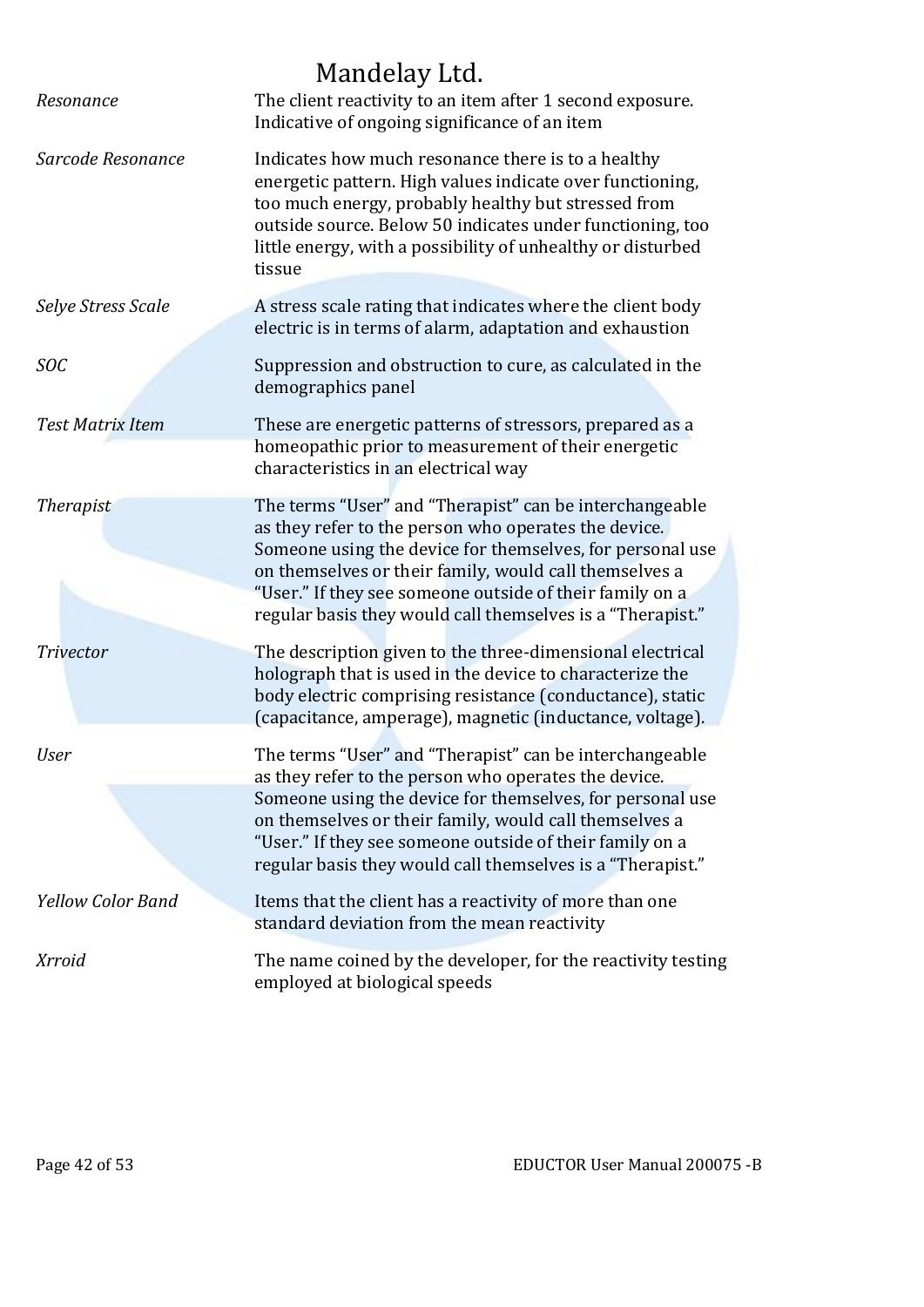# **Appendix A - Accessories Policy**

# ACCESSORIES POLICY

All of the company Policies and Procedures are found on our official website **www.scio**eductor.com. However, as mentioned in this User's Manual under Client Safety: Harness Rules and Connections, this Accessories Policy is included here as well.

The Budapest Home Office can only support the safety and effectiveness of the limb harness (LH) and head harness (HH) that is part of the registered device as made by us.

### **EDUCTOR ACCESSORIES**

The **only** accessories that are registered as part of the original device is the head and limb harnesses and the test plate, which are shipped directly to the customer from the Budapest Home Office. These are marked with the batch number LHxxxxxx and HHxxxxxx and TPxxxxxx. They are made from the same material as the harnesses of the SCIO and look like the head and limb straps below:



*EDUCTOR Head Harness*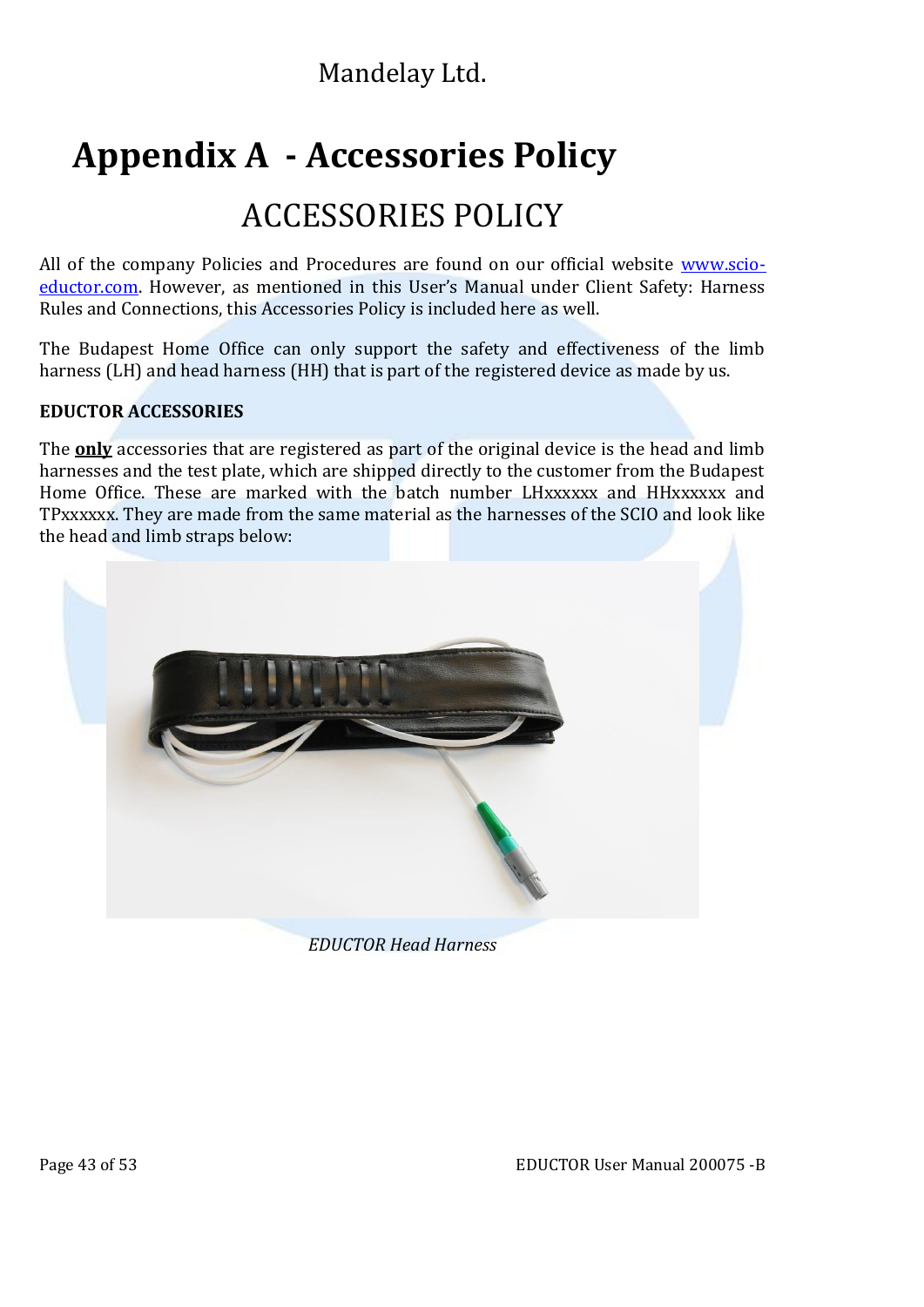



*EDUCTOR Test Plate*

Page 44 of 53 EDUCTOR User Manual 200075 -B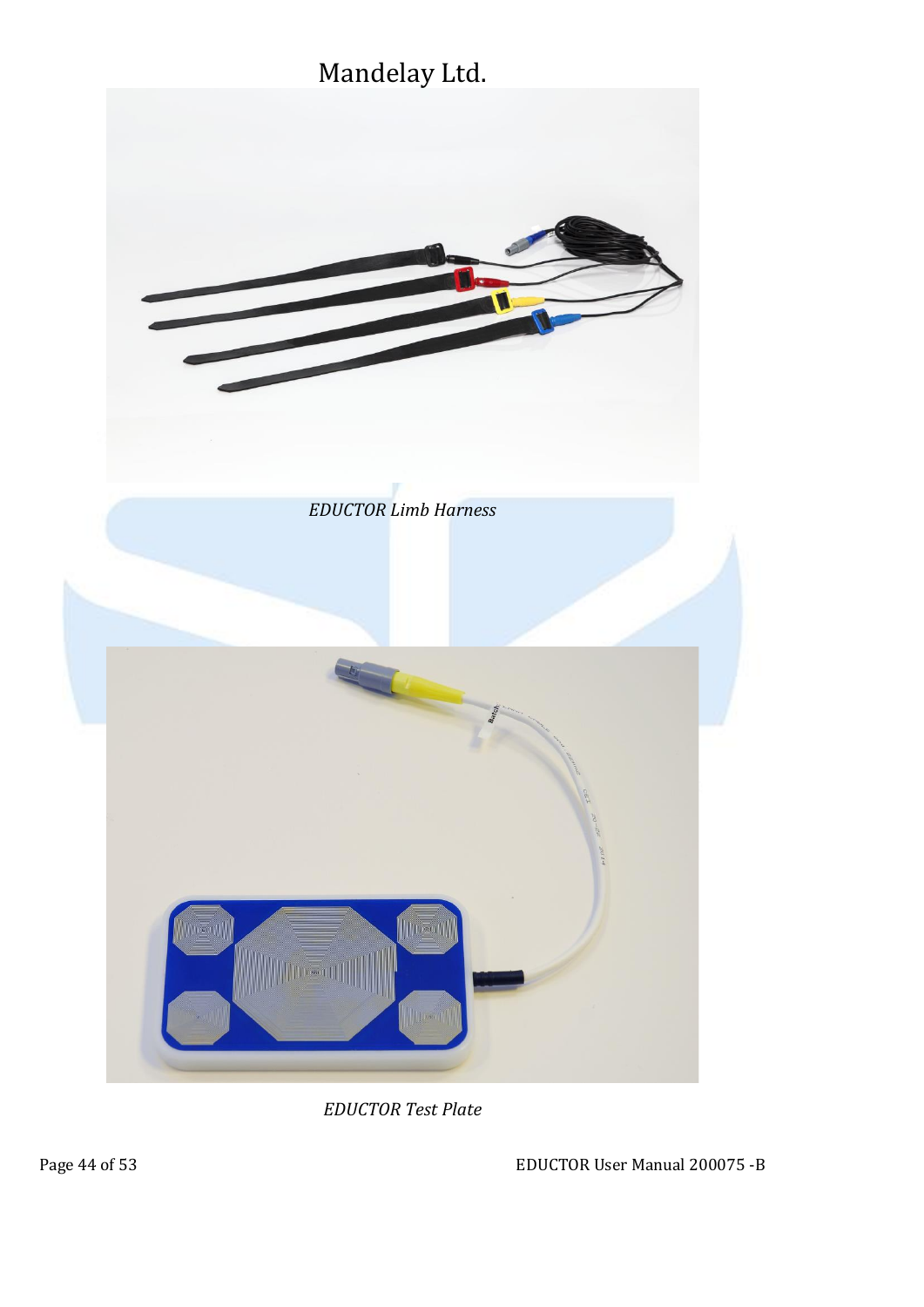# **Appendix B – Good Manufacturing Practice (GMP) Information**

The following general information is required in following with Good Manufacturing Practice (GMP).

Information on Disposal for Users of EDUCTOR

The EDUCTOR device you are using is an electronic product that should not be mixed with general household waste.

For proper therapy, recovery and recycling please take this device to designated collection points where they may be accepted or return it to Mandelay Ltd. (H-2310 Szigetszentmiklós, Gyártelep 12001/33 hrsz.).

Disposing of this product correctly will help to save valuable resources and prevent any potential negative effects on human health and the environment which could otherwise arise from inappropriate waste handling.

**For users in the European Union:** If you wish to discard this electronic equipment, please contact Mandelay Kft. (H-2310 Szigetszentmiklós, Gyártelep 12001/33 hrsz.) for further information.

Function of Banana Jacks on the Back Side of the Device For electrodes which is not a product of Mandelay Ltd.: 3M 2223 – Monitoring Electrode, 1st class,

F9042M4, connector cables for clip electrodes 4 mm plug 8 different colours, supplied pack of 6 pieces.

**Specifications** Power Power Uptake max. 100 mA

DC Power<br>Input Input<br>Generated Signals 5 V DC (USB Port)<br>Any Way You Wan Time of Change of Signal max. 300 ms<br>Time of Change of Channel max. 100 ms Time of Change of Channel

Output voltage  $0 - 4$  V DC<br>Resolution of output voltage  $0 - 4$  V DC Accuracy of Output voltage<br>Output Resistance

Generated Signals<br>
Output Ports<br>  $\begin{array}{ccc}\n\text{Output Ports} \\
\text{Output Ports}\n\end{array}$ Any Way You Want Ponalt/Negalt (See below) 12 (Freely Exchangeable Channels)<br>max. 300 ms

> up to **±**1.5% of the final amplitude up to **±**1.5 % final amplitude  $5kΩ$ , as the maximum

Page 45 of 53 EDUCTOR User Manual 200075 -B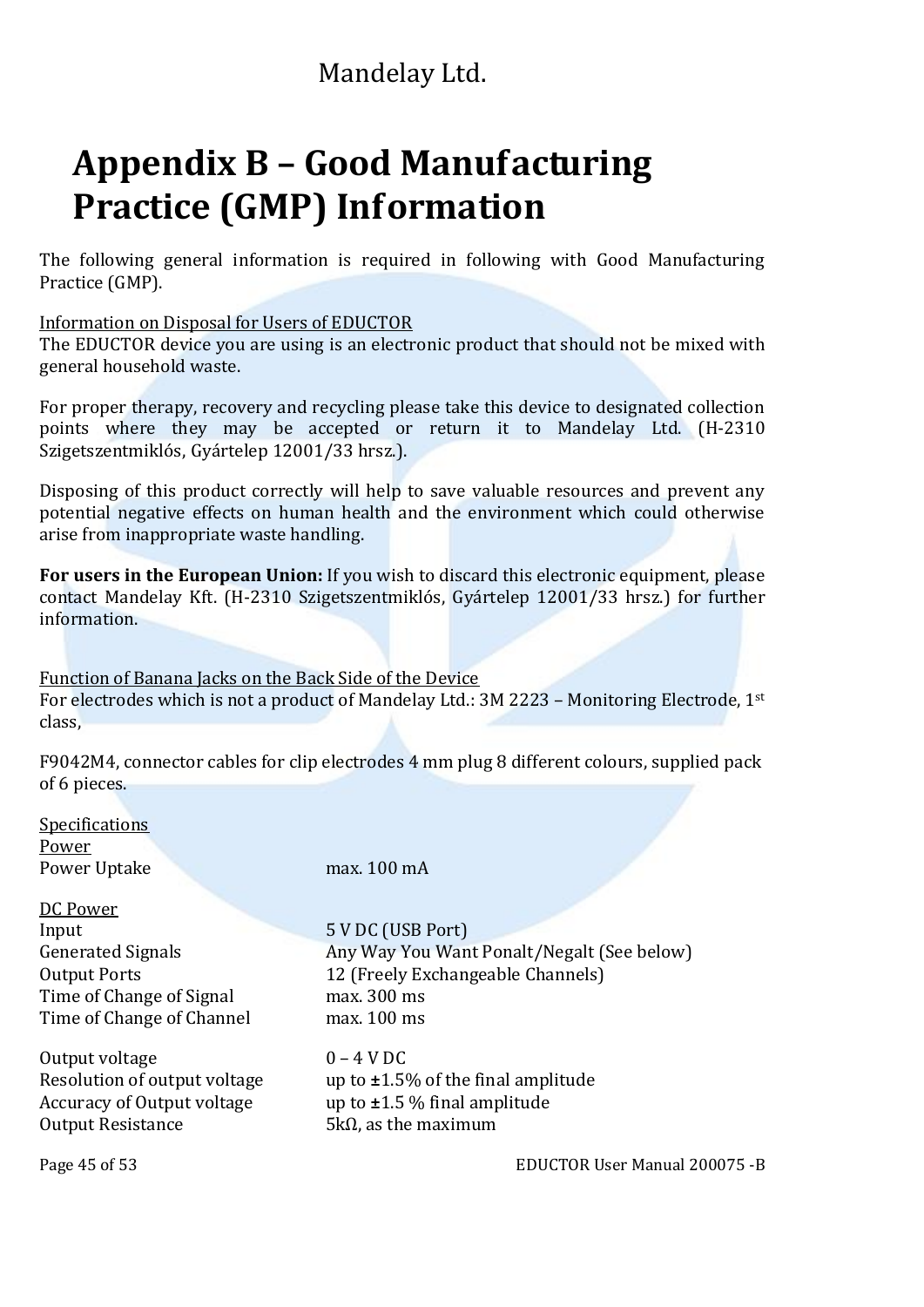|                                     | Mandelay Ltd.                                                                                                  |
|-------------------------------------|----------------------------------------------------------------------------------------------------------------|
| <b>Output Frequency</b>             | - dual channel sinus wave generator 0 to 100 kHz or<br>-single channel sinus wave generator                    |
|                                     | in case of a 256 points sample - between 0 and 25 kHz<br>in case of a 64 points sample - between 0 and 100 kHz |
| <b>Resolution of Frequency</b>      | $0.01$ Hz                                                                                                      |
| <b>Accuracy of Frequency</b>        | up to $\pm 1.5\%$ of the measured value                                                                        |
| <b>Applied Fuse</b>                 | MF-RO30 (Bourns; Self-Recepting Fuse)                                                                          |
| <b>Physical Specifications</b>      |                                                                                                                |
| Length                              | $200$ mm                                                                                                       |
| Width                               | 150 mm                                                                                                         |
| Height                              | $60 \text{ mm}$                                                                                                |
| <b>Environmental Specifications</b> |                                                                                                                |
| <b>Operating Temperature</b>        | $+10$ ° – $+35$ ° Celsius                                                                                      |
| <b>Storage Temperature</b>          | $-15$ $^{\circ}$ – +70 $^{\circ}$ Celsius                                                                      |
| Humidity                            | less than 80%                                                                                                  |

To reduce the chance of electrostatic discharge, the best suggested surfaces are floors of wood, concrete or ceramic tiles. If the floor is tiled with synthetic material the relative air humidity should be 30% at least. If carpeted floors, a metallic surface should be touched first to discharge any electrostatic build up before touching the EDUCTOR. Fires in fireplaces should not be in use in the same treatment room as the EDUCTOR.

Distributor's Data Mandelay Kft. Gyártelep 12001/33 hrsz. H-2310 Szigetszentmiklós Phone: +36 20 250 7190

Data of the Developer and Owner of the Softwer The Quantum Biofeedback Ltd. Gyártelep 12001/33 hrsz. H-2310 Szigetszentmiklós

#### List of Accessories

- 1 Software (which can be downloaded from our website: www. www.scioeductor.com)
- 1 USB Cable
- 1 Head Strap
- 1 Limb Strap
- $-$  1 bag<br> $-$  1 test
- 1 test plate

Manufacturer of Case **OKW** Friedrich-List-Straße 3 D-74722 Buchen

#### Page 46 of 53 EDUCTOR User Manual 200075 -B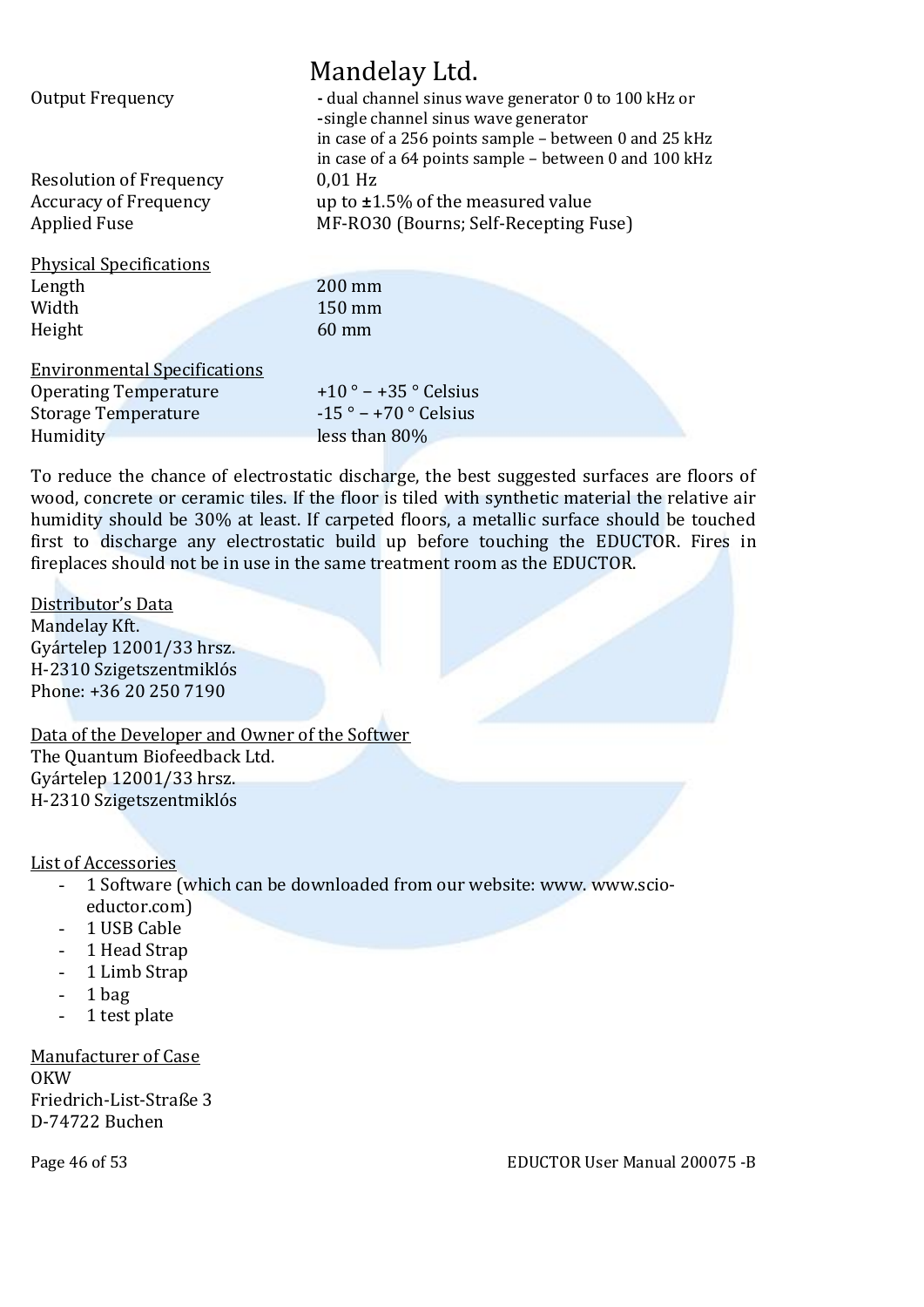Germany

Applied Material: high-impact polystyrene (UL 94 HB).

Manufacturer of Harnesses, Sub-Contracted to: Intherm Kft. Galamb u. 54. 1182 Budapest Hungary

Materials used in harnesses: vulcanized elastomer 60%; carbon plaque 30%; curing system 7%; and oil plasticiser 3%.

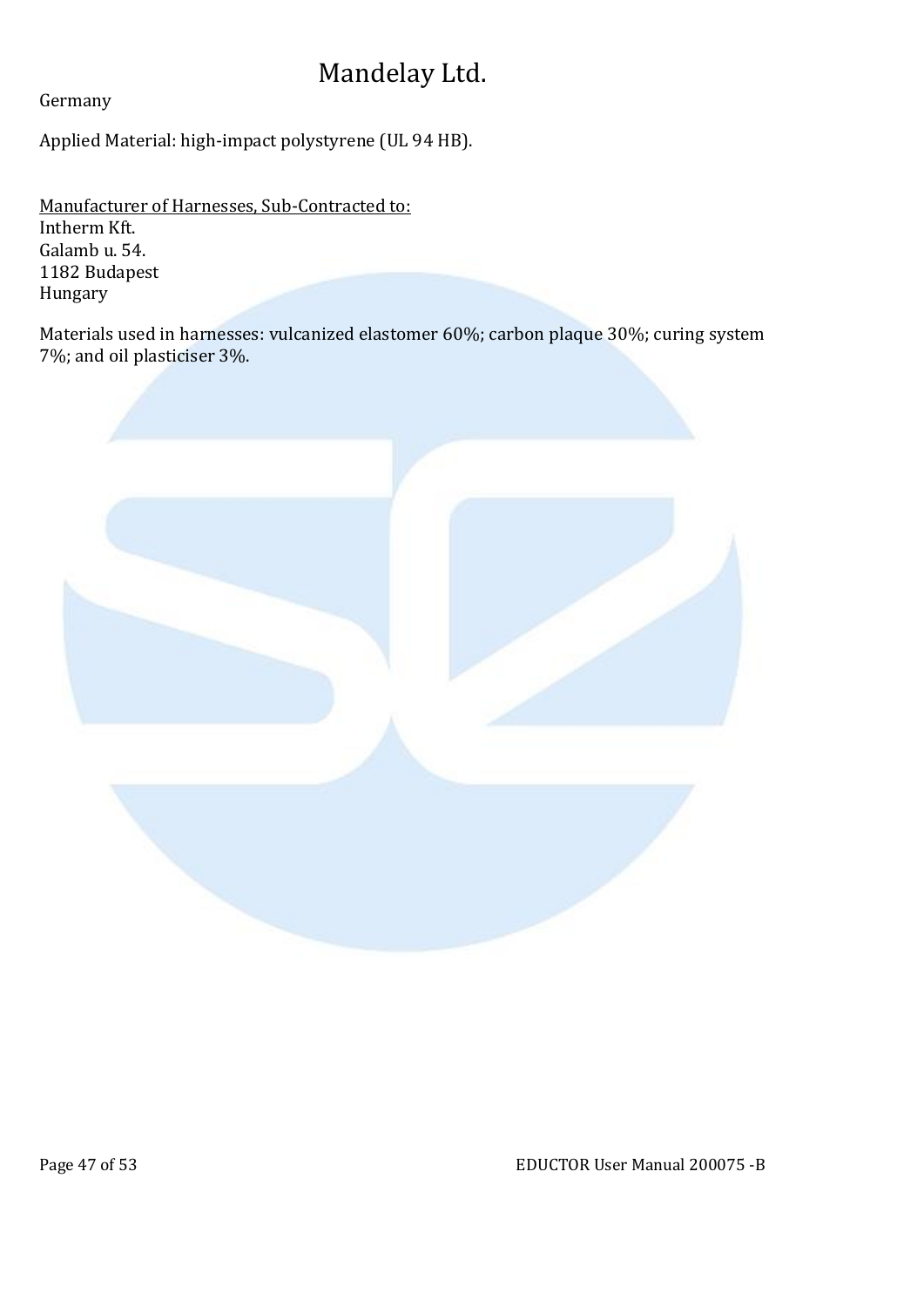# **Appendix C – Warranty Contract**

#### **WARRANTY CONTRACT**

#### **Please refer to the Warranty Contract and contact your Broker/Networker/Trainer if you have any questions regarding the Warranty Contract.**

#### **1. Products Cover**

The device ("The System") and the limb and head harness ("The straps") designed and was manufactured by Mandelay Ltd. At the moment Mandelay Ltd. Is only distributor ("The Distributor"). Based on industry standards of the materials used and the fact that the device does not have movable parts, the life of the device has been established to be up to 10 years and perhaps longer than 10 years. There is no expiration date on the life of the device. The harnesses are considered to be movable parts and therefore have a recommended lifetime of up to 3 years from the first use and are easily replaced. The device has a shelf-life of up to ten (10) years from the date of manufacture, and should be refurbished within that time frame.

#### **2. Warranty Cover**

"The Distributor" warrants to the final user ("The User"), that "The System", will be free from defects in materials and workmanship under normal use and service as directed, during the warranty period described in paragraphs 3 and 4.

#### **3. Warranty Initiation**

The warranty will begin on the day "The User" takes possession of "The System". Dated proof of purchase must exist in "The Distributor" records for "The System" returned for warranty service consideration.

#### **4. Length of Cover**

The warranty of "The System", excluding consumable items, is two (2) years and the warranty of "the straps" is for six (6) months. The warranty of "the System" automatically expires if an unauthorized person opens "The System" or alters "the Straps." Only "The Distributor" or an authorized Service Center, as authorized by "The Distributor" may repair "the System."

#### **5. Proof of Purchase**

Proof of Purchase is automatic from the date the device is shipped out to "The User."

#### **6. Distributor's Actions**

If "The System" covered under this warranty becomes defective in material or workmanship during the applicable warranty period, "The Distributor" will, at its option, either repair or replace the defective product without charge for parts and labor, or provide a replacement in exchange for "The System" defective. "The Distributor" reserves the right to provide, at no extra cost, a more current upgrade model for replacement, if available.

#### **7. Not Warranteed**

- I. Systems that have been opened by anyone other than an Authorized Service Center, or subjected to misuse, accident and physical damage, improper installation, abnormal operation or handling, neglect, inundation or fire.
- II. Systems that have been damaged due to repair, alteration or modification by any other than an authorized representative of "The Distributor".
- III. Defects caused by components, parts or accessories not compatible with the warranted System.
- Systems, whose warranty/quality, product serial number, electronic serial numbers, stickers or plates have been removed, altered, rendered illegible or tampered with.
- V. Accessory items and Consumables.<br>VI. The shipping costs to and from an a
- The shipping costs to and from an authorized Service Center or "The Distributor" is not covered.

Any other warranties, including but not limited to the implied warranties of merchantability and fitness for a particular purpose, shall be limited in duration to the duration of this warranty.

"The Distributor" assumes total liability for damages for any cause related to, or arising out of, the use or inability to use "The System", whether in contract, negligence, strict tort or based on any other legal aspect, shall not exceed the original price paid for "The System".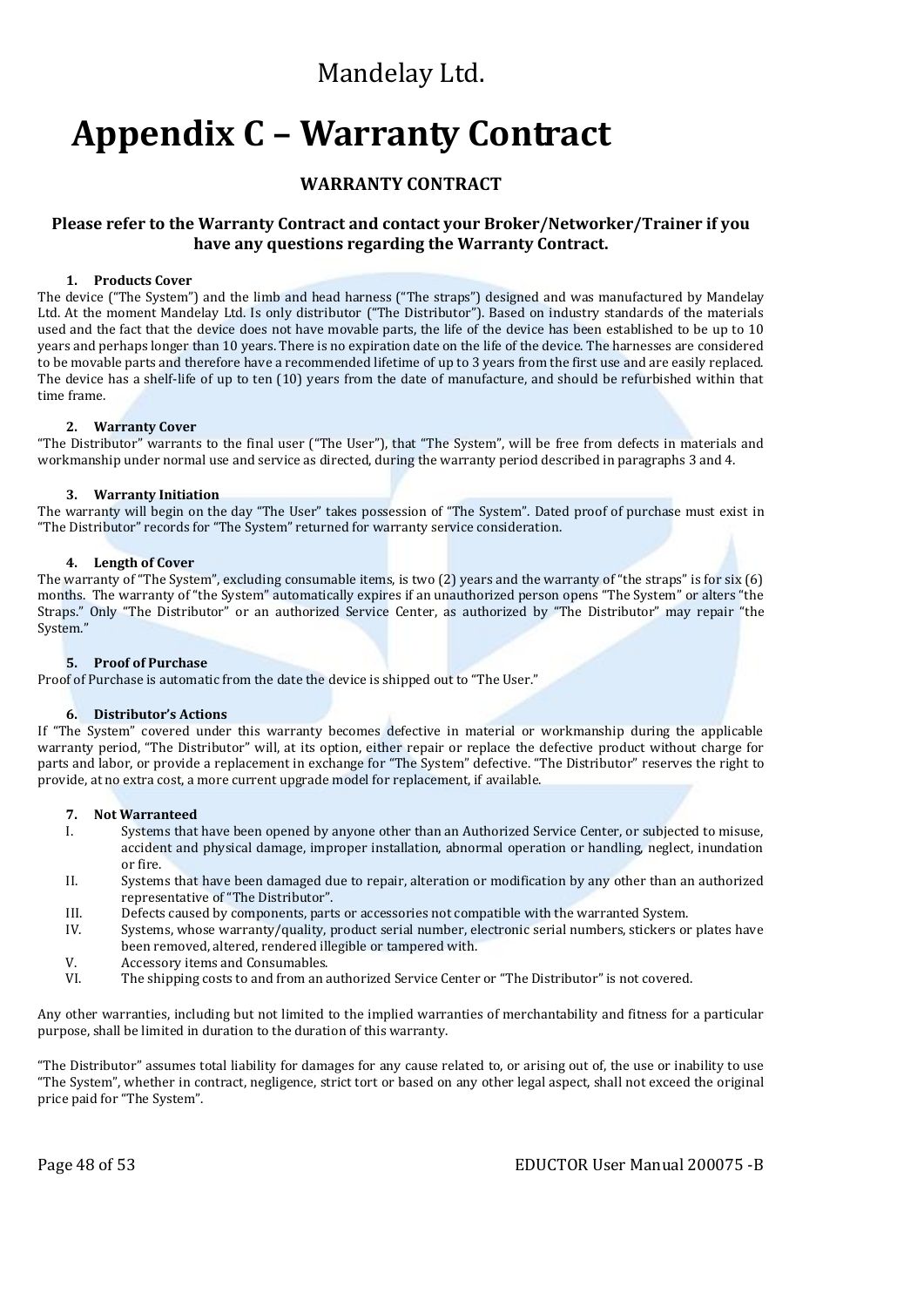In no case shall "The Distributor" be liable for any indirect special, incidental, or consequential damages based upon breach of warranty, breach of contract, negligence, strict tort or any other legal theory, such damages include, but are not limited to, loss of profits, loss of savings nor revenues, inability to use "The System" or any associated equipment, cost of capital, cost of any substitute equipment, facilities or services, claims by Third Parties other than "The User", and injury to property.

#### **8. Warranty Service**

If "The System" requires warranty service, "The User" must first contact an Authorized Service Center through "the User's" online account with www.scio-eductor.com to order the service. "The System" must be returned at the cost of "The User" along with a description of "The System" malfunction or difficulty and the address where "The System" must be returned. Warranty status must be substantiated as explained in paragraph 5.

"The Distributor" assumes no risk for damage or loss in shipment. If in "The Distributor's" sole opinion, "The System" failure is not covered under this warranty, "The User" will be notified and an authorization will be requested for any further repair activity. "The System" repaired under warranty will be returned to "The User" at the cost of "The Distributor". If "The System" is repaired and it is not under warranty it will be returned to "The User" at the cost of "The User".

Judgment on all situations and/or occurrences that may arise and are not listed in paragraph 7 will be left to the discretion of "The Distributor". All decisions made by "The Distributor" are final and absolute.

#### **9. Agreement**

Unless modified in writing, signed by both "The Distributor" and "The User", this warranty is understood to be the complete and exclusive agreement between the parties, superseding all prior agreements, oral or written, and all other communications between the parties in relation to the subject matter of this warranty. Neither Agent nor Employee of "The Distributor" may make modifications to this warranty and, if so, such representations should not be relied upon.

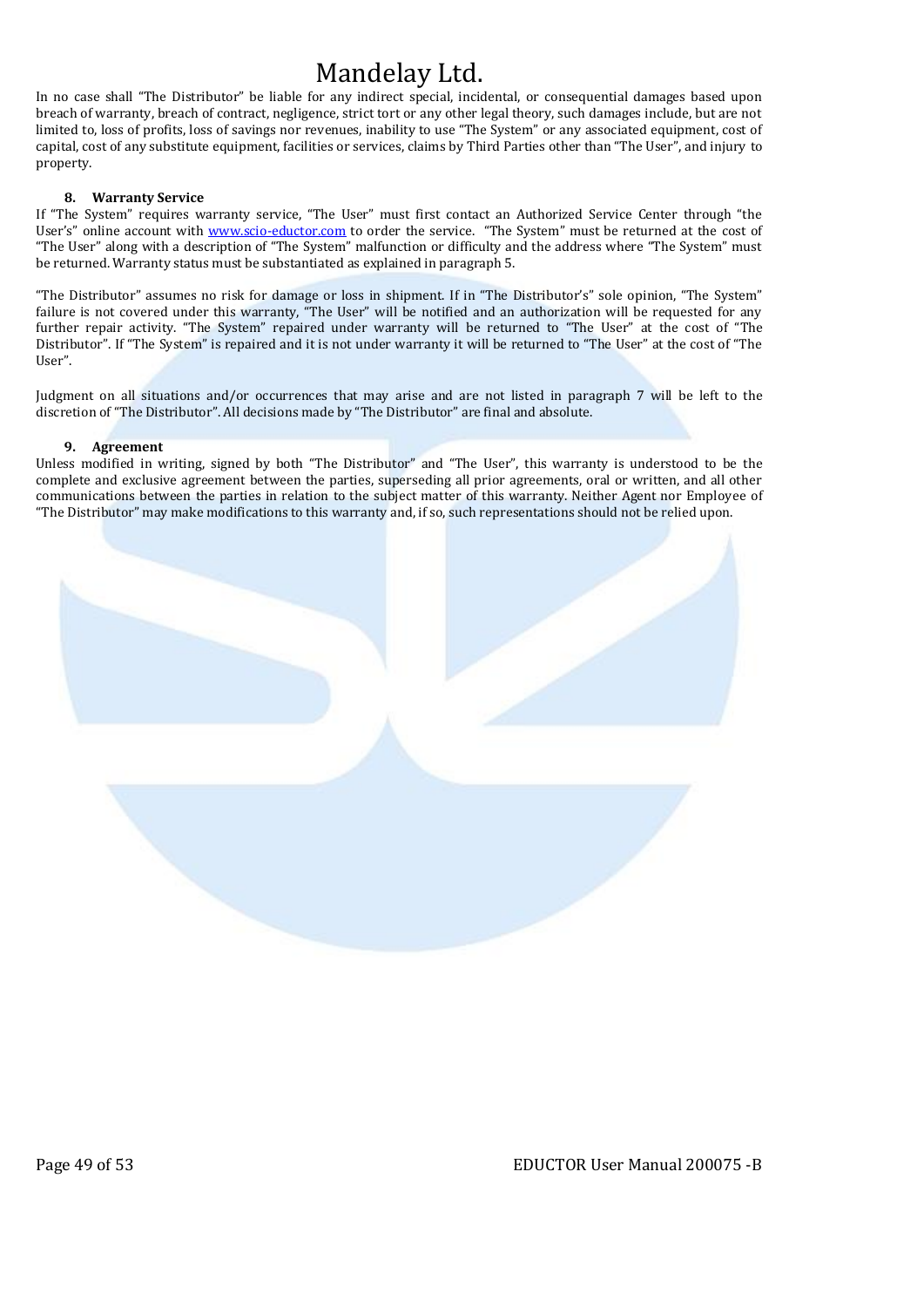# **Appendix D – Software License Agreement**

IMPORTANT: Please read the terms and conditions of this Software License Agreement below carefully prior to download, installation, copy or use.

### **Mandelay Ltd. Software License Agreement**

This is a legal agreement between you, the user, and Mandelay Ltd. This agreement covers all Software (hereinafter referred to as the 'Software') that is distributed with the 'EDUCTOR' Universal Electrophysiological System, for which there is a separate agreement between you and Mandelay Ltd. By inserting the USB pendrive or other media with the software in your computer or laptop, installing or downloading the Software, or using the Software, you agree to be bound by the terms of this agreement. If you do not agree with these terms, promptly return all Software items (disks, manuals, pendrives and packing), and delete the Software.

#### **Grant of License**

The Mandelay Ltd. grants you a non-exclusive and limited royalty (fee) based license, not limited in time, to use the EDUCTOR Software supplied by The Mandelay Ltd., that you legally acquired from The Quantum Biofeedback Ltd. solely in accordance with the terms and conditions of this Software License Agreement and any ancillary agreement. Within the application of this Softwrae License Agreeement the term 'Software' also includes any patches, updates, bug fixes, if such are issued by The Mandelay Ltd., as well as the Software as modify thereby.

The Software is licensed, not sold, to you.

You may use one copy of the Software in only three computers at a time. If you have multiple licenses for the Software, you may use as many copies at any time as you have licenses. 'Use' means loading the Software in temporary memory or permanent storage on the computer. Installation on a network server solely for distribution to other computers is not 'use' if (but only if) you have licenses for each computer to which the Software is distributed. You must ensure that the number of persons using the Software installed on a network server does not exceed the number of licenses that you have. If the number of users of Software installed on a network server will exceed the number of licenses, you must purchase additional licenses until the number of licenses equal the number of users before allowing additional users to use the Software. If you are a commercial customer of Mandelay Ltd., you hereby grant Mandelay Ltd., or an agent selected by Mandelay Ltd., the right to perform an audit use of the Software during normal business hours, you agree to cooperate with Mandelay Ltd.. In such audit, you agree to provide Mandelay Ltd. with all records reasonably related to your use of the Software. The audit will be limited to verification of your compliance with the terms of this agreement.

The Software is protected by copyright laws and international treaties. You may make one copy of the Software solely for backup or archival purposes or transfer it to a single hard disk, provided you keep the original solely for backup or archival purposes. You may not rent or lease the Software or copy the written materials accompanying the Software, but you may transfer the Software and all accompanying materials on a permanent basis if you retain no copies and the recipient agrees to the terms hereof. Any transfer must include the most recent update and all previous versions. You may not reverse engineer, decompile or disassemble the Software.

#### **Bug fixes, service patches, service packs, version changes**

The Mandelay Ltd. shall be entitled from time to issue bug fixes, service patches, service packs, new versions to the Software, but shall not be obliged to provide such. You shall be entitled to install such bug fixes and service patches. The license to install and use service packs and new Software versions shall be subject to the payment of the relevant fees and the acceptance of additional terms, if such are issued by The Mandelay Ltd. Thereto.

#### **Transfer of License**

If not contrary to the terms of this agreement, you may permanently transfer the License and all rights ensuing from this agreement to another user with the The Mandelay Ltd.'s consent, subject to the payment of the relevant transfer fee, and the condition that (i) you do not retain any copies of the Software; (ii) the transfer of rights must be direct, i.e. from you to

Page 50 of 53 **EDUCTOR User Manual 200075 -B**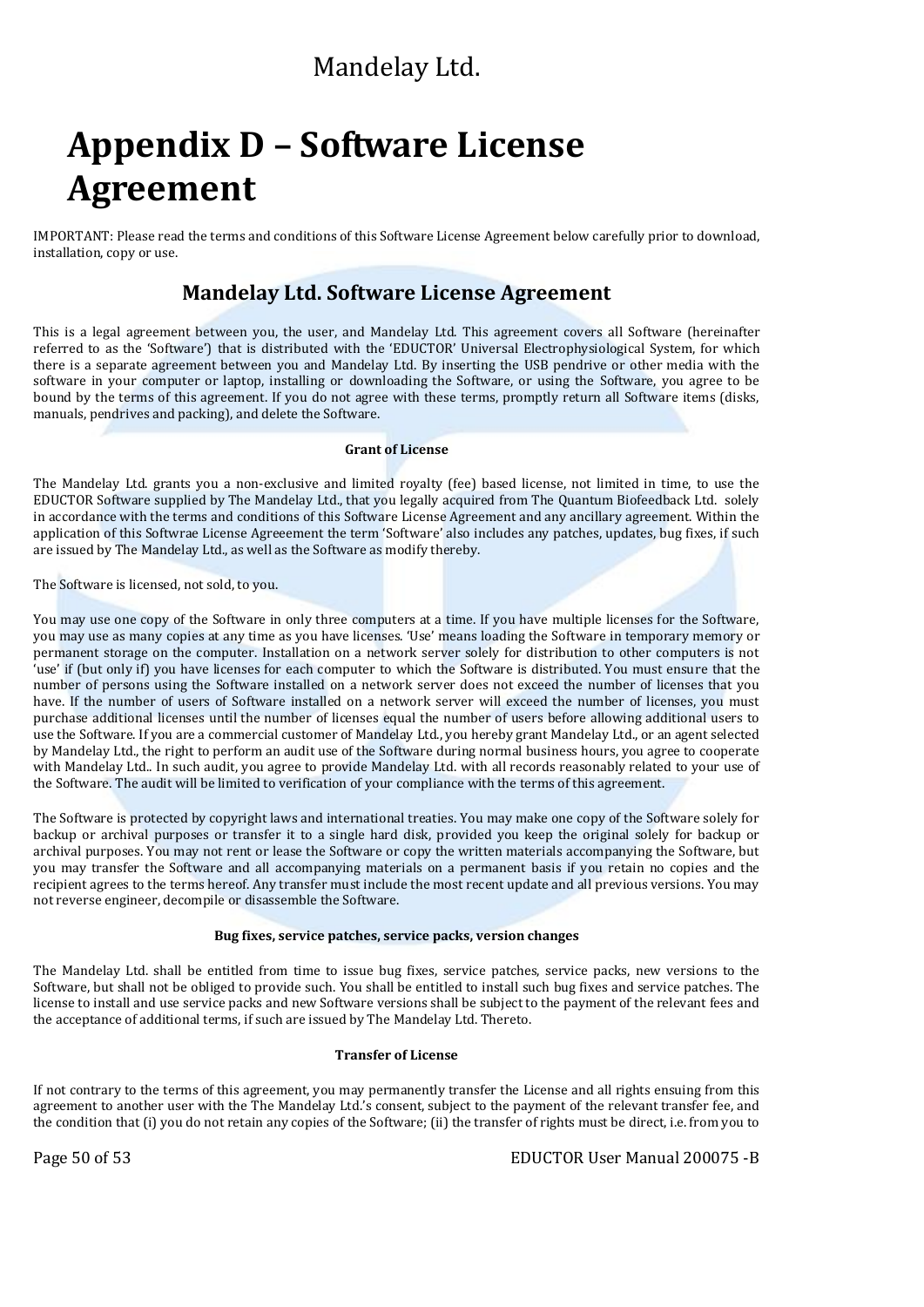the new end user; (iii) the new end user must assume all the rights and obligations incumbent on you under the terms of this agreement.

#### **Ownership**

You agree that The Mandelay Ltd. retains all right, title and interest in and to the Software and all copies at all times, regardless of the form or media in or on which the original or other copies may subsequently exist. You agree that you neither own nor hereby acquire any claim or right of ownership to the Software or to any related patents, copyrights, trademarks or other intellectual property. You agree to use reasonable efforts to prevent and protect the contents of the Software from unauthorized disclosure or use. The Mandelay Ltd. and/or its suppliers reserve all rights not expressly granted to you.

Unlimited and exclusive title and ownership to proprietary rights to any development, alteration, integration with other services or products of The Mandelay Ltd. products and services shall all times remain with The Mandelay Ltd. Nothing – except the express prior written consent of The Mandelay Ltd. – may be construed, in any agreement, promise, offer, or actual work done by The Mandelay Ltd., as The Mandelay Ltd. transferring, selling, assigning title and ownership (exclusive or not) in any derivative work based on any product or service or a work created by The Mandelay Ltd. under such agreement, promise, offer or actual work done.

#### **Limited Warranty**

This warranty is limited to you and it is not transferable.

Mandelay Ltd. hereby informs you that although the greatest care was taken in producing the Software, given the nature of the Software and its technical limitations, The Mandelay Ltd. does not provide a warranty for the Software and related services being completely error-free, and The Mandelay Ltd. is not bound by any contractual obligation whereby the Software obtained by you should be completely error-free.

Mandelay Ltd. does NOT warrant that the functions of the Software will meet your requirements or that operation of the Software will be uninterrupted or error free, or that all software errors can or will be corrected. The Software itself, as well as any error corrections, bug fixes, and updates issued are provided 'as is' without warranty or condition of any kind and The Mandelay Ltd. expressly disclaims all warranties and conditions in relation thereto. You assume responsibility for selecting the Software to achieve your intended results and for the use and results obtained from the Software.

MANDELAY LTD. DISCLAIMS ALL OTHER WARRANTIES, EXPRESS OR IMPLIED, INCLUDING, BUT NOT LIMITED TO, IMPLIED WARRANTIES OF MERCHANTABILITY AND FITNESS FOR A PARTICULAR PURPOSE, FOR THE SOFTWARE AND ALL ACCOMPANYING WRITTEN MATERIALS. This limited warranty gives you specific legal rights; you might have others, which vary from jurisdiction to jurisdiction.

Mandelay Ltd. does not assume and hereby disclaims any liability to any party for any loss, damage, or any potential business disruption caused by errors, omissions, or inaccuracies of content provided by Mandelay Ltd., whether such errors, omissions or inaccuracies result from negligence, accident, or any other cause.

You accept sole responsibility for (i) your system configuration, design and requirements, (ii) the selection of the Software and services to achieve your intended results, and (iii) modifications, changes or alterations to the Software or any related service; (iv) Content supplied, uploaded, processed, converted, created with the Software. You acknowledge you understand the functionality of the Software and its ability to work with your systems and, if relevant, to support your business, and that it has made its own evaluation in deciding to license the Software.

You accept sole responsibility for observing and complying with and any limitations, technical instructions, maintenance guidelines, specifications or any other information affecting the means to use the Software and/or any related devices, as supplied to you as part of the EDUCTOR User Manual or any other related documentation.

IN NO EVENT SHALL MANDELAY KFT. OR ITS SUPPLIERS BE LIABLE FOR ANY DAMAGES WHATSOEVER (INCLUDING, WITHOUT LIMITATION, DAMAGES FOR LOSS OF BUSINESS PROFITS, BUSINESS INTERRUPTION, LOSS OF BUSINESS INFORMATION, OR OTHER PECUNIARY LOSS) ARISING OUT OF USE OR INABILITY TO USE THE SOFTWARE, EVEN IF ADVISED OF THE POSSIBILITY OF SUCH DAMAGES. Because some jurisdictions do not allow an exclusion or limitation of liability for consequential or incidental damages, the above limitation might not apply to you.

#### **U.S. Government restricted rights**

Page 51 of 53 EDUCTOR User Manual 200075 -B The Software and documentation are 'commercial items' as that term is defined at 48 C.F.R. 2.101, consisting of 'commercial computer software' and' commercial computer software documentation' as such terms are used in 48 C.F.R.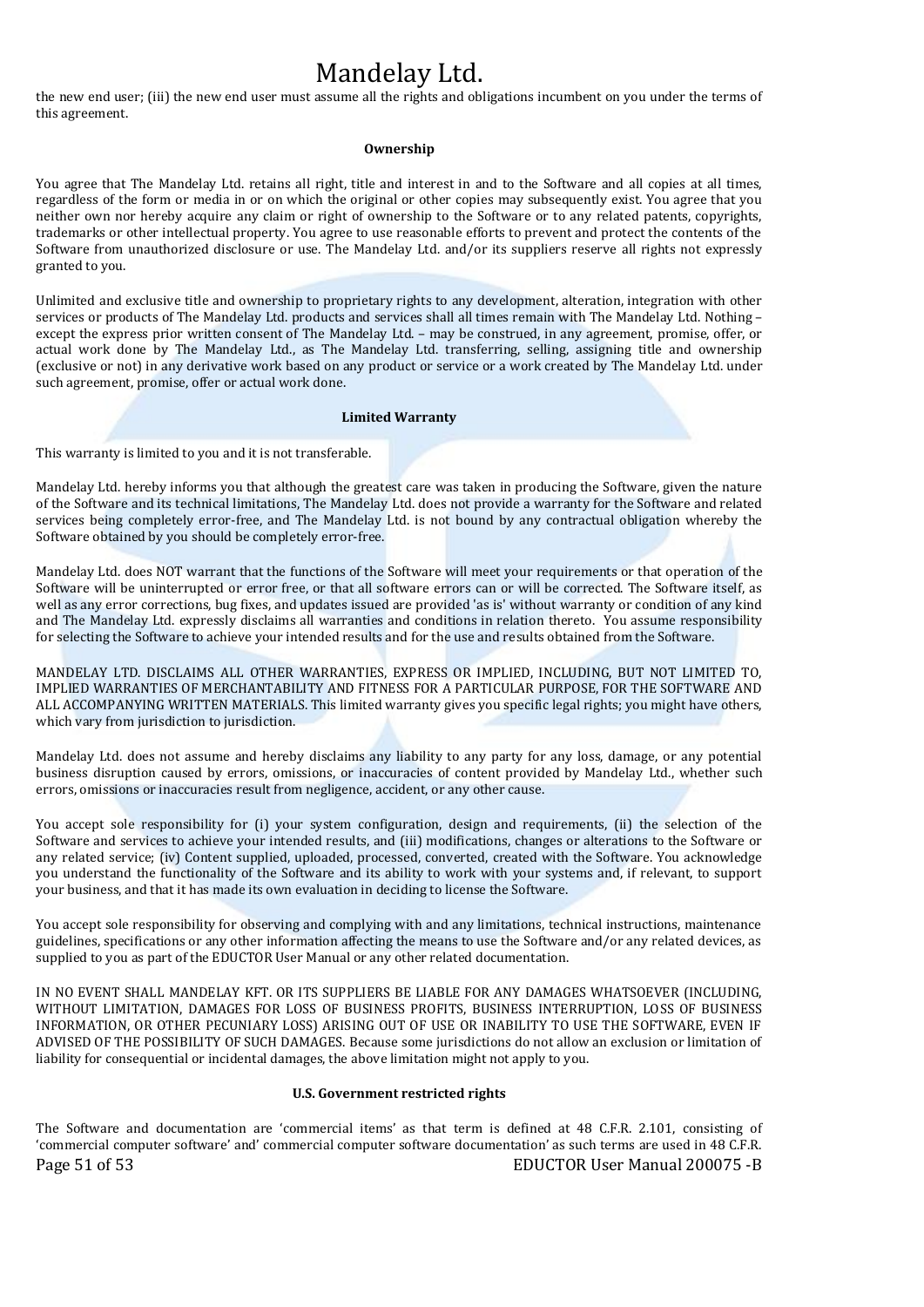12.212. Consistent with 48 C.F.R. 12.212 and 48 C.F.R. 227.7202-4, all U.S. Government end users acquire the software and documentation with only those rights set forth herein. Contractor is Mandelay Kft., H-2310 Szigetszentmiklós Gyártelep 12001/33 hrsz.

#### **Other Restrictions**

National laws applying to medical devices and accompanied software products may apply to the use of the Software and related devices, contents. If any use or sale of the Software and/or related devices, contents conflict applicable national laws, you may not use or sell these.

Except as expressly permitted by this Agreement, you hereby acknowledge and agree that (a) you will not modify or translate the Software except as necessary to configure the Software using the menus, options and tools provided for such purposes and contained in the Software; (b) you will not in any way reverse engineer, disassemble or decompile the Software or any portion thereof except to the extent and for the express purposes authorized by applicable law notwithstanding this limitation; (c) you will not transmit, or provide access to, the Software over a network except as expressly described in the associated documentation; (d) you will provide access to the Software only as allowed in this agreement; (e) you will not sublicense, assign, rent, sell, lease, distribute or otherwise transfer the Software or any of the rights granted by this Agreement, unless you obtain a separate license for such purposes; (f) you will not use unauthorized codes or credentials to access additional Software functionality or performance; (g) you will not authorize or permit the use of the Software except as explicitly permitted herein; (h) you will not delete, fail to reproduce or modify any copyright, trademark or other proprietary rights notices which appear on or in the Software or documentation.

Mandelay Ltd. or third parties commissioned by Mandelay Ltd. may provide technical support at their own discretion, without any guarantees or declarations. Mandelay Ltd. and/or third parties commissioned by Mandelay Ltd. cannot accept liability for damage or loss of data, property, software or hardware or loss of profits due to the provision of technical support. Mandelay Ltd. and/or third parties commissioned by Mandelay Ltd. reserve the right to decide that resolving the problem is beyond the scope of technical support. Mandelay Ltd. reserves the right to refuse, suspend or terminate the provision of technical support at its own discretion.

In the event of installing any updates, patches, bug fixes etc. or using technical support, you are required to back up all existing data, software and program facilities prior thereto.

**General**

For some functions of the Software to operate correctly, connection to the Internet may be required, potentially at regular intervals, to the Provider's servers or third-party servers.

This contract is effective until terminated. It will terminate upon the conditions set forth above, or if you fail to comply with any of its terms. Upon termination, you agree that the Software and accompanying materials, and all copies thereof, will be destroyed. This agreement is governed by Hungarian law. Each provision of this agreement is severable. If a provision is found unenforceable, this finding does not affect the enforceability of the remaining provisions, terms, or conditions of this agreement. Nothing contained in this agreement shall prejudice the statutory rights of any party dealing as a consumer if running contrary thereto. This agreement is binding on successors and assigns. Mandelay Ltd. agrees and you agree to waive, to the maximum extent permitted by law, any right to a jury trial with respect to the Software or this agreement. Because this waiver may not be effective in some jurisdictions, this waiver may not apply to you. You acknowledge that you have read this agreement, that you understand it, that you agree to be bound by its terms, and that this is the complete and exclusive statement of the agreement between you and Mandelay Ltd. regarding the Software.